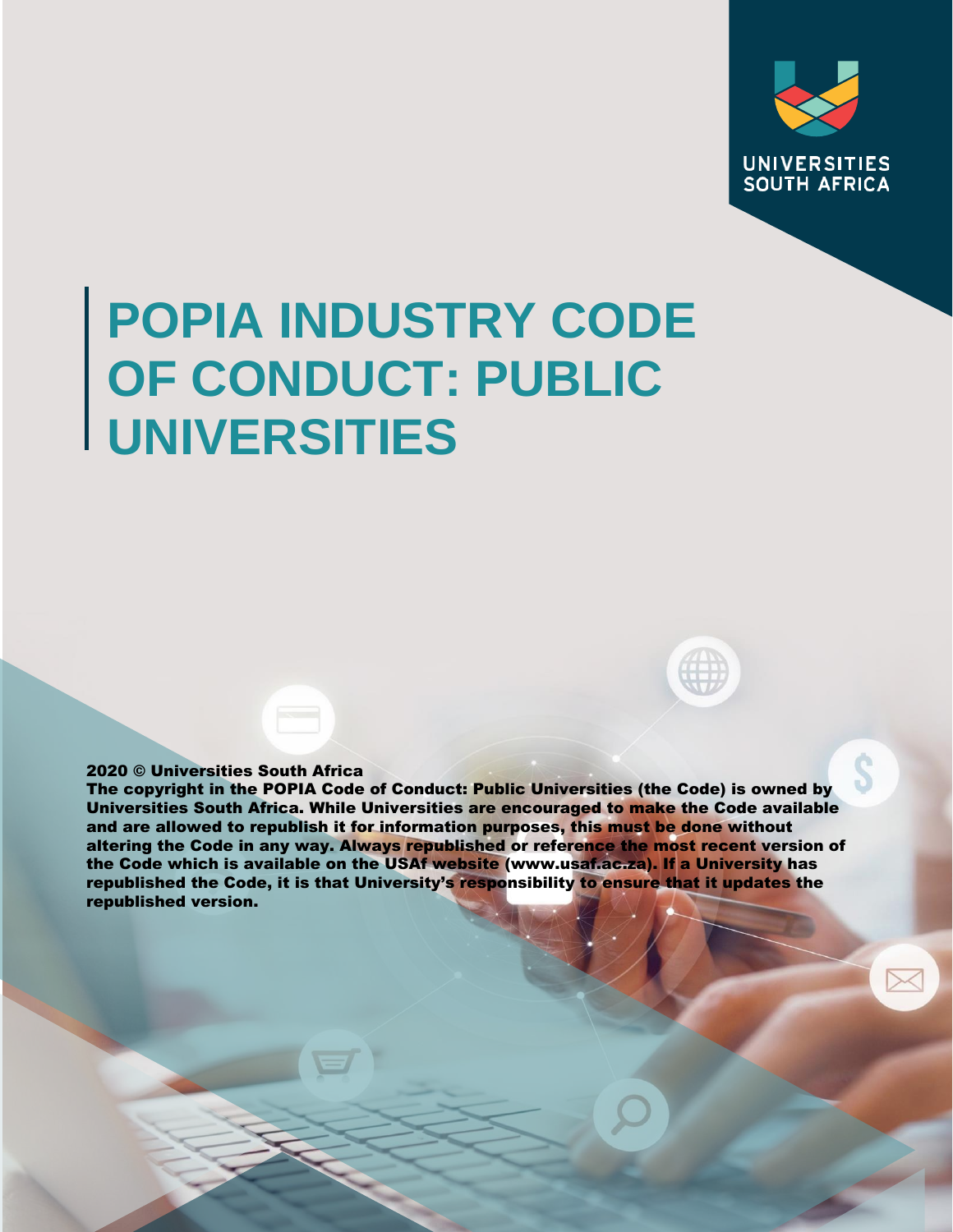# **TABLE OF CONTENTS**

| A.             |     |                                                                       |  |
|----------------|-----|-----------------------------------------------------------------------|--|
| 1.             |     |                                                                       |  |
| 2.             |     |                                                                       |  |
| 3.             |     |                                                                       |  |
| 4.             |     |                                                                       |  |
| 5.             |     | INTERACTION WITH EXISTING LEGISLATION, CODES, AND GUIDELINES 6        |  |
|                |     |                                                                       |  |
| 1.             |     | THE DEFINITION THAT DETERMINES THE APPLICATION OF THE POPIA 10        |  |
| 2.             |     |                                                                       |  |
| $C_{n}$        |     | THE PRINCIPLES OF LAWFUL PROCESSING OF PERSONAL INFORMATION  15       |  |
| 1 <sub>1</sub> |     |                                                                       |  |
| 2.             |     | THE PURPOSE FOR PROCESSING MUST BE SPECIFIC, EXPLICITELY DEFINED, AND |  |
| 3.             |     |                                                                       |  |
| 4.             |     | PROCESSING SPECIAL PERSONAL INFORMATION MUST BE AUTHORISED  26        |  |
| 5.             |     | PROCESSING THE INFORMATION OF CHILDREN MUST BE JUSTIFIED 33           |  |
| 6.             |     | SECONDARY PROCESSING PURPOSES MUST BE COMPATIBLE WITH THE ORIGINAL    |  |
| 7.             |     |                                                                       |  |
| 8.             |     | PERSONAL INFORMATION MUST COME FROM A LAWFUL SOURCE 38                |  |
| 9.             |     |                                                                       |  |
|                | 10. |                                                                       |  |
|                | 11. |                                                                       |  |
|                | 12. |                                                                       |  |
|                | 13. |                                                                       |  |
|                | 14. |                                                                       |  |
|                | 15. |                                                                       |  |
|                | 16. |                                                                       |  |
|                | 17. |                                                                       |  |
|                | 18. |                                                                       |  |
|                | 19. | USE OF IDENTIFIABLE PERSONAL INFORMATION IN SCIENTIFIC RESEARCH  69   |  |
|                | 20. |                                                                       |  |
|                | 21. | AUTOMATED DECISION-MAKING MUST FOLLOW SPECIFIC RULES  77              |  |
|                | 22. |                                                                       |  |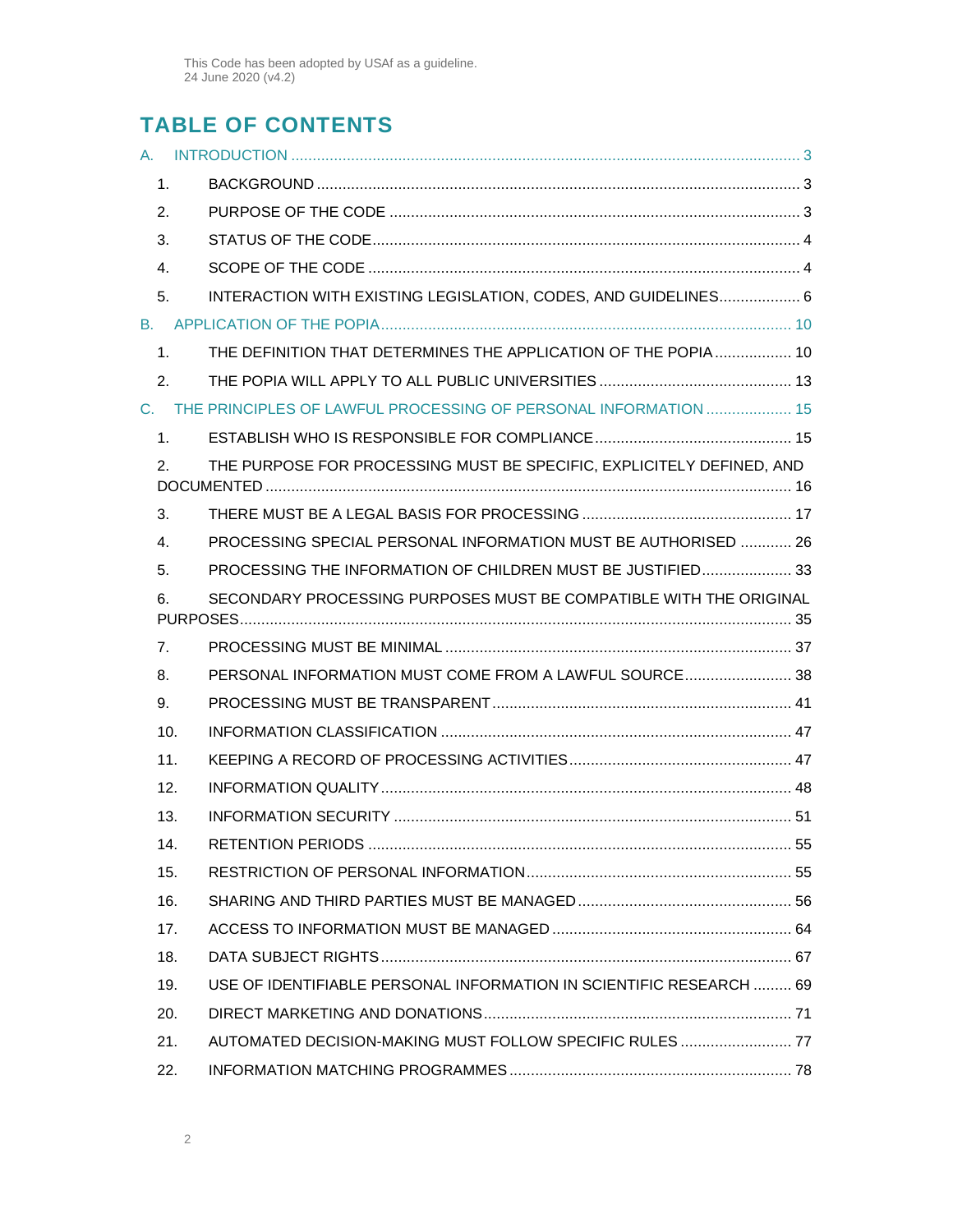# <span id="page-2-1"></span><span id="page-2-0"></span>**A. INTRODUCTION**

# **1. BACKGROUND**

Universities South Africa (USAf) is a membership organisation that represents public universities in South Africa. It aims to promote a more inclusive, responsive and equitable national system of higher education. USAf has decided to draft a Code of Conduct to help regulate the processing of personal information within the Higher Education Industry to comply with the POPIA.

The Protection of Personal Information Act (POPIA) was approved on 19 November 2013 to protect the personal information processed by public and private bodies. On 22 June 2020 new effective dates were announced for certain sections of the Protection of Personal Information Act<sub>1</sub> (the 'POPIA').<sub>2</sub> From 1 July 2020 sections 2 to 28, 55 to 109, section 111, and section 114(1) – (3) will be in force. From 30 June 2021 Section 110 and section 114(4) will be in force. Organisations which process personal information are being given one year from these dates to become fully compliant with these sections of the POPIA. This means that South African Universities must comply with POPIA by 30 June 2021.

# <span id="page-2-2"></span>**2. PURPOSE OF THE CODE**

This Code is intended to take the principles set out in the POPIA and apply these principles to the Industry in a way that empowers the Industry and clarifies the requirements of the POPIA. The purpose of the Code is to:

- increase the level of the protection of privacy within the Industry by aligning the Industry's approach to information governance specifically privacy, with that of the Information Regulator;
- ensure the uniform and industry-appropriate implementation of the POPIA by helping public universities comply with the POPIA and promoting good information and technology governance to achieve the institution's strategic objectivess; and

<sup>1</sup> The Protection of Personal Information Act 4 of 2013.

<sup>2</sup> Commencement of certain sections of the Protection of Personal Information Act, Proclamation No. R.21 of 2020, Government Gazette 43461, 22 June 2020.

<sup>3</sup> Principle 12 of the King IV Report on Corporate Governance in South Africa.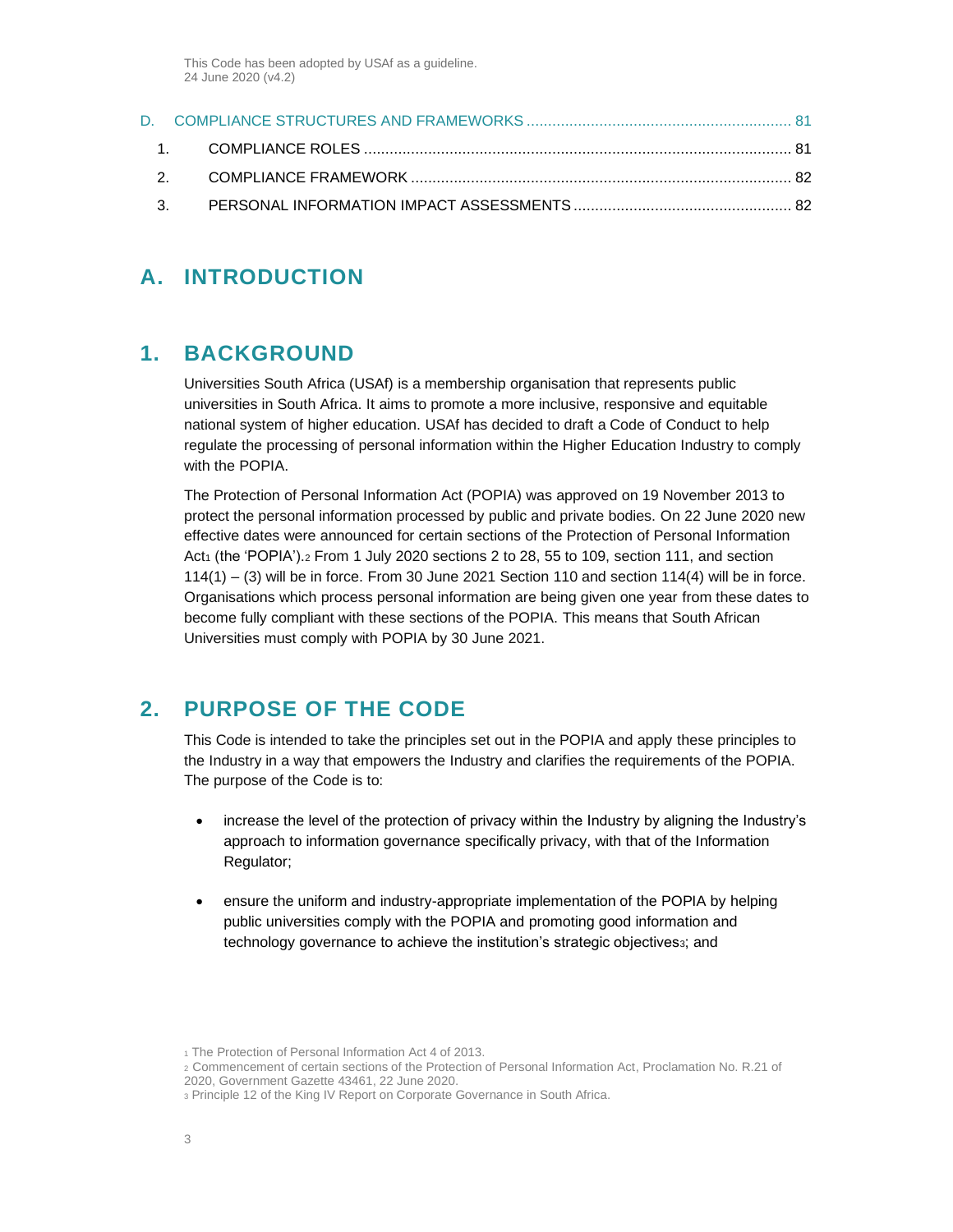• provide for the responsible use of personal information within the Industry.

# <span id="page-3-0"></span>**3. STATUS OF THE CODE**

## **3.1. The current status of the Code**

In terms of the POPIA the Information Regulator may accredit a code of conduct for a specific industry, and although this Code has not been accredited by the Information Regulator in terms of the POPIA, it has been drafted with the intention of being accredited. However, until then, the adoption of the Code is voluntary.

The Code has been adopted as a guideline by the Board of Universities South Africa. Guidelines are different from rules in that they are not absolute; they indicate what public universities should do, not what they must do.

As the POPIA is based on a reasonableness standard, departures from what is considered best practice under the circumstances are allowed, but all decisions must be motivated.

# **3.2. The status of the Code once it is accredited**

Once this Code has been accredited a failure to comply with it will be considered a breach of the conditions for lawful processing under the POPIA.<sup>4</sup>

#### **When will an application for accreditation be made?**

Applications for the accreditation of Codes of Conduct are governed by Chapter 7 of the POPIA. This Chapter will become effective on 30 June 2021. Once Chapter 7 is effective an application for accreditation will be submitted.

# <span id="page-3-1"></span>**4. SCOPE OF THE CODE**

This Code applies to all processing of personal information by 'public higher education institutions' as defined in section 1 of the Higher Education Act, 101 of 1997.

The following definitions in the POPIA are key in determining what activities undertaken by public higher education institutions will be affected by the Code:

| Personal information | 'Personal information' means information<br>relating to an identifiable, living, natural person,<br>and where it is applicable, an identifiable,<br>existing juristic person, including, but not<br>limited to $-$<br>(a) information relating to the race,<br>gender, sex, pregnancy, marital status,<br>national, ethnic or social origin, colour,<br>sexual orientation, age, physical or<br>mental health, well-being, disability, |
|----------------------|----------------------------------------------------------------------------------------------------------------------------------------------------------------------------------------------------------------------------------------------------------------------------------------------------------------------------------------------------------------------------------------------------------------------------------------|

<sup>4</sup> Section 68 of the Protection of Personal Information Act, 4 of 2013. The definition of 'this Act' in section 1 includes all regulations and codes of conduct.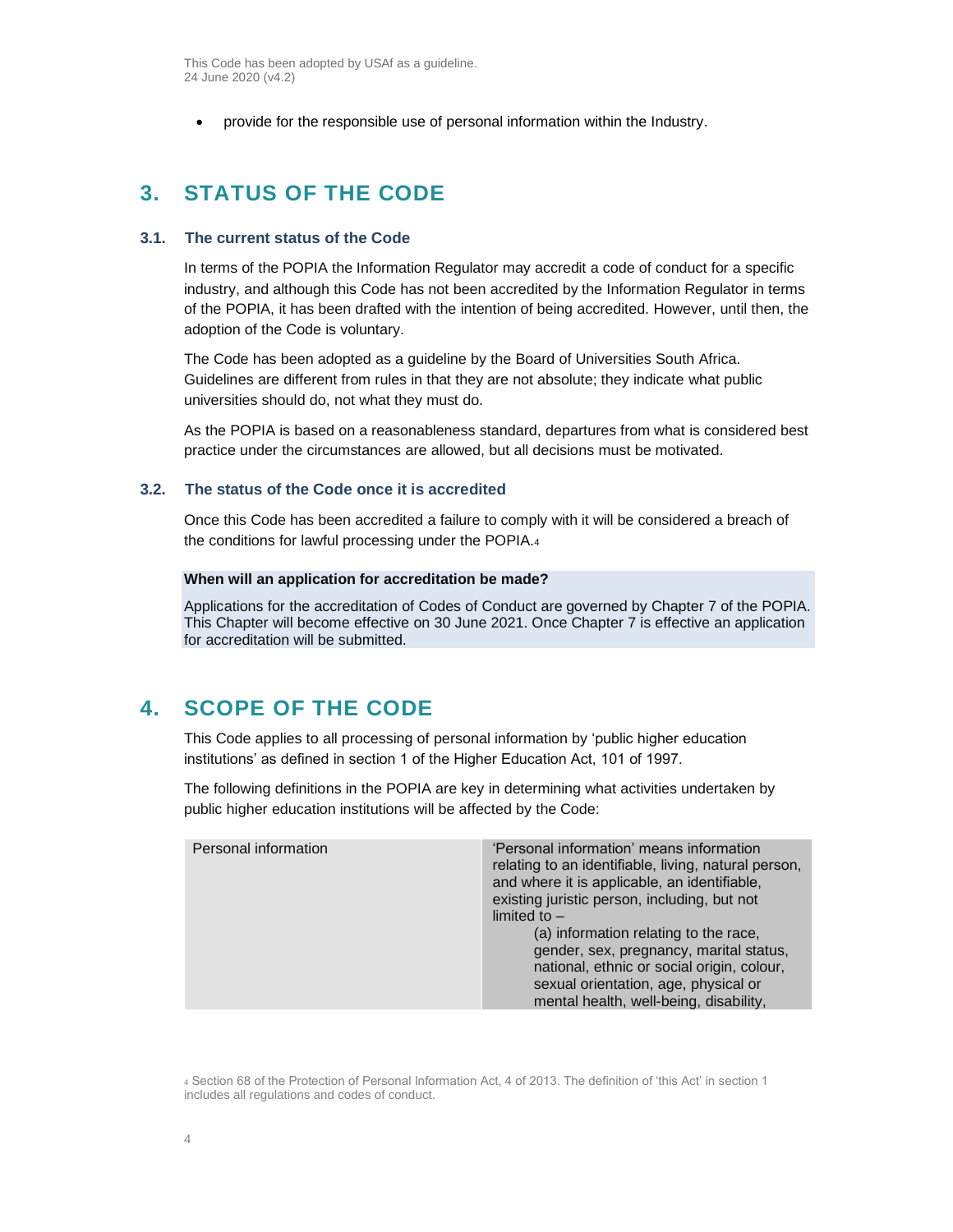|                              | religion, conscience, belief, culture,<br>language and birth of the person;<br>(b) information relating to the education<br>or the medical, financial, criminal or<br>employment history of the person;<br>(c) any identifying number, symbol, email<br>address, physical address, telephone<br>number, location information, online<br>identifier or other particular assignment<br>to the person;<br>(d) the biometric information of the<br>person;<br>(e) the personal opinions, views or<br>preferences of the person;<br>(f) correspondence sent by the person<br>that is implicitly or explicitly of a private<br>or confidential nature or further<br>correspondence that would reveal the<br>contents of the original correspondence;<br>(g) the views or opinions of another<br>individual about the person; and<br>(h) the name of the person if it appears<br>with other personal information relating<br>to the person or if the disclosure of the<br>name itself would reveal information<br>about the person. |
|------------------------------|------------------------------------------------------------------------------------------------------------------------------------------------------------------------------------------------------------------------------------------------------------------------------------------------------------------------------------------------------------------------------------------------------------------------------------------------------------------------------------------------------------------------------------------------------------------------------------------------------------------------------------------------------------------------------------------------------------------------------------------------------------------------------------------------------------------------------------------------------------------------------------------------------------------------------------------------------------------------------------------------------------------------------|
| Special personal information | 'Special personal information' means                                                                                                                                                                                                                                                                                                                                                                                                                                                                                                                                                                                                                                                                                                                                                                                                                                                                                                                                                                                         |
|                              | (a) the religious or philosophical beliefs,<br>race or ethnic origin, trade union<br>membership, political persuasion, health<br>or sex life or biometric information of a<br>data subject; or                                                                                                                                                                                                                                                                                                                                                                                                                                                                                                                                                                                                                                                                                                                                                                                                                               |
|                              | (b) the criminal behaviour of a data<br>subject to the extent that such                                                                                                                                                                                                                                                                                                                                                                                                                                                                                                                                                                                                                                                                                                                                                                                                                                                                                                                                                      |
|                              | information relates to -<br>(i) the alleged commission by a                                                                                                                                                                                                                                                                                                                                                                                                                                                                                                                                                                                                                                                                                                                                                                                                                                                                                                                                                                  |
|                              | data subject of any offence; or                                                                                                                                                                                                                                                                                                                                                                                                                                                                                                                                                                                                                                                                                                                                                                                                                                                                                                                                                                                              |
|                              | (ii) any proceedings in respect of<br>any offence allegedly committed by                                                                                                                                                                                                                                                                                                                                                                                                                                                                                                                                                                                                                                                                                                                                                                                                                                                                                                                                                     |
|                              | a data subject or the disposal of                                                                                                                                                                                                                                                                                                                                                                                                                                                                                                                                                                                                                                                                                                                                                                                                                                                                                                                                                                                            |
| Data subject                 | such proceedings. <sub>5</sub><br>'Data subject' means the person to whom                                                                                                                                                                                                                                                                                                                                                                                                                                                                                                                                                                                                                                                                                                                                                                                                                                                                                                                                                    |
|                              | personal information relates.                                                                                                                                                                                                                                                                                                                                                                                                                                                                                                                                                                                                                                                                                                                                                                                                                                                                                                                                                                                                |
|                              | Data subjects may include:                                                                                                                                                                                                                                                                                                                                                                                                                                                                                                                                                                                                                                                                                                                                                                                                                                                                                                                                                                                                   |
|                              | prospective students                                                                                                                                                                                                                                                                                                                                                                                                                                                                                                                                                                                                                                                                                                                                                                                                                                                                                                                                                                                                         |
|                              | student applicants<br>$\bullet$                                                                                                                                                                                                                                                                                                                                                                                                                                                                                                                                                                                                                                                                                                                                                                                                                                                                                                                                                                                              |
|                              | South African and international<br>students                                                                                                                                                                                                                                                                                                                                                                                                                                                                                                                                                                                                                                                                                                                                                                                                                                                                                                                                                                                  |
|                              |                                                                                                                                                                                                                                                                                                                                                                                                                                                                                                                                                                                                                                                                                                                                                                                                                                                                                                                                                                                                                              |

<sup>5</sup> The definition of 'special personal information' in section 1 read with section 26.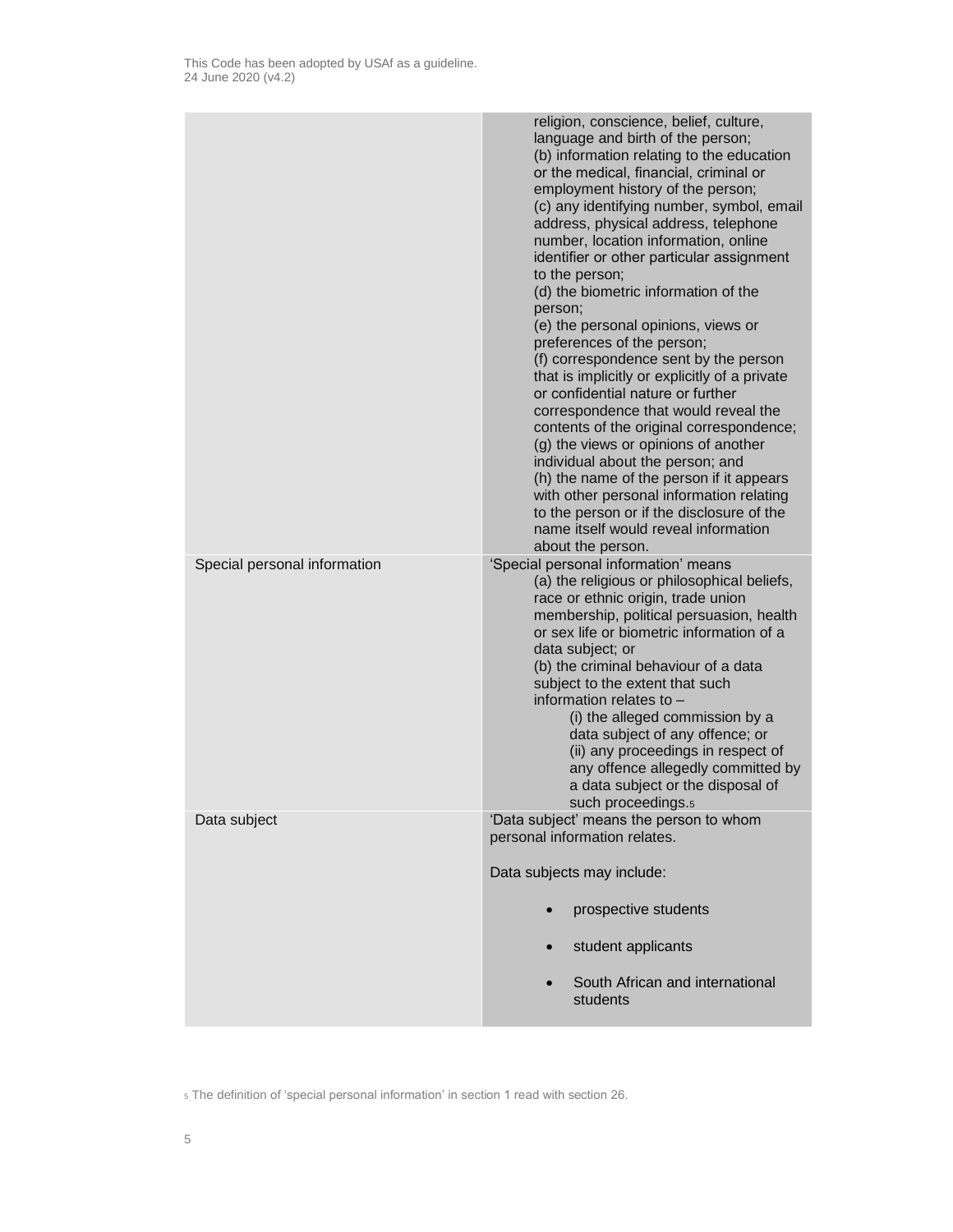# <span id="page-5-0"></span>**5. INTERACTION WITH EXISTING LEGISLATION, CODES, AND GUIDELINES**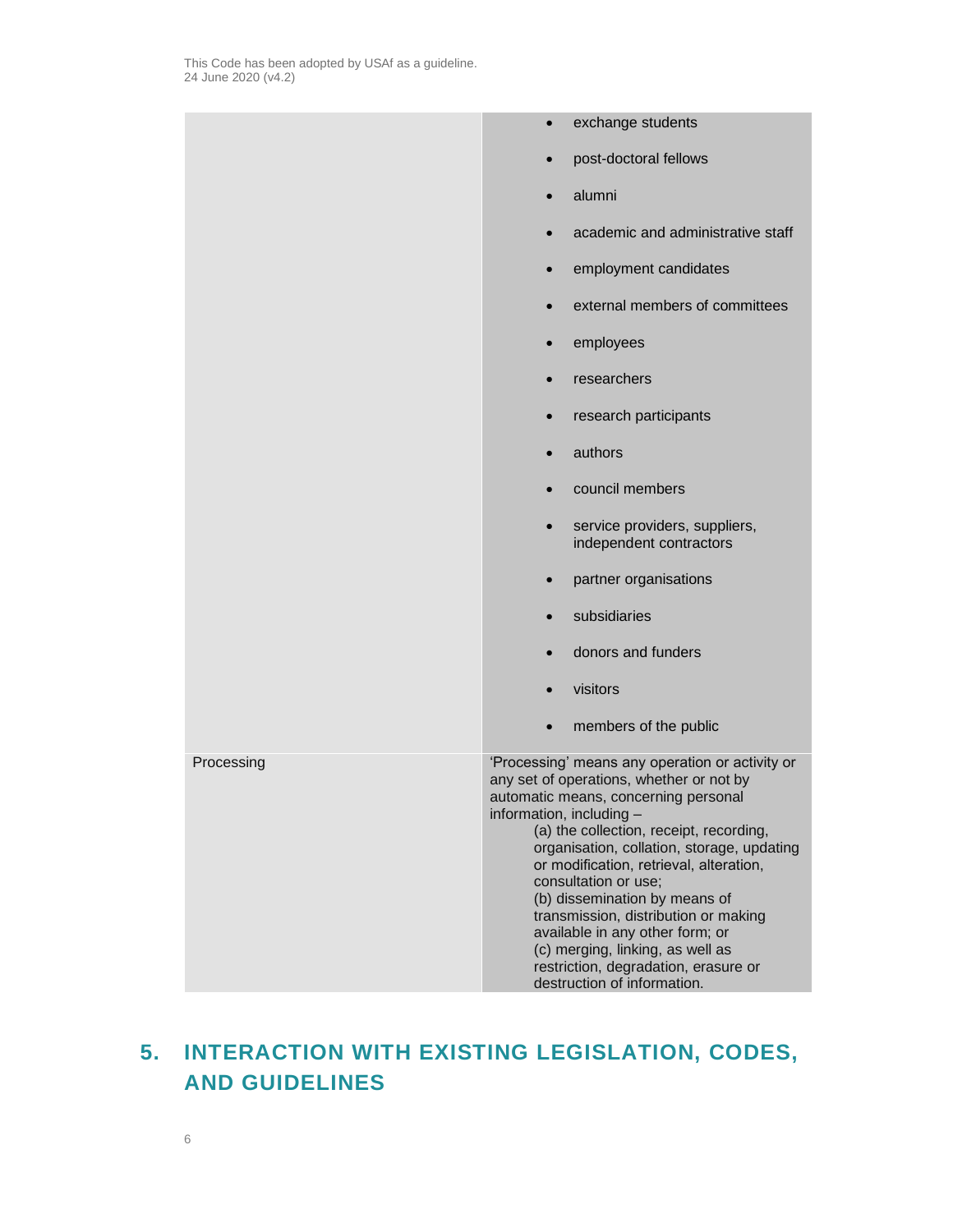The POPIA is not the only piece of legislation that affects the processing of personal information in the Industry. Here are other examples of such legislation:

- The Constitution of South Africa6
- the Higher Education Act7
- Regulations for reporting by Public Higher Education Institutions (2014)<sup>8</sup>
- the National Qualifications Framework Act9
- the Continuing Education and Training Act10
- the Skills Development Act<sub>11</sub>
- the National Health Act<sub>12</sub>
- Ethics in Health Research Guidelines<sup>13</sup>
- the Consumer Protection Act<sub>14</sub>
- the National Credit Act<sub>15</sub>
- the Close Corporations Act16
- the Compensation for Occupational Injuries and Diseases Act17
- the Copyright Act<sub>18</sub>
- the Promotion of Access to Information Act19
- the Electronic Communications Act20
- the Electronic Communication and Transaction Act21

| 6 The Constitution of the Republic of South Africa, 1996.<br>z No. 101 of 1997.<br>8 No 101 of 1997.<br>∘ No 67 of 2008.<br>10 No 16 of 2006.<br>11 No 97 of 1998.<br>$12$ No 61 of 2003. |
|-------------------------------------------------------------------------------------------------------------------------------------------------------------------------------------------|
| 13 Ethics in Health Research Guidelines, 2015.<br>14 No 68 of 2008.                                                                                                                       |
| $15$ No 34 of 2005.                                                                                                                                                                       |
| 16 No 69 of 1984.                                                                                                                                                                         |
| $17$ No 130 of 1993.                                                                                                                                                                      |
| 18 No 98 of 1978.                                                                                                                                                                         |
| $19$ No 2 of 2000.                                                                                                                                                                        |
| <sub>20</sub> No 25 of 2002.                                                                                                                                                              |
| 21 No 25 of 2002.                                                                                                                                                                         |
|                                                                                                                                                                                           |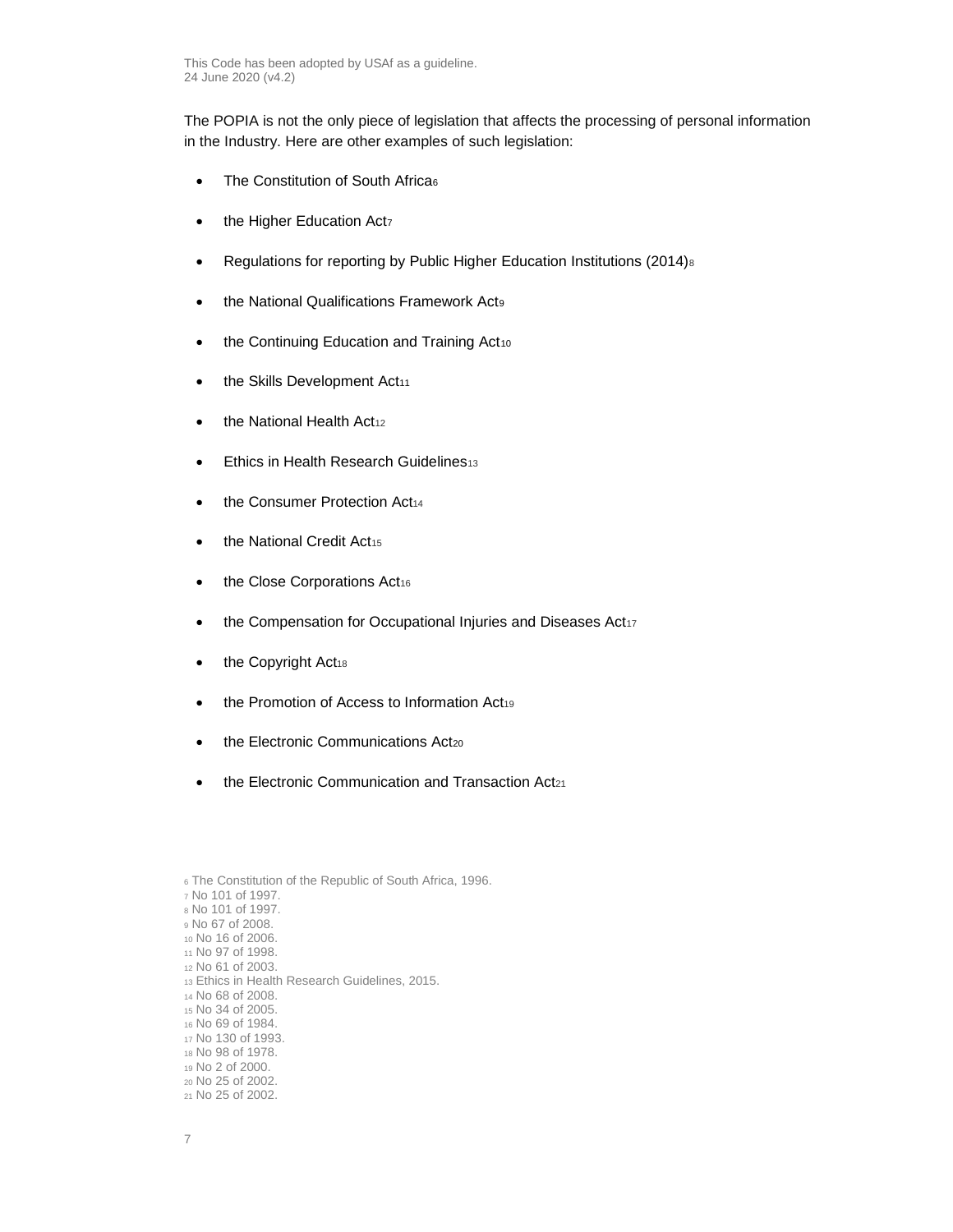- $\bullet$  the Employment Equity Act<sub>22</sub>
- the Labour Relations Act<sub>23</sub>
- the Income Tax Act<sub>24</sub>
- the Intellectual Property Rights from Publicly Finances Research and Development Act<sub>25</sub>
- the Basic Conditions of Employment Act26
- the Broad Based Black Economic Empowerment Act27
- the National Archives and Records Services of South Africa<sub>28</sub>
- the Promotion of Administrative Justice Act29
- the King Codes of Corporate Governance

# **Relevant section:**

Section 3(2) (Application and interpretation of the Act)

When there is a material inconsistency between the POPIA and other legislation, the POPIA will apply.<sup>30</sup> Conversely, if the other legislation provides more extensive protection than the POPIA, the other legislation will apply.<sup>31</sup> For example:

- If other legislation requires that personal information must be processed (such as the National Credit Act<sub>32</sub> which requires that certain personal information must be collected), Universities must comply with it in addition to the POPIA.
- If other legislation contains a provision which mandates that a particular type of personal information (e.g. employment records) must be kept for a specific period, that legislation will still apply. The University must still comply with the rest of POPIA.
- If other legislation is silent on the processing of personal information, the POPIA will apply.

 No 55 of 1998. No 66 of 1995. No 58 of 1962. No 51 of 2008. No 75 of 1997. No 53 of 2003. No 43 of 1996. No 3 of 2000. Section 3(2)*(b)* of the POPIA. Section 3(2)*(c)* of the POPIA. No 34 of 2005.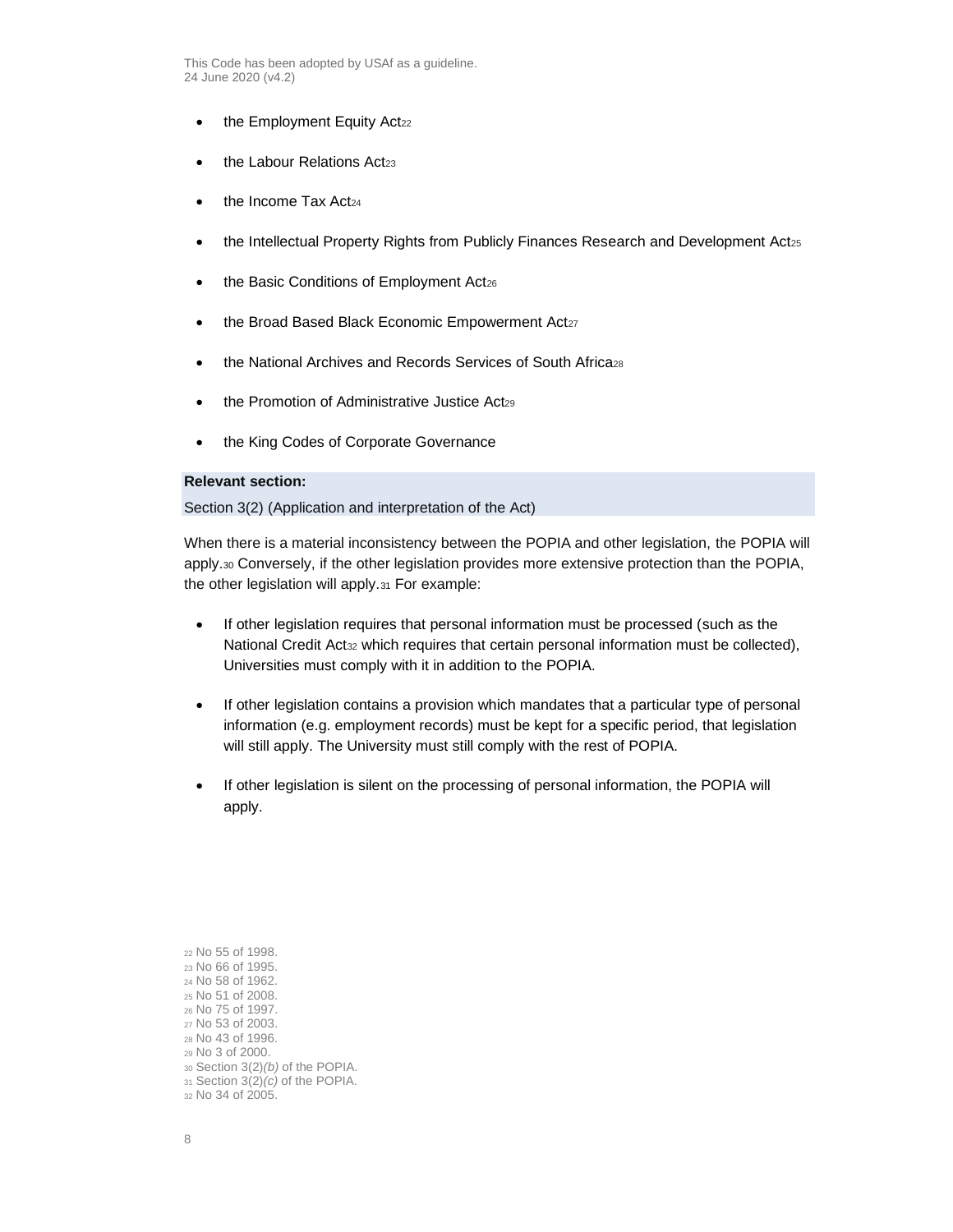• If other legislation provides more extensive protections (e.g. the Constitution provides that no person can be forced to participate in scientific research without their consent), the more extensive protections must be provided.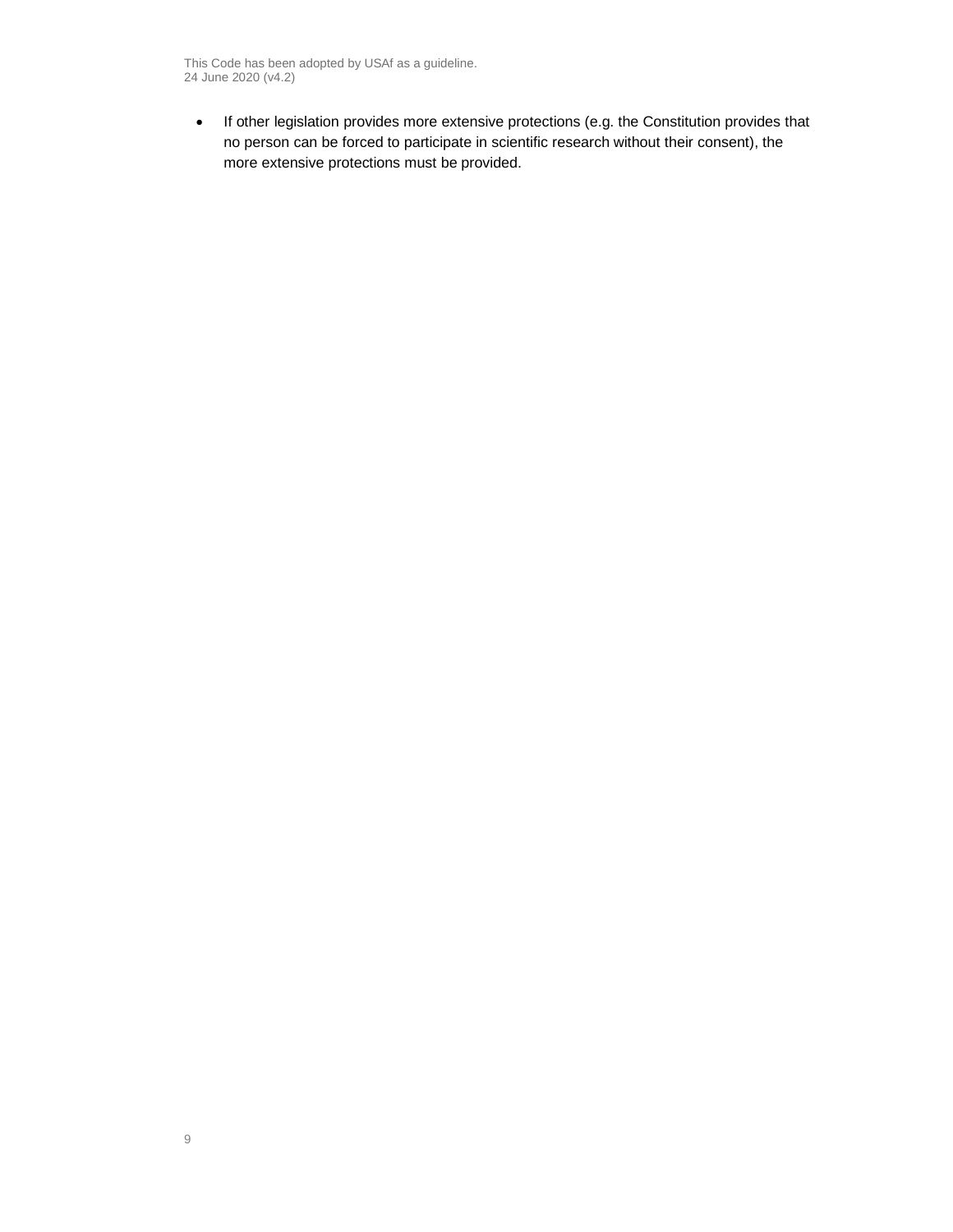# <span id="page-9-1"></span><span id="page-9-0"></span>**B. APPLICATION OF THE POPIA**

# **1. THE DEFINITION THAT DETERMINES THE APPLICATION OF THE POPIA**

The following questions can be used to establish whether the POPIA applies:

- Does the institution 'process' 'personal information'?
- Does the institution enter the 'personal information' into a 'record' that forms part of a filing system?
- Is the institution who is the 'responsible party' domiciled in South Africa? Or, is the institution making use of 'automated or non-automated means' to process the personal information in South Africa?

# **Relevant section:**

Section 3 (Application and interpretation of Act)

#### **1.1. Is the institution 'processing' 'personal information'?**

The definitions of 'processing' and 'personal information' are extensive.

# **1.1.1. What is 'processing'?**

# **Relevant section:**

The definition of 'processing' in section 1

'Processing' includes any activity relating to personal information. The definition of processing describes the entire life cycle of personal information, namely:

- collecting or creating personal information;
- utilising personal information;
- storing personal information;
- sharing personal information; and
- retaining, or destroying personal information.

The POPIA prescribes rules for each phase in the information life cycle. The POPIA applies regardless of how the processing is done (i.e. whether it is 'automated' or not), as long as personal information is entered into a 'record' and forms part of or is intended to form part of a 'filing system'. The definitions of 'record', 'automated' and 'filing system' are discussed in section [1.2](#page-11-0) below.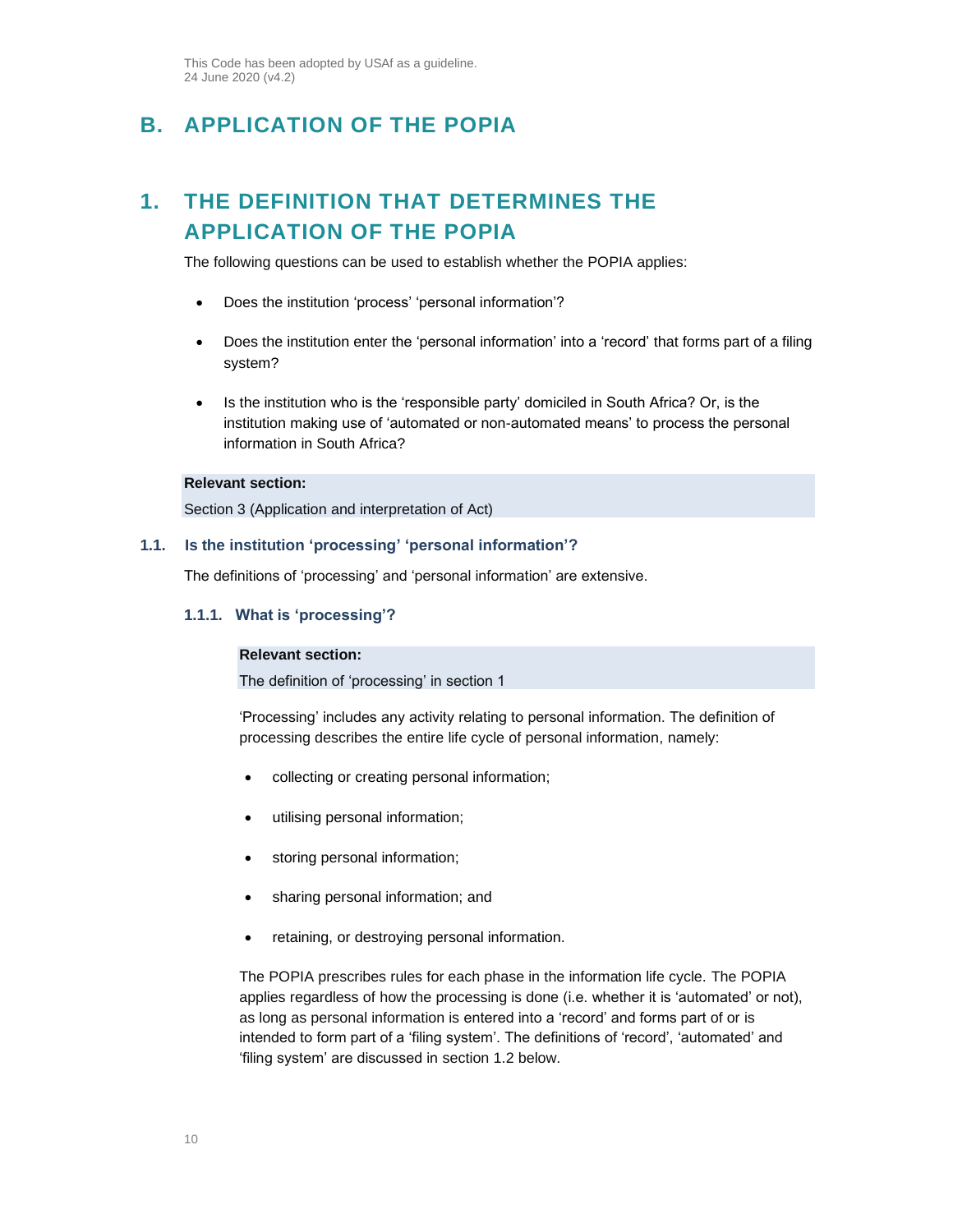# **1.1.2. What is identifiable 'personal information'**

#### **Relevant section:**

The definitions of 'personal information' and 'data subject' in section 1

The definition of 'personal information' extends the POPIA's application to all information that can be linked to an identifiable living individual, or existing juristic person.

The individual or juristic person to whom the personal information relates is referred to as the 'data subject'. While the POPIA's definition of 'personal information' expressly refers to living individuals, the Promotion of Access to Information33 does not which explains why PAIA requests will continue to include requests for access to records relating to deceased persons.<sup>34</sup>

The POPIA does not apply when personal information cannot be linked to an identifiable individual or company.

Thus, if the link between the information and the data subject can be severed, a process referred to as de-identification or anonymisation, the POPIA no longer applies. De-identification or anonymisation is often done when an institution wants to publish or disclose information, for instance, with the publication of research.

## **Relevant section:**

The definitions of de-identify in section 1

Information is considered de-identified if the information cannot be re-identified by any reasonably foreseeable method or through linking it with other information that identifies the data subject. This distinguishes de-identification from masking or pseudonymisation.

## **What is pseudonymisation?**

Information is pseudonymised when the identifying fields are replaced by pseudonyms and the information cannot be linked to a specific data subject without additional information. Pseudonymisation is a very effective technique for securing information as a person needs both the record of personal information as well as the additional information in order to link the personal information to a specific data subject.

It is considered best practice to pseudonymise personal information whenever it is appropriate. Pseudonymisation is an important example of 'data protection by design'.<sup>35</sup>

Information is considered to be de-identified, if:

• the data subject cannot be identified directly or indirectly from the personal information itself; or

<sup>33</sup> No 2 of 2000.

<sup>34</sup> Access requests are discussed in part [C,](#page-14-0) section [17.1.](#page-63-1) 

<sup>35</sup> See article 25(1) of the GDPR.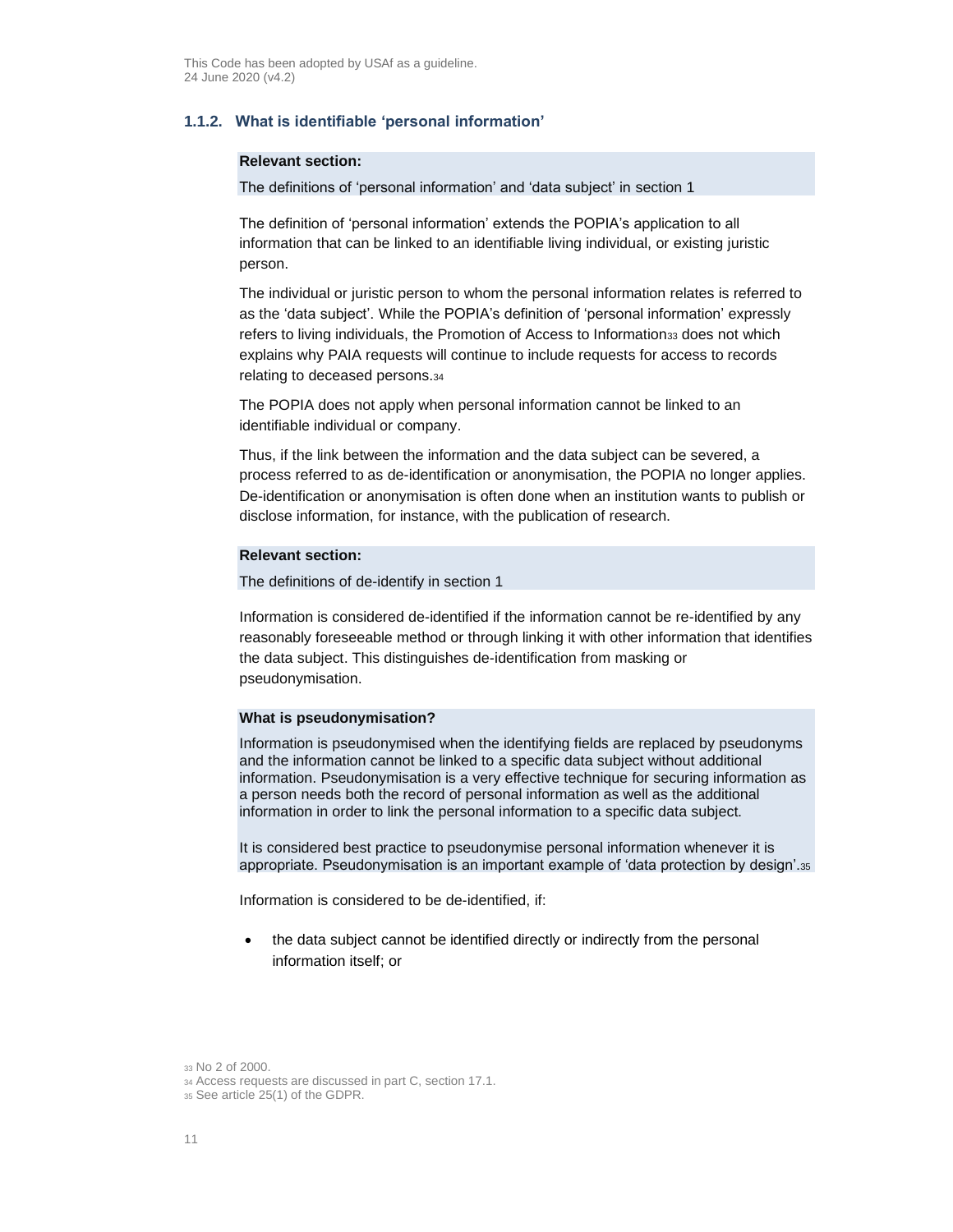• it is not possible to re-identify the information by linking it to other information (e.g. public information, information held by another institution, or the government). If re-identification is possible, but unlikely, this risk must be measured and documented before a decision is made on whether the level of anonymisation is adequate.

# Institutions should:<sup>36</sup>

- have policies and processes in place to authorise, oversee, and assess all anonymisation processes;
- ensure that personal information is de-identified if there is no purpose for which the identity of the data subject is relevant<sub>37</sub>; and
- consider whether pseudonymising is practical before commencing processing activities.

# <span id="page-11-0"></span>**1.2. Is the 'personal information' entered into a 'record' and does it form part of a filing system?**

# **Relevant section:**

- The definition of 'automated means' in section 3(4)
- The definition of 'filing system' in section 1
- The definition of 'record' in section 1

For the POPIA to apply, the personal information must be entered into a record. In terms of section 3(1):

- The personal information must be entered into a 'record' for or by the responsible party. A 'record' includes any form or medium. Examples include writing on any material, digital or computerised record, books, graphs, photographs, films, and tape recordings. How to determine who the responsible party is, is discussed in part [C,](#page-14-0) section [1,](#page-14-1) but it should be noted that all public universities will be the responsible parties in respect of many processing activities.
- The personal information can be entered into a record by 'automated or non-automated means. 'Automated means' is defined in section 3(4) and in essence, refers to processing done by computer.

<sup>36</sup> See the International Association of Privacy Practitioner's Guide to *Basic Data Anonymization Techniques*. 37 Consent is not required to de-identify information. This is largely based on commentary to the EU GDPR that de-identification is considered compatible with the original purpose of processing as long as the de-identification process reliably produces fully and permanently de-identified information. Article 29 Data Protection Working Party Opinion 5/2014 on Anonymisation Techniques 7.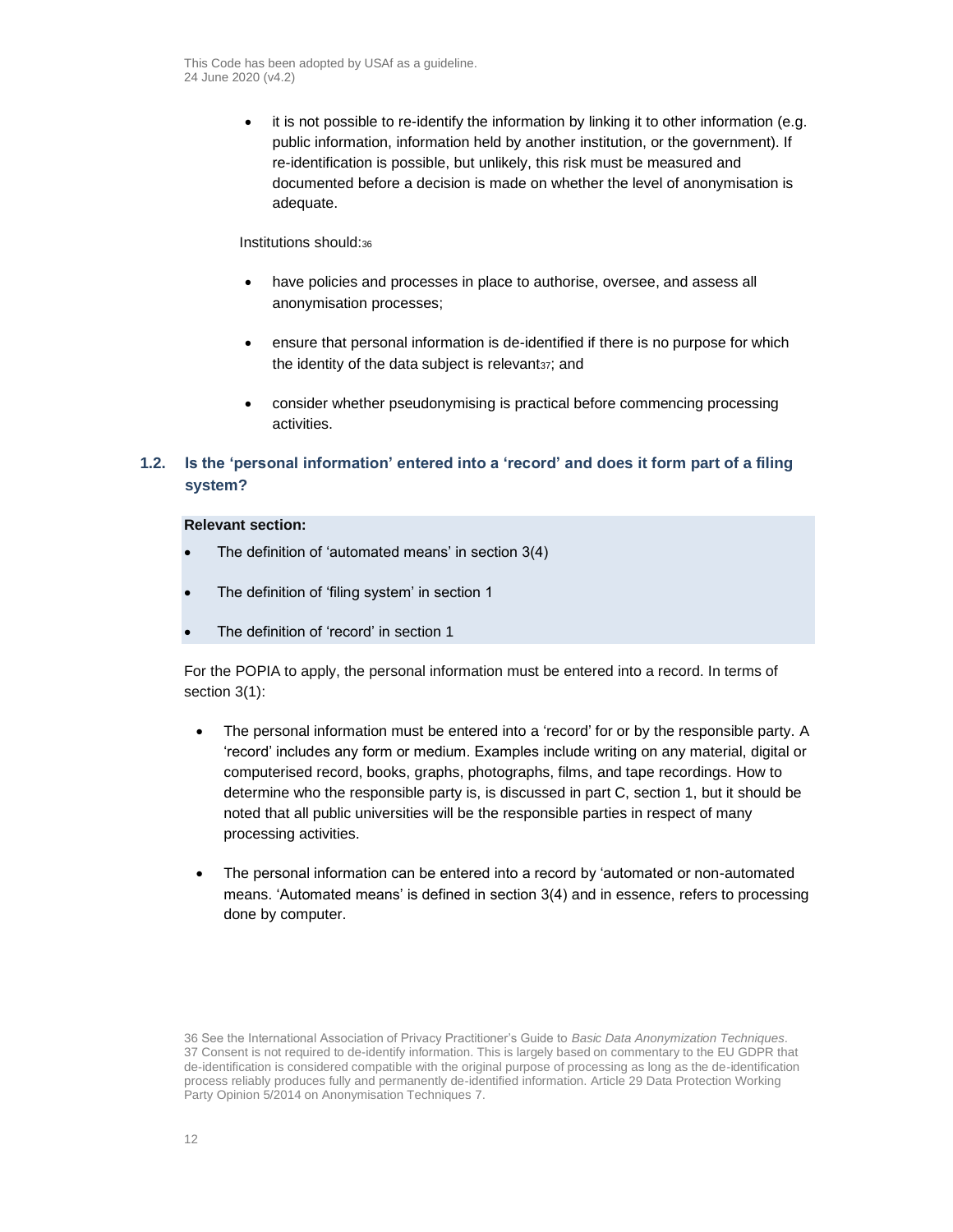• If non-automated means are used, the personal information must also form part, or be intended to form part of a 'filing system'. A filing system refers to a structured set of personal information 'which is accessible according to specific criteria', regardless of whether it is centralised or decentralised. This definition can include anything from a physical file in an alphabetised filing cabinet to multiple inter-related databases that can be accessed from anywhere in the world and can handle complex search queries.

# **1.3. Is the 'responsible party' domiciled or is processing taking place in South Africa?**

For the POPIA to apply:

- the responsible party must be domiciled in South Africa; or
- the responsible party must use automated or non-automated means to process the personal information in South Africa.

Because all public universities of South Africa are domiciled in South Africa the POPIA would apply to them.

The POPIA may also apply to institutions that are domiciled elsewhere if an institution in South Africa is processing personal information on behalf of those institutions, regardless of whether the processing is automated or non-automated.

# <span id="page-12-0"></span>**2. THE POPIA WILL APPLY TO ALL PUBLIC UNIVERSITIES**

All South African public universities process personal information of, amongst others, the following data subjects:

- prospective students
- student applicants
- South African and international students
- exchange students
- post-doctoral fellows
- alumni
- academic and administrative staff
- employment candidates
- external members of committees
- employees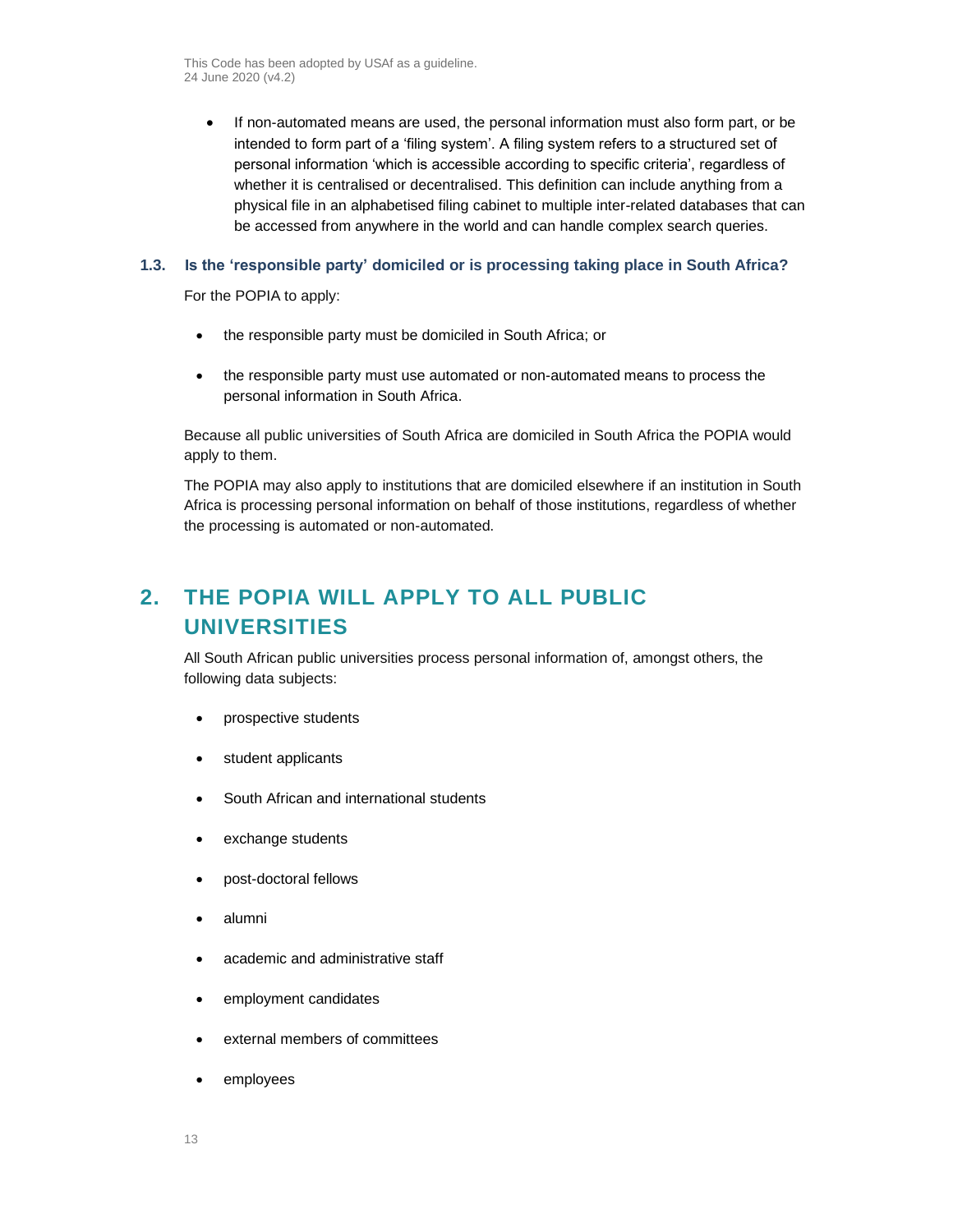- researchers
- research participants
- authors
- council members
- service providers, suppliers, independent contractors
- partner organisations
- subsidiaries
- donors and funders
- visitors
- members of the public

This means that the POPIA will apply to all public universities of South Africa.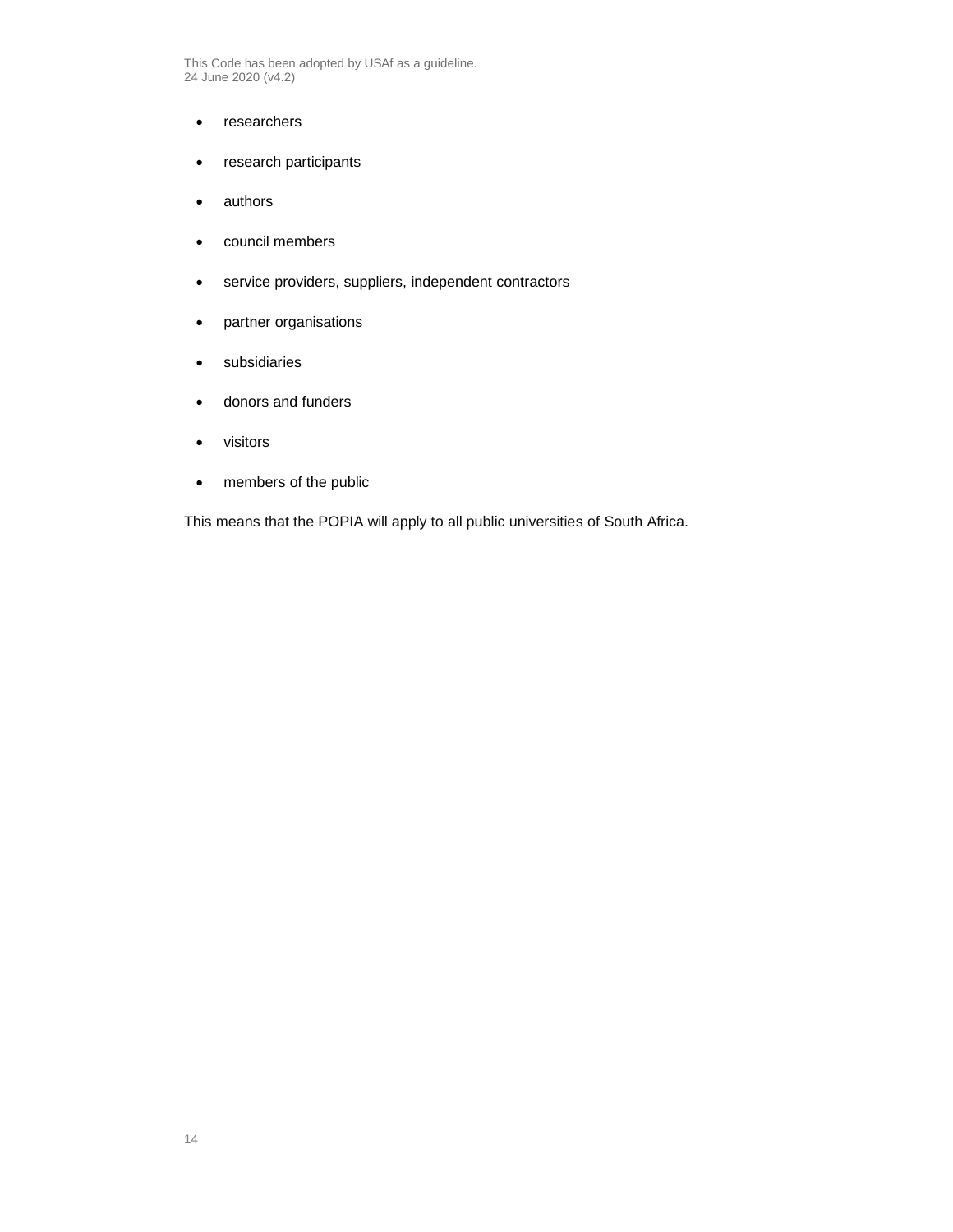# <span id="page-14-0"></span>**C. THE PRINCIPLES OF LAWFUL PROCESSING OF PERSONAL INFORMATION**

Part C contains general principles and standards that apply to all personal information processing activities.

# <span id="page-14-1"></span>**1. ESTABLISH WHO IS RESPONSIBLE FOR COMPLIANCE**

## **Relevant section:**

- Section 8 (Responsible party to ensure conditions for lawful processing)
- The definition of 'responsible party' in section 1
- The definition of 'operator' in section 1

The responsible party is the institution that has control over why and how personal information is processed, including decisions such as:

- to collect the personal information and whether there is a legal basis for the collection;
- which personal information to collect;
- what the personal information will be used for;
- whose personal information will be collected;
- whether to disclose the personal information and to whom;
- whether to give data subjects access to their personal information;
- how long to keep the personal information; or
- whether to make non-routine amendments to the personal information.<sup>38</sup>

Other institutions that process the personal information, but who are not responsible parties, are operators. Operators may make some decisions about how to process the personal information on behalf of the responsible party.

<sup>38</sup> Information Commissioner's Office *Data controllers and data processors: what the difference is and what the governance implications are* (2014) from 6. The definitions of 'responsible party' in terms of the POPIA and the definition of 'controller' in the GDPR are very similar. This means that it is appropriate to take guidance from the work of European regulators.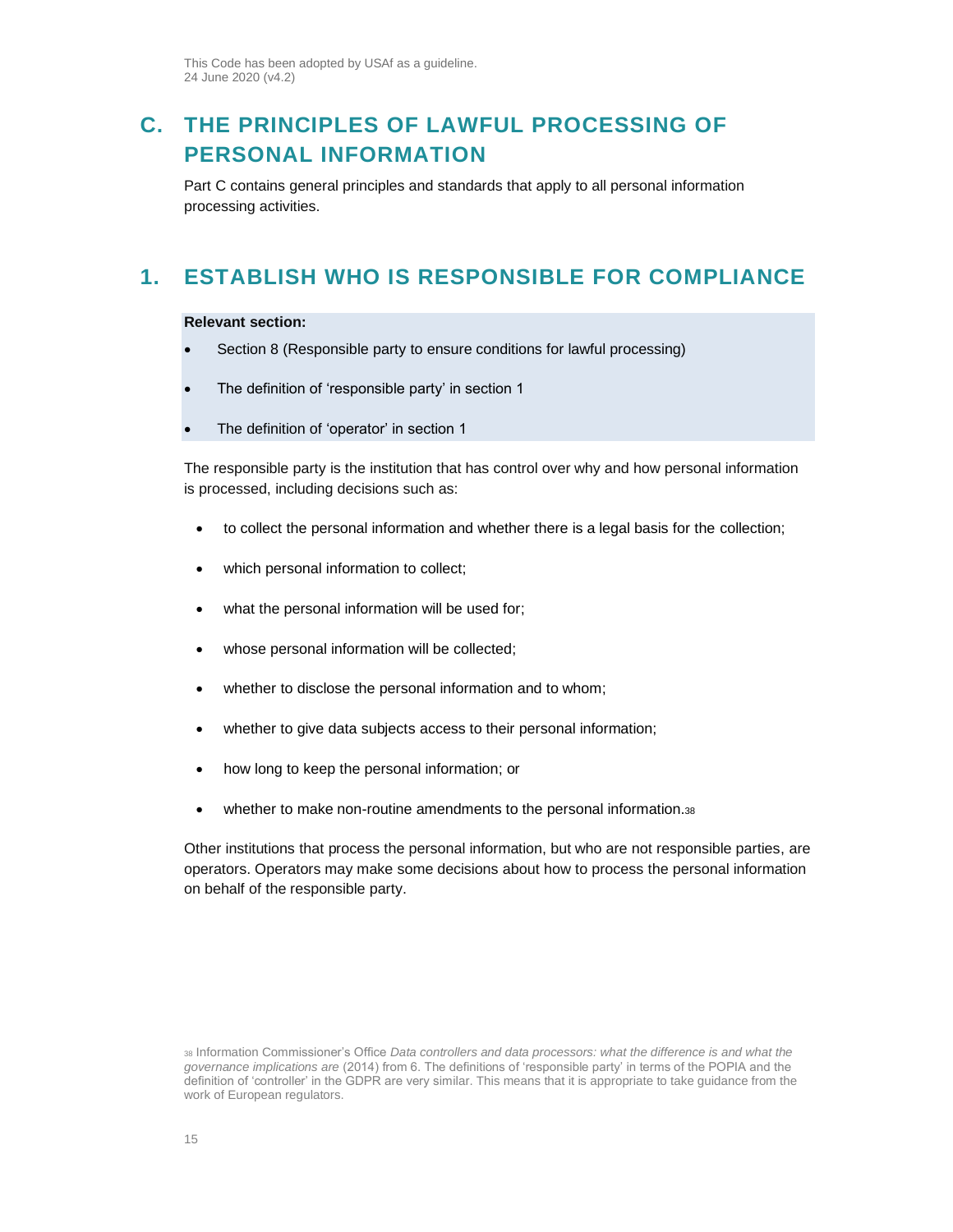This includes decisions about:

- what systems to use;
- how to store the personal information;
- what security measures to put in place;
- how to share the personal information; or
- how to delete personal information.39

When institutions process personal information together, they must:

- ensure that there is no confusion about their respective roles and responsibilities for POPIA compliance;
- establish their roles and responsibilities before processing starts; and
- document their roles and responsibilities in a written agreement between them.

The sharing of personal information between responsible parties and operators is discussed in part [C,](#page-14-0) section [16.](#page-55-0)

# <span id="page-15-0"></span>**2. THE PURPOSE FOR PROCESSING MUST BE SPECIFIC, EXPLICITELY DEFINED, AND DOCUMENTED**

# **Relevant section:**

- Section 13(1) (Collection for specific purpose)
- Section 17 (Documentation)

Personal information must be collected for a specific, explicitly defined, and lawful purpose. To comply with this requirement institutions should:

- create an inventory of all of the personal information it has; and
- determine the purposes for which the personal information was collected.

<sup>39</sup> Information Commissioner's Office *Data controllers and data processors: what the difference is and what the governance implications are* (2014) from 6. The definitions of 'operator' in terms of the POPIA and the definition of 'processor' in the GDPR are virtually identical. This means that it is appropriate to take guidance from the work of European regulators.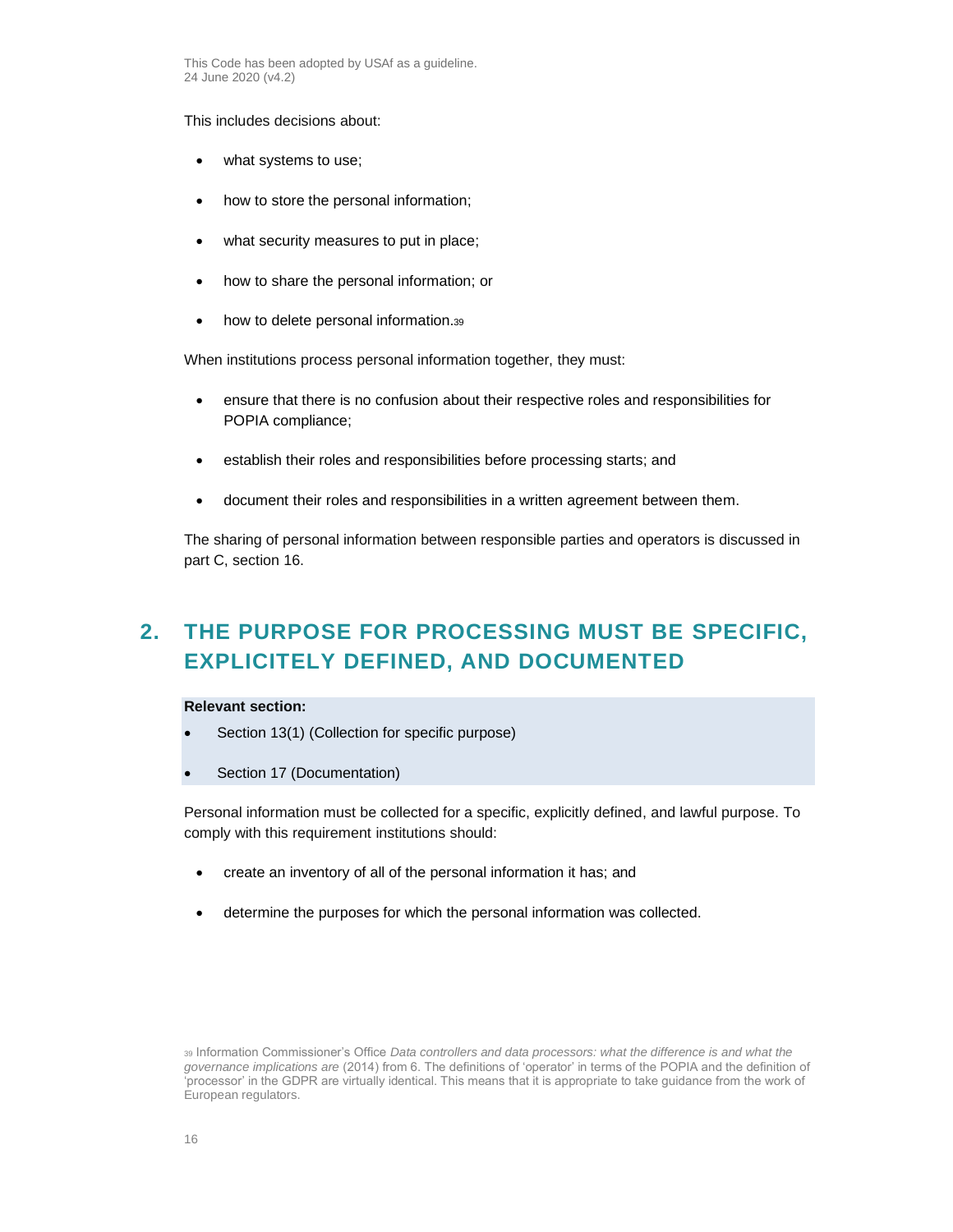Specifying the purpose for which personal information was collected is a prerequisite for complying with many other requirements. The following are examples of problems that are created when the purpose for collection is not well defined:

- It may be impossible to establish who the responsible party is. This is discussed in part [C,](#page-14-0) section [1.](#page-14-1)
- The lawfulness of a particular processing activity cannot be assessed without knowing what the purpose of the processing is. This is discussed in in part C, section [2.](#page-15-0)
- It is difficult to assess the quality of the personal information as institutions do this in relation to the purpose for collecting. This is discussed in part [C,](#page-14-0) section [12.](#page-47-0)
- The transparency requirements cannot be met. This is discussed in part [C,](#page-14-0) section [9.](#page-40-0)
- Personal information cannot be deleted when it is no longer needed if the purpose for collecting the information is not known. This is discussed in part [C,](#page-14-0) section [14.](#page-54-0)

The purpose for collecting personal information must be specific and explicitly defined. This means that it must be 'stated clearly and in detail, leaving no room for confusion or doubt'.<sup>40</sup> Institutions must document the purposes for which personal information is processed<sup>41</sup> before any personal information is collected and processed.<sup>42</sup>

# <span id="page-16-0"></span>**3. THERE MUST BE A LEGAL BASIS FOR PROCESSING**

## **Relevant section:**

Section 11(1) (Justification)

Once the purpose for processing the personal information has been determined, the lawfulness of the processing activity must be assessed. All processing activities must have a legal basis. The POPIA refers to this as 'justification' and it provides several justifications for processing activities.

Before institutions collect and process any personal information, they should document:<sup>43</sup>

- the justification for processing they are relying on; and
- their reason for relying on that justification.

Each of the justifications listed in section 11(1) is discussed here.

<sup>40</sup> English Oxford Living Dictionaries *'Explicitly'* accessed at https://en.oxforddictionaries.com/definition/explicitly, last accessed on 22 August 2018.

<sup>41</sup> Section 13(1).

<sup>42</sup> Given that the POPIA is new, most institution will have to take this step *ex post facto*.

<sup>43</sup> Given that the POPIA is new, most institutions will have to take this step *ex post facto*. This requirement will apply to all new processing activities.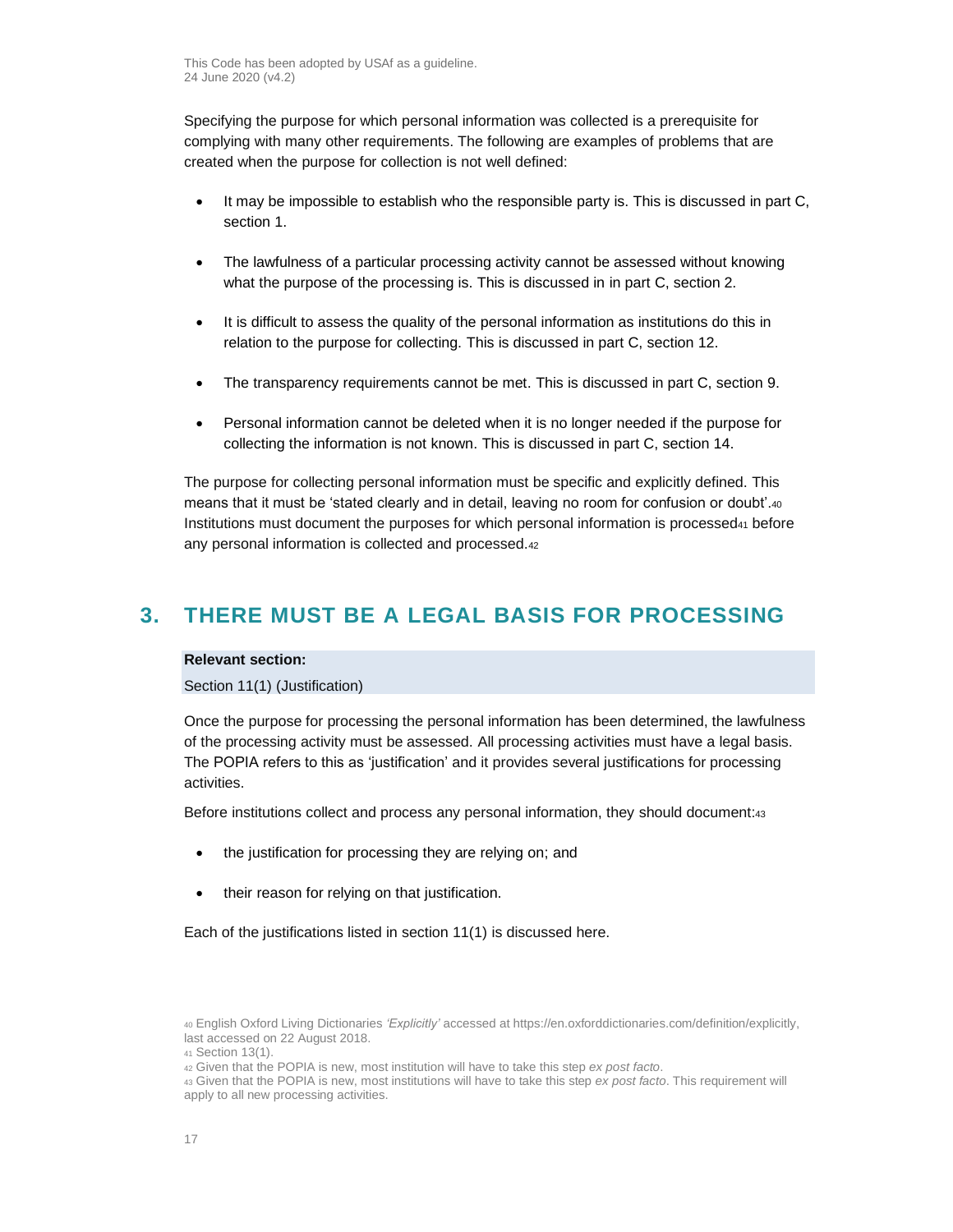# <span id="page-17-0"></span>**3.1. Personal information may be processed to conclude or perform in terms of a contract.**

#### **3.1.1. The scope of this justification**

If the personal information is 'necessary' to conclude a contract or to perform in terms of a contract with the data subject, the processing of that personal information is justified.

There are two potential grounds on which processing will be justified. The processing is 'necessary to carry out actions for the' conclusion or the performance of the contract.

Here the word 'necessary' must be interpreted narrowly. Whether the particular processing activity is necessary must be measured against the exact reason for the contract, i.e., the 'substance and fundamental objective' of the contract.<sup>44</sup> Mentioning the particular processing activity in the contract will not be enough.<sup>45</sup>

# **Example: Student applications**

When students apply to university they are asked for personal information in order for the university to apply its admissions policy. It is necessary to process this personal information to consider the student's application and to eventually conclude a contract with the student if the application was successful. Similarly, when a student applies for funds or a loan, it is necessary to collect personal information to do a means test. These processing activities are clearly necessary for the conclusion of the contracts. However, this justification does not extend to creating a profile of the student's lifestyle choices even if profiling is mentioned in the contract. This is because the institution has not been contracted to perform profiling. The institution will have to rely on another justification for such a processing activity.

## **Example: Employment contract**

Many processing activities that involve the personal information of employees are justified, because they are necessary for the conclusion and performance of the employment contract. For instance, the processing of bank account details to pay salaries. However, this will not be the case for all processing activities. For instance, electronic monitoring of employees' use of the internet or telephones and video surveillance often goes beyond what is necessary for the performance of the employment contract. The employer should rely on the justification that it is in its legitimate interest to monitor employees.

# **3.1.2. When this justification does not apply**

<sup>45</sup> Article 29 Data Protection Working Party *Legitimate Interests* 16.

<sup>44</sup> Article 29 Data Protection Working Party *Opinion 6/2014 on the notion of legitimate interests of the data controller under Article 7 of Directive 95/46/EC* 17. The guidance was issued under the Directive 95/46/EC of the European Parliament and of the Council of 24 October 1995 on the protection of individuals with regard to the processing of personal data and on the free movement of such data ('the Data Protection Directive'). There are no plans to issue a new guidance, but this version is still in use (Information Commissioner's Office *GDPR Guide* 86). Section 11(1)*(b)* is very similar to article 6(1)*(b)* of the GDPR and article 7*(b)* of the Data Protection Directive. This means that it is appropriate to take guidance from the official guidelines issued by the Article 29 Data Protection Working Party.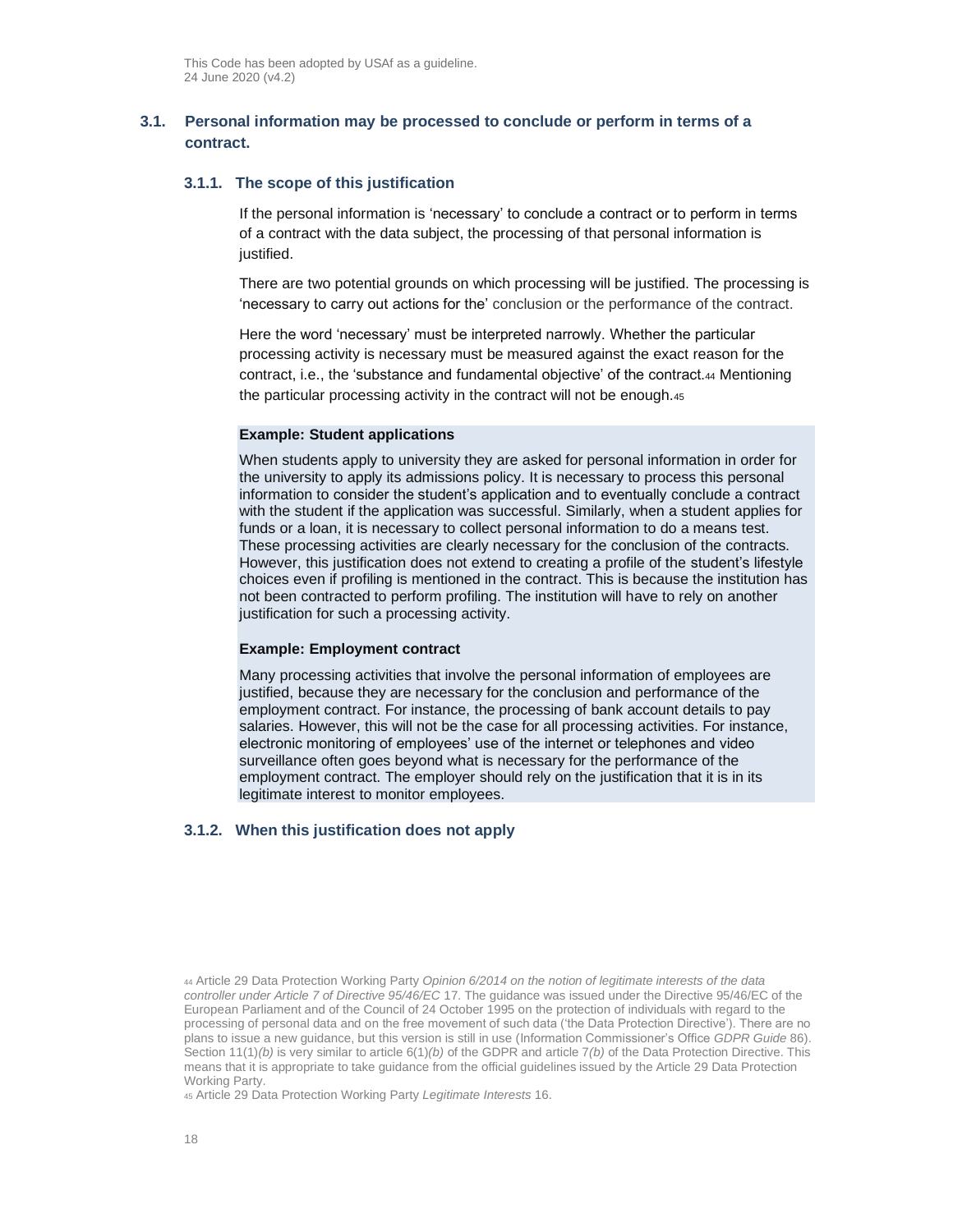This justification cannot be relied on to process special personal information.<sup>46</sup> Justifying the processing of special personal information is discussed in part [C,](#page-14-0) section [4.](#page-25-0)

# <span id="page-18-0"></span>**3.2. Personal information may be processed to comply with an obligation imposed by law**

# **3.2.1. The scope of this justification**

If the law requires that a particular processing activity must take place, the processing is justified. For instance, where legislation authorises the collection of personal information by the Government.<sup>47</sup>

#### **Example: Complying with reporting requirements**

Some student information is collected in order to comply with the reporting requirements placed on institutions by the Department of Higher Education and Training in terms of the Higher Education Act.

#### **Example: Labour legislation**

The Employment Equity Act48, the Labour Relations Act, and the Basic Conditions of Employment Act provide justification for the processing of large amounts of employee information.

The legal provision itself must also be POPIA compliant. For instance, the processing must be necessary to fulfil the purpose of the legal provision and it must be the least invasive way to achieve that purpose. The POPIA states that it will apply 'to the exclusion of any other legislation that regulates the processing of personal information and that is materially inconsistent with an object, or specific provision' of the POPIA.<sup>49</sup>

# **What if there are contradictory legislative requirements?**

Refer any contradictory legislative requirements to USAf who will refer the matter to the Information Regulator for clarification.

Sharing information with other institutions (including the government) is discussed in detail in part [C,](#page-14-0) section [16.](#page-55-0)

## **3.2.2. When this justification does not apply**

This justification does not apply if the institution has a choice whether to comply with the obligation. For instance, voluntary collaboration with public authorities are not covered by this justification.<sup>50</sup>

<sup>46</sup> The justification is not listed in section 27(1).

<sup>47</sup> The sharing of information with the Government is discussed in par[t C,](#page-14-0) sectio[n 16.](#page-55-0)

<sup>48</sup> 55 of 1998.

<sup>49</sup> Section 3(2)*(a)*. Also see Article 29 Data Protection Working Party *Legitimate Interests* 19.

<sup>50</sup> Article 29 Data Protection Working Party *Legitimate Interests* 19.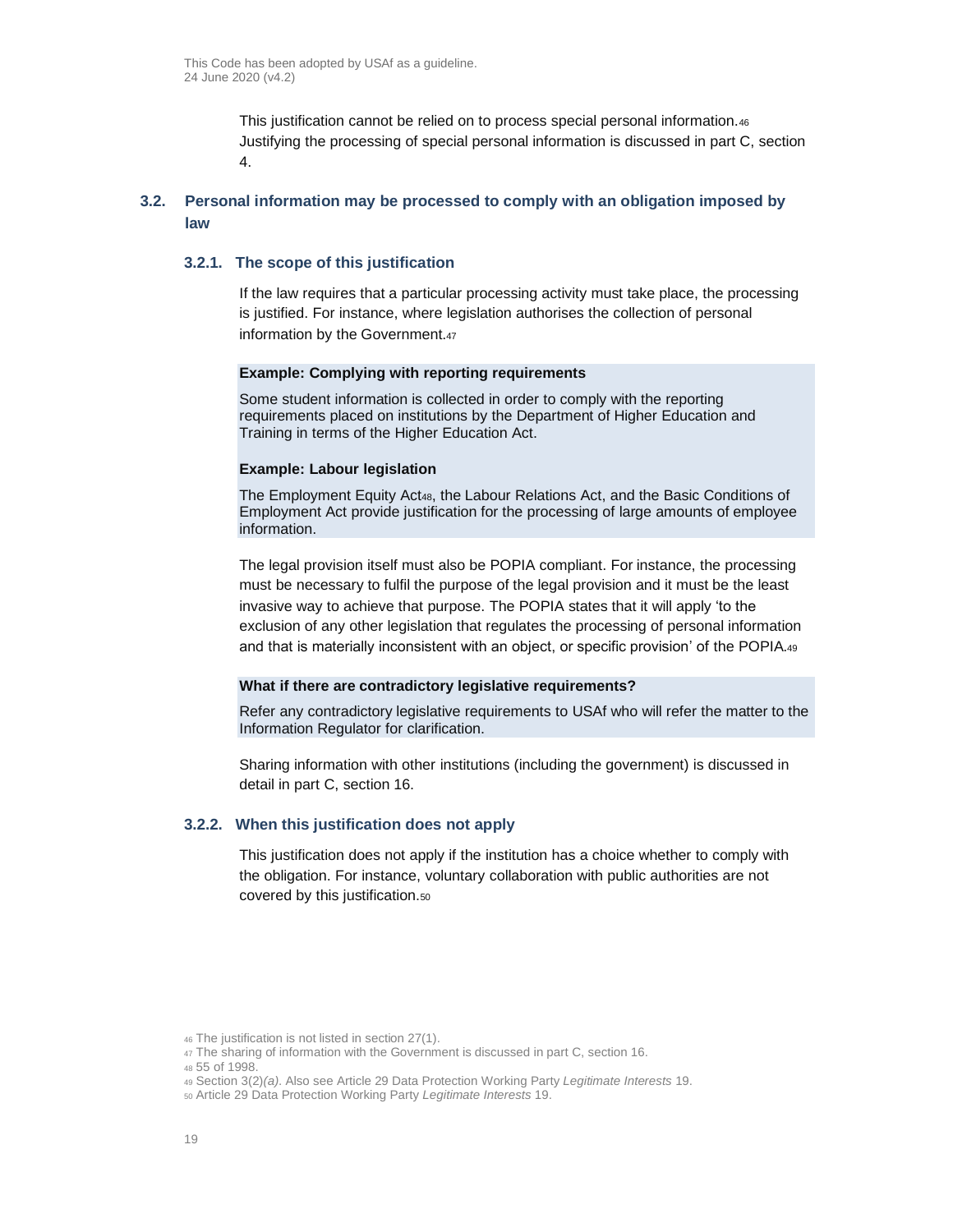# **3.3. Personal information may be processed to protect a legitimate interest of the data subject**

## **3.3.1. The scope of this justification**

The processing of personal information will be justified if the processing activity protects a legitimate interest of the data subject.<sup>51</sup> 'Legitimate interest' in this context often refers to the health and safety of the data subject.<sup>52</sup>

#### **Example**

The justification is appropriate in emergency situations. For instance, a student threatens to self-harm in a social media post. The institution would be justified in disclosing the student's personal information to the authorities to intervene.

#### **3.3.2. Data subject's right to object**

When an institution relies on the legitimate interest justification, data subjects can object to the processing activity at any time 'on reasonable grounds relating to his, her or its particular situation'.<sup>53</sup> Data subjects must be informed of their right to object.<sup>54</sup> If a data subject objects, the institution may no longer process the personal information.<sup>55</sup>

Essentially, data subjects must be allowed to opt out of the processing of their personal information based on this justification. However, practically it can be difficult to achieve, which means that this justification should only be relied on if none of the other justifications apply.

#### **3.3.3. When this justification does not apply**

This justification is not appropriate when the processing activity involves large scale processing. It is more suited to unusual processing activities involving single or small numbers of records.<sup>56</sup>

In addition, this justification cannot be relied on to process special personal information.<sup>57</sup>

Justifying the processing of special personal information is discussed in part [C,](#page-14-0) section [4.](#page-25-0)

# <span id="page-19-0"></span>**3.4. Personal information may be processed to ensure proper performance of a public law duty by a public body**

# **3.4.1. The scope of this justification**

<sup>51</sup> Section 11(1)*(d)*.

<sup>52</sup> Article 7(d) of the GDPR refers to the data subject's 'vital interest'.

<sup>53</sup> Section 11(3)*(a)*.

<sup>54</sup> Section 18(1)*(h)*(iv).

<sup>55</sup> Section 11(4).

<sup>56</sup> Article 29 Data Protection Working Party *Legitimate Interests* 20; Information Commissioner's Office *GDPR Guide* 74.

<sup>57</sup> It is not listed in section 27(1).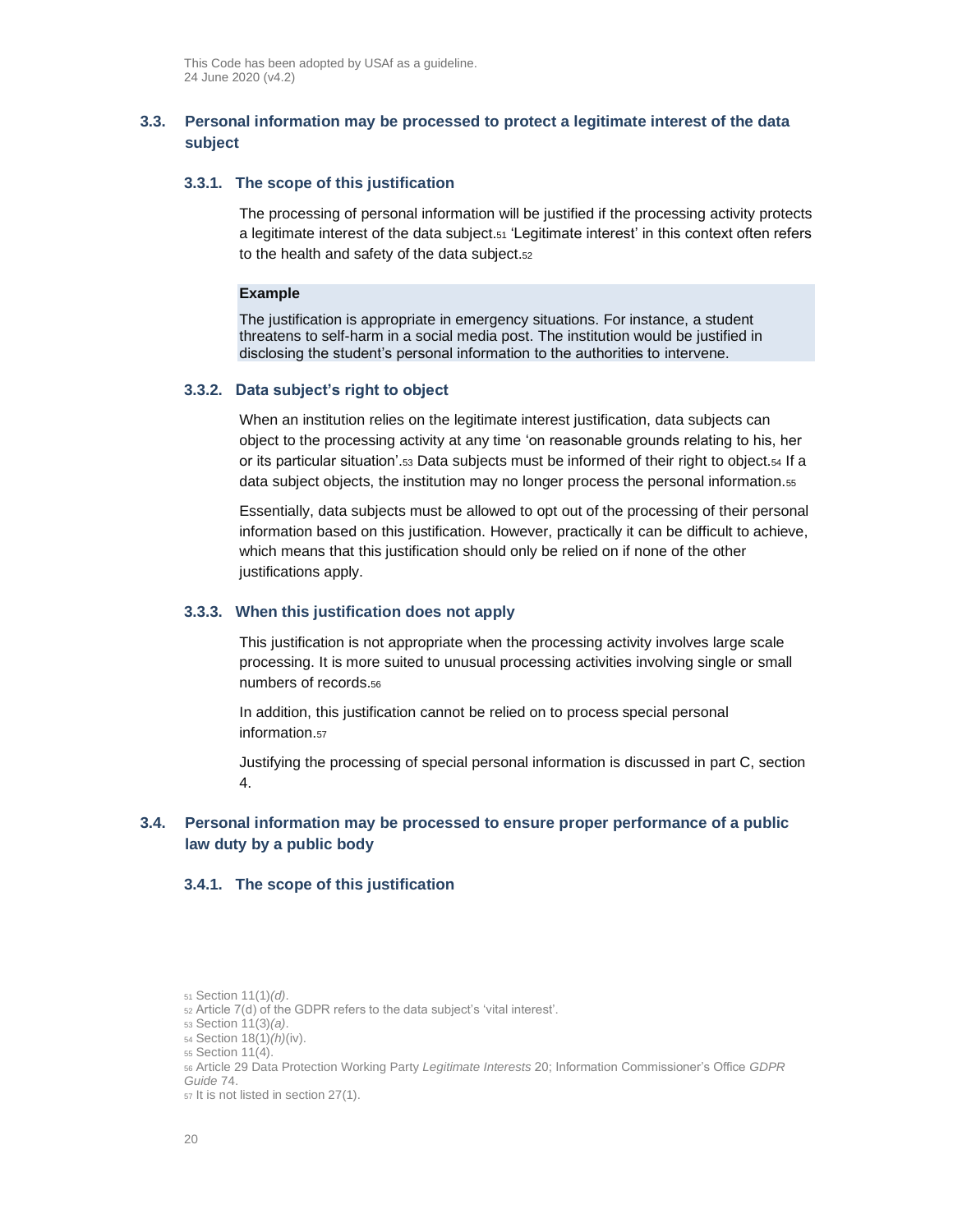If the processing of personal information is necessary for the performance of a public law duty by a public body, the processing activity will be justified.<sup>58</sup>

#### **Relevant section:**

The definition of 'public body' in section 1.

The justification will also apply if the processing activity is necessary for the performance of a public power or function of another public body. For example, where the Department of Higher Education and Training requires information from universities in order to fulfil its mandate.

The word 'necessary' must be interpreted narrowly. Whether the particular processing activity is necessary must be measured against the exact reason for the public function, in other words, the substance and fundamental objective of the public function.

# **3.4.2. Data subjects' right to object**

When an institution relies on this justification, data subjects must be allowed to object to the processing activity at any time 'on reasonable grounds relating to his, her or its particular situation'.<sup>59</sup> Data subjects must be informed of their right to object.<sup>60</sup> If a data subject objects, the institution may no longer process the personal information.<sup>61</sup> Essentially, data subjects must be allowed to opt out of the processing of their personal information based on this justification.

However, as this can be difficult to achieve practically this justification should only be relied on if none of the other justifications apply.

# **3.5. Personal information may be processed to ensure the legitimate interest of the responsible party or of a third party**

## **3.5.1. The scope of this justification**

The processing of personal information is justified if the activity is necessary for pursuing the legitimate interest of the responsible party, or of a third party to whom the information is supplied.62 It is important here to distinguish between the responsible party's interest in the processing and the purpose of the processing activity. The purpose is the reason why the personal information is processed. The responsible party's interest is 'the broader stake that a [responsible party] may have in the processing, or the benefit the [responsible party] derives – or that society might derive – from the processing.' 63

# **Examples of the legitimate interest of the responsible party**

<sup>58</sup> Section 11(1)*(e)*.

<sup>59</sup> Section 11(3)*(a)*.

<sup>60</sup> Section 18(1)*(h)*(iv).

<sup>61</sup> Section 11(4).

<sup>62</sup> Section 11(1)*(f)*.

<sup>63</sup> Article 29 Data Protection Working Party *Legitimate Interests* 24.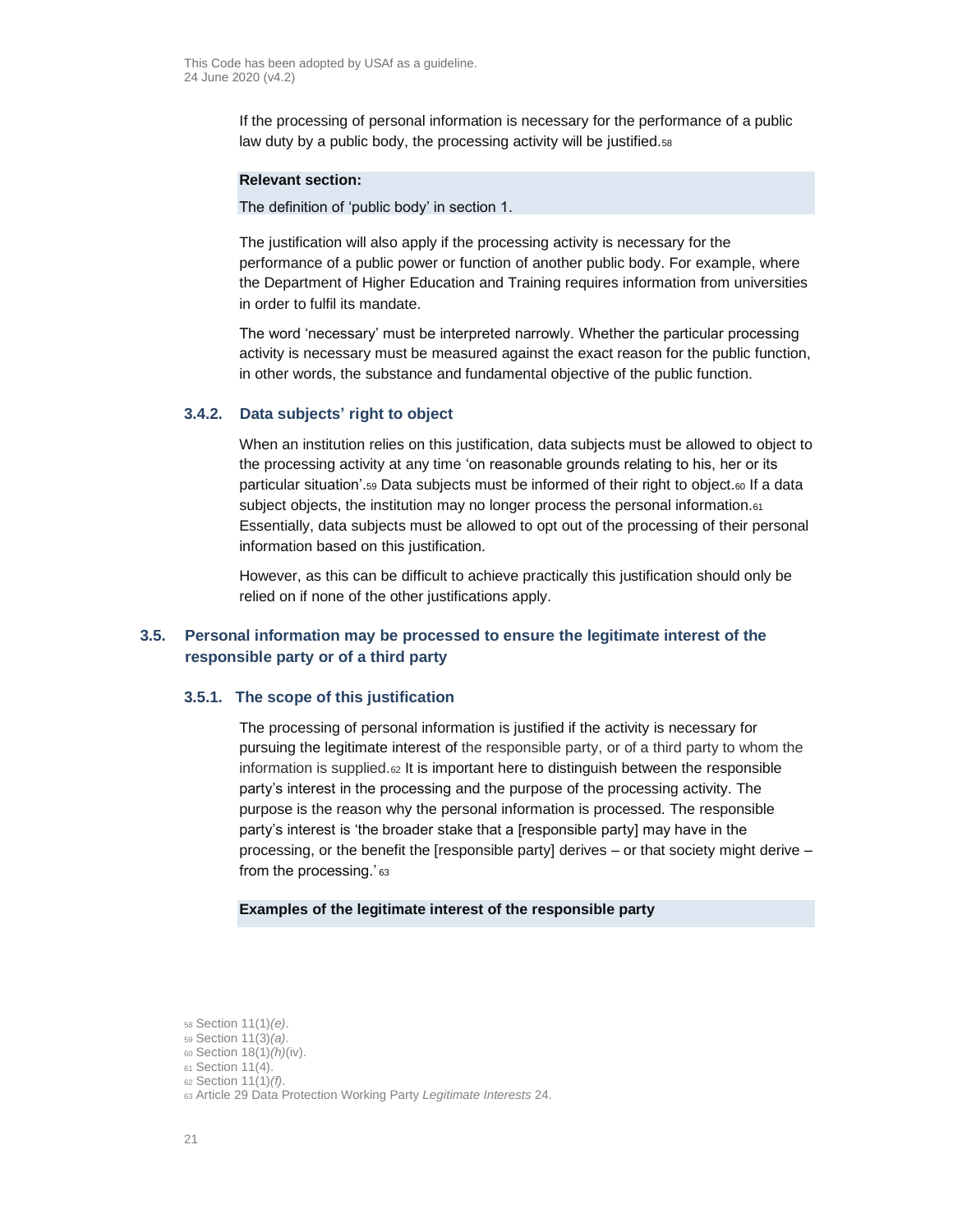The following are examples of interests that may be legitimate:

- an economic interest to learn as much as possible about its students so it can effectively intervene before a student fails;
- processing activities that are related to the performance of a contract or compliance with legislation that are strictly speaking not 'necessary;'<sup>64</sup>
- enforcement of legal claims including debt collection;
- preventing fraud or misuse of services;
- physical and cyber security;
- processing for historical, scientific, or statistical purposes; and
- employee monitoring for safety or management purposes.<sup>65</sup>

# **Examples of the legitimate interest of a third party**

The following are examples of the interests of third parties that may be legitimate:

- if society has an interest in scientific research;
- if the disclosure of information (such as the salaries of top management in an institution) is aimed at improving transparency and accountability; and
- if it is in the public interest to take steps to combat illegal activity.66

The legitimate interest of the responsible party or third party must be weighed against the rights and interests of the data subject to ensure that there is no disproportionate infringement of privacy. $\epsilon$ , In other words, if the legitimate interest is not compelling (e.g. the interest in selling more products), the infringement of the data subject's privacy would have to be trivial for the responsible party's interest to be legitimate. This is referred to as a legitimate interest assessment.<sup>68</sup>

The following factors should be assessed in the legitimate interest assessment:

• The nature of the responsible party or third party's interest which will depend on whether

<sup>64</sup> Article 29 Data Protection Working Party *Legitimate Interests* 36.

<sup>65</sup> Article 29 Data Protection Working Party *Legitimate Interests* 25.

<sup>66</sup> Article 29 Data Protection Working Party *Legitimate Interests* 28.

<sup>67</sup> Article 6*(f)* of the GDPR contains a built-in balancing test. It provides that an institution cannot rely on the legitimate interest justification if 'such interests are overridden by the interest or fundamental rights and freedoms of the data subject which require protection of personal data, in particular where the data subject is a child.' Therefore, the commentary on this provision of the GDPR does not carry the same weight as it would have if the provisions were identical.

<sup>68</sup> Information Commissioner's Office *GDPR Guide* 81.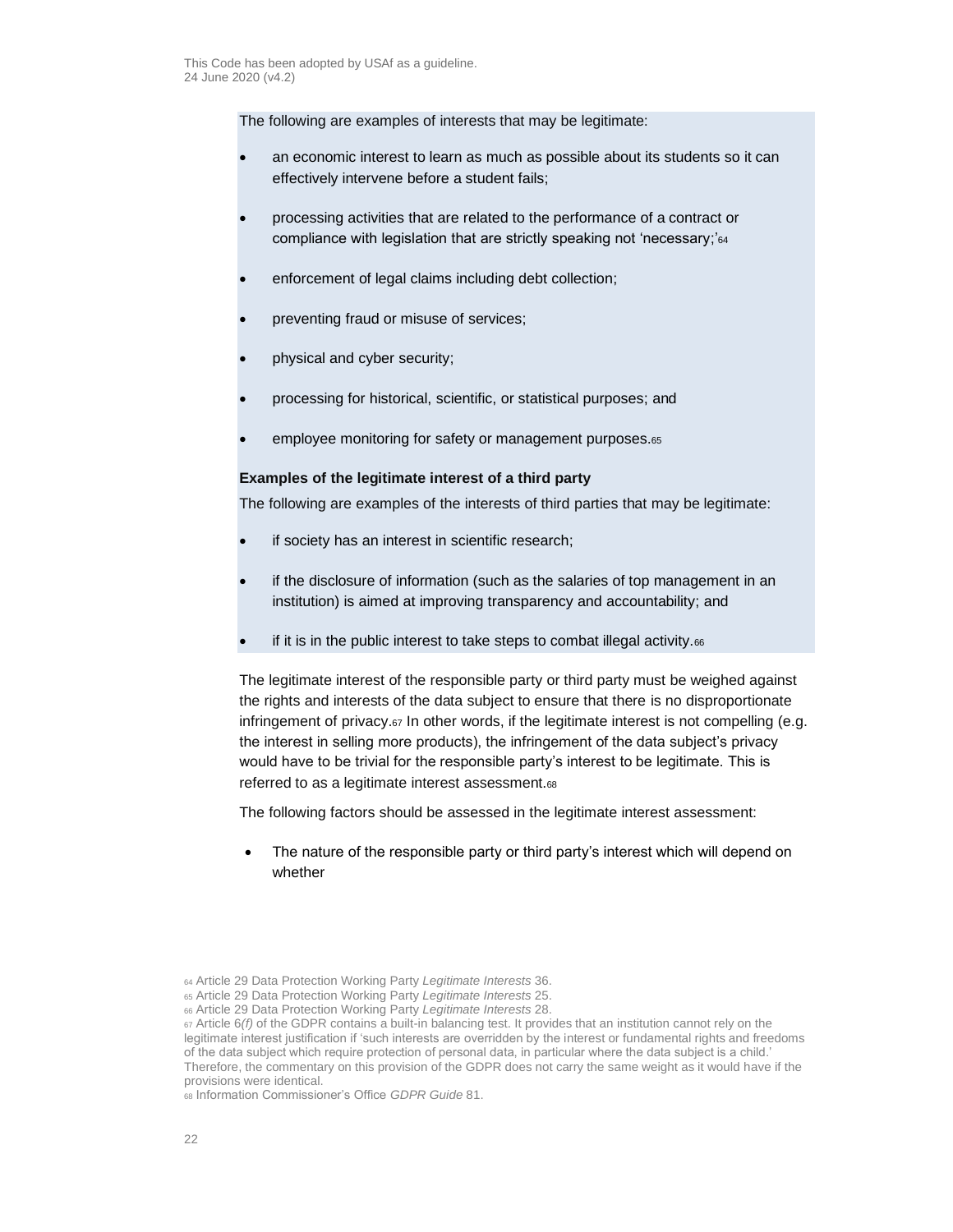- the interest in itself is a fundamental right (e.g. freedom of expression, the right to access to information);
- **•** it is in the public interest;
- it is related to any of the other justifications;69 or
- **•** the legitimacy of the interest is recognised by law or by society.<sup>70</sup>
- The impact of the processing activity on the data subject which will depend on
	- the nature of the personal information (e.g. the sensitivity of the information);
	- the way in which the personal information is being processed (e.g. the scale of the processing, whether it is being disclosed to a large number of people in the process);
	- the reasonable expectations of the data subjects with regard to the use and disclosure of their personal information;
	- **•** the likelihood and severity of any negative or positive consequences of the processing (including emotional impacts such as irritation, fear, distress); and
	- **•** the relationship between the responsible party and the data subject (i.e. their relative resources and bargaining power, or whether the data subject belongs to a vulnerable segment of the population).<sup>71</sup>
- If there are any additional measures in place, such as:
	- **•** strict limitations on how much personal information is collected;
	- the immediate deletion of the personal information that is used;
	- technical and organisational measures to keep the personal information secure;<sub>72</sub>
	- anonymising the personal information;
	- **·** increased transparency; and

<sup>69</sup> Sometimes an institution will be unable to prove that the processing activity is 'necessary' for the performance of a contract or to comply with legislation, but it is still related to the contract or compliance. In such instances, the legitimate interest justification can be used.

<sup>70</sup> Article 29 Data Protection Working Party *Legitimate Interests* from 34.

<sup>71</sup> Article 29 Data Protection Working Party *Legitimate Interests* from 36.

<sup>72</sup> E.g. pseudonominisation or encryption.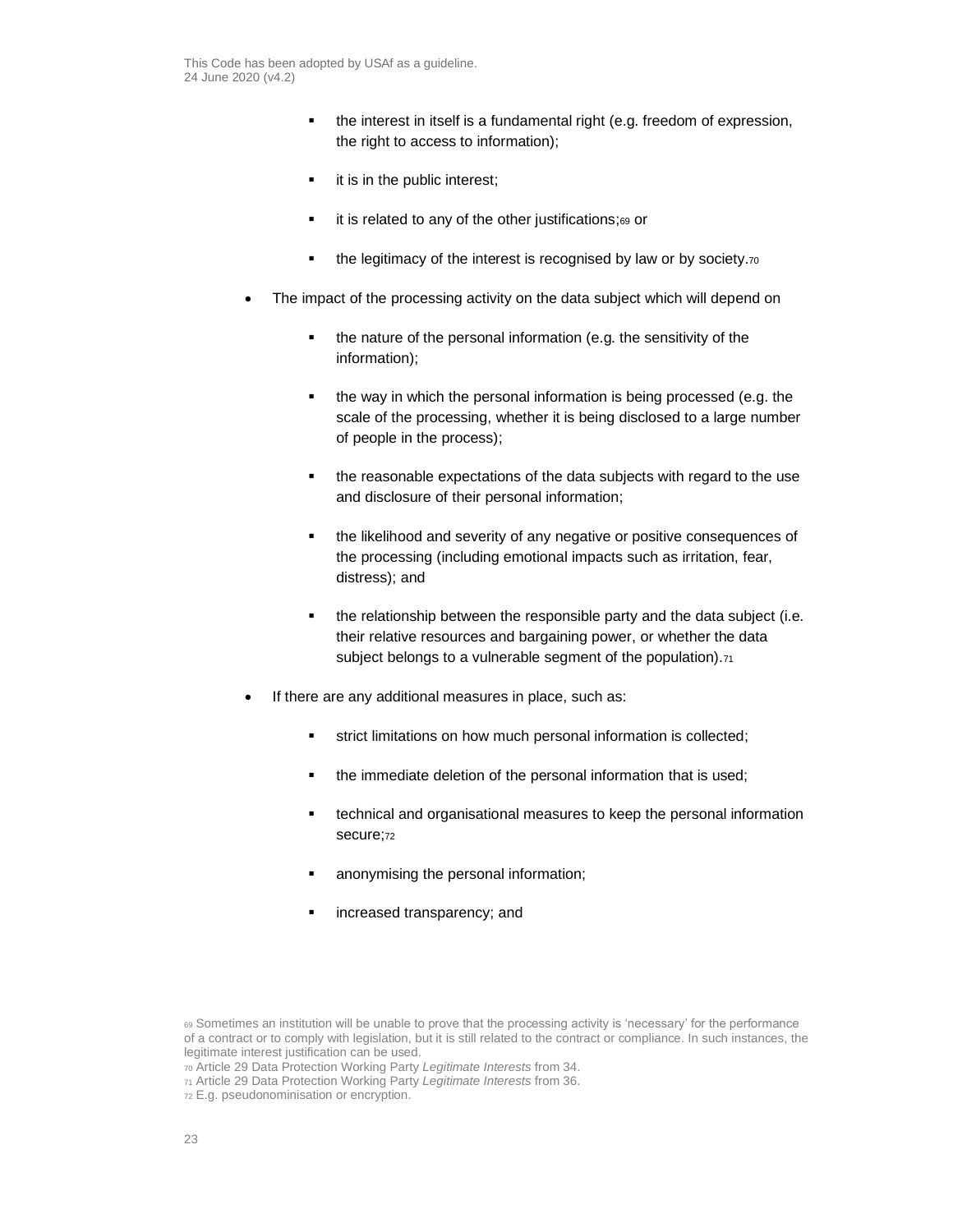■ an easy to use opt-out.73

If the legitimate interest assessment identifies a significant privacy impact, a full privacy impact assessment should be conducted.<sup>74</sup> Privacy impact assessments are discussed in part [D,](#page-80-0) sectio[n 3.](#page-81-1)

# **3.5.2. Data subjects' right to object**

When an institution relies on this justification, data subjects can object to the processing activity at any time 'on reasonable grounds relating to his, her or its particular situation'. $75$  The data subjects must be informed of their right to object and  $76$ if they object, the institution may no longer process the personal information.<sup>77</sup>

Essentially, data subjects must be allowed to opt out of the processing of their personal information based on this justification. However, as this can be difficult to achieve practically this justification should only be relied on if none of the other justifications apply.

# **3.5.3. When this justification does not apply**

This justification cannot be relied on to process special personal information.<sup>78</sup> Justifying the processing of personal information is discussed in part [C,](#page-14-0) section [4.](#page-25-0)

# <span id="page-23-0"></span>**3.6. Personal information may be processed with the consent of the data subject or a competent person where the data subject is a child**

If the data subject or a competent person where the data subject is a child, consents to the processing, then the processing of personal information is justified.

'Child' is defined in section 1 of the POPIA as 'a natural person under the age of 18 years who is not legally competent, without the assistance of a competent person, to take action or to make decisions in respect of any matter concerning him- or herself'. Justifying the processing of the information of a child is discussed in part [C,](#page-14-0) section [5.](#page-32-0)

# **Relevant section:**

- The definition of 'consent' in section 1
- Section 11(2) (Burden of proof and the right to withdraw consent)

One of the biggest misconceptions about the POPIA is that consent is always required to legally process a data subject's personal information. While it is true that all processing activities must be legally justifiable, consent is just one of the listed justifications.

<sup>73</sup> Article 29 Data Protection Working Party *Legitimate Interests* from 41.

<sup>74</sup> Information Commissioner's Office *GDPR Guide* 82.

<sup>75</sup> Section 11(3)*(a)*.

<sup>76</sup> Section 18(1)*(h)*(iv).

<sup>77</sup> Section 11(4).

<sup>78</sup> It is not listed in section 27(1).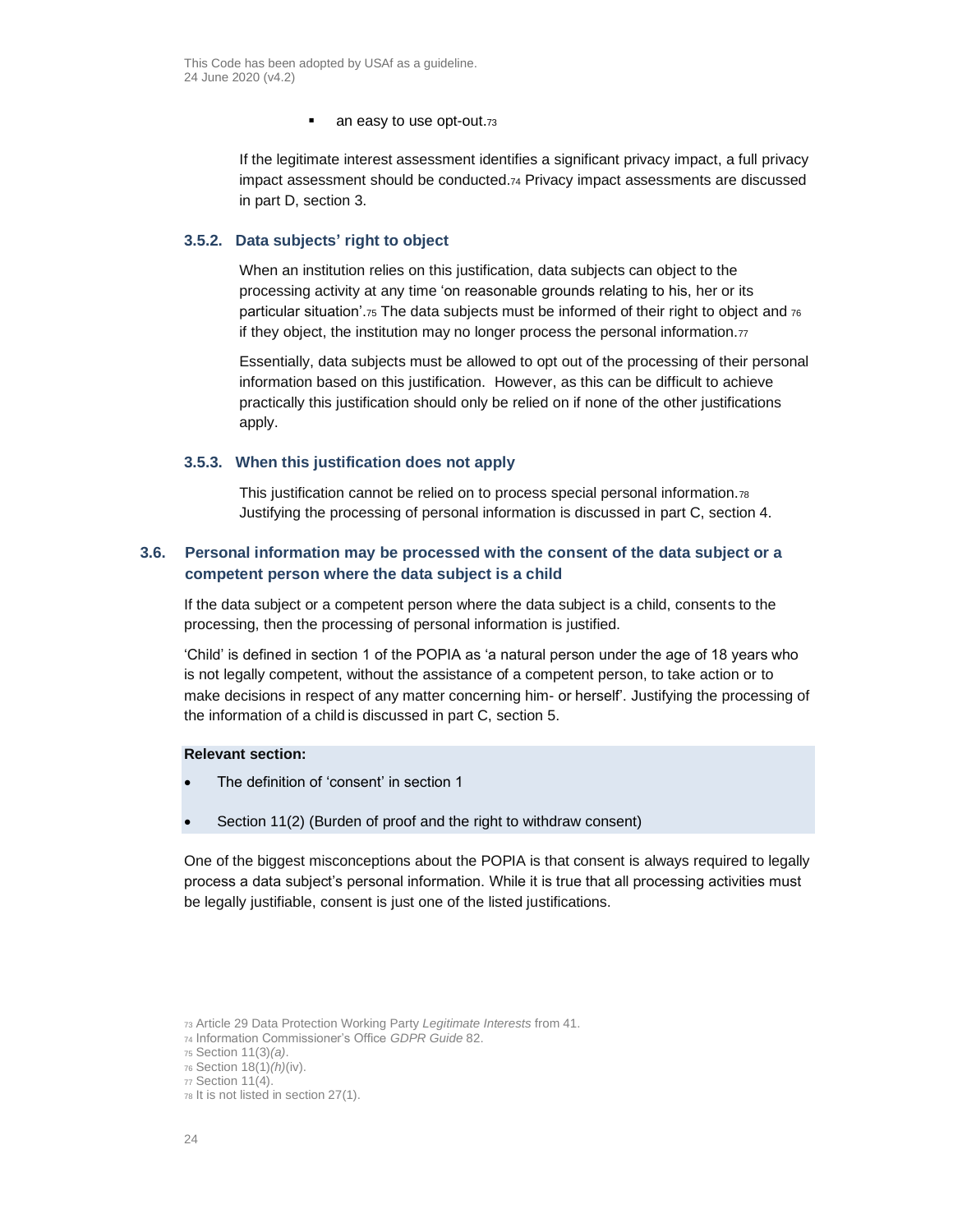Consent should only be used as a justification if none of the other grounds are present for the following reasons:

- Consent must be voluntary.<sub>79</sub> This means that the data subject must be able to decline to give consent, without being excluded from the activity to which the processing relates (e.g. become a student or employee). When the processing is required by contract or by law, the data subject cannot withhold consent.
- The data subject has the right to withdraw consent at any time. $\omega$  If the processing activity is required by contract or law, the responsible party will not be able to stop the processing activity without breaching the contract or failing to comply with the relevant legislation.
- Consents are very difficult and expensive to manage. It is up to the responsible party to prove when consent was provided, what the data subject consented to, the wording of the consent, etc.

# **3.6.1. Consent must be voluntary**

In order to rely on this justification, the consent must be voluntary. This means that:

- The data subject must be given a genuine choice. Consent cannot be used as a justification where the processing activities are not optional or where a refusal of consent would mean that the institution cannot continue to provide services to or employ the data subject.81
- Consent may not be appropriate where there is a significant imbalance of power, for instance, in the employment relationship, employees may not be able to deny their employer consent.<sup>82</sup> If that is the case additional steps should be taken to assure the data subject understands that consent can be withheld.
- Consent must not be bundled with the acceptance of terms and conditions. 83 The data subject must have the freedom to withhold consent, but still conclude the contract.
- If the consent relates to multiple processing purposes, separate consent should be obtained for each processing purpose. In other words, the consent must be granular.<sup>84</sup>
- Data subjects must be free to withdraw consent without undue effort. It is considered best practice for the withdrawal of consent to be possible through the same channel that consent was obtained. For instance, if consent is obtained

<sup>81</sup> Article 29 Data Protection Working Party *Guidelines on consent under Regulation 2016/679* 5.

<sup>79</sup> See the definition of consent in section 1 of POPIA.

<sup>80</sup> Section 11(2)*(b)*.

<sup>82</sup> Article 29 Data Protection Working Party *Consent* 7.

<sup>83</sup> Article 29 Data Protection Working Party *Consent* 8.

<sup>84</sup> Article 29 Data Protection Working Party *Consent* 10.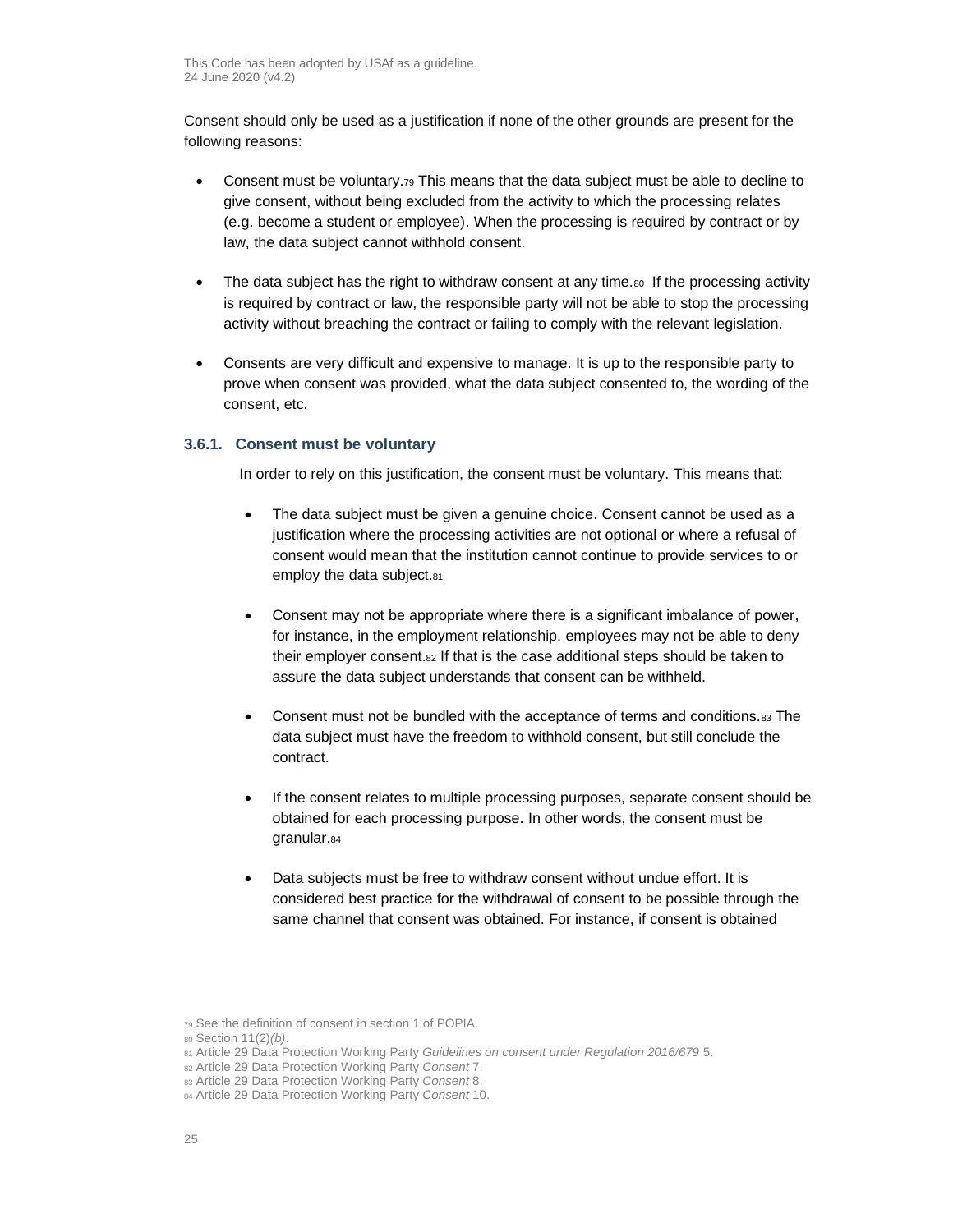through a user interface, the data subject should also be able to withdraw consent on the user interface.

• The institution must be able to demonstrate that data subjects who withheld or withdrew consent did not suffer any detrimental effects such as an increase in cost or a decrease in service levels.85

#### **3.6.2. Consent must be specific**

The consent must be specific to be valid. The consent must always relate to a specific processing purpose. A blanket consent to the processing of personal information will not be valid.

## **3.6.3. Consent must be informed**

The consent must be informed. Data subjects must be given information about the consent before they make their decision. The consent must be drafted in clear, plain language and for this the institution must take the kind of audience the consent is aimed at into account. For instance, if the targeted audience are children, the institution must ensure that the information is understandable for minors.<sup>86</sup> This is discussed in further detail as part of the transparency requirement in part [C,](#page-14-0) section [9.](#page-40-0)

## **3.6.4. Consent must be explicit**

The consent must be explicit. This means that consent has to be given through a clear, unambiguous, affirmative act. Silence or inactivity cannot be taken as consent which is why the use of pre-ticked opt-in boxes is not allowed. To avoid ambiguity, the action of giving consent must be distinct from other actions such as agreeing to a contract.  $87$ 

# <span id="page-25-0"></span>**4. PROCESSING SPECIAL PERSONAL INFORMATION MUST BE AUTHORISED**

## **Relevant section:**

Section 26 (Prohibition on processing of special personal information)

If an institution processes special personal information, additional authorisation is required. This means that for the processing to be lawful, the processing must be justified on one of the grounds discussed in part [C,](#page-14-0) section [3,](#page-16-0) and this section.

Special personal information is information that relates to:

• religious beliefs;

<sup>85</sup> Article 29 Data Protection Working Party *Consent* 10.

<sup>86</sup> Article 29 Data Protection Working Party *Consent* 14.

<sup>87</sup> Article 29 Data Protection Working Party *Consent* 16.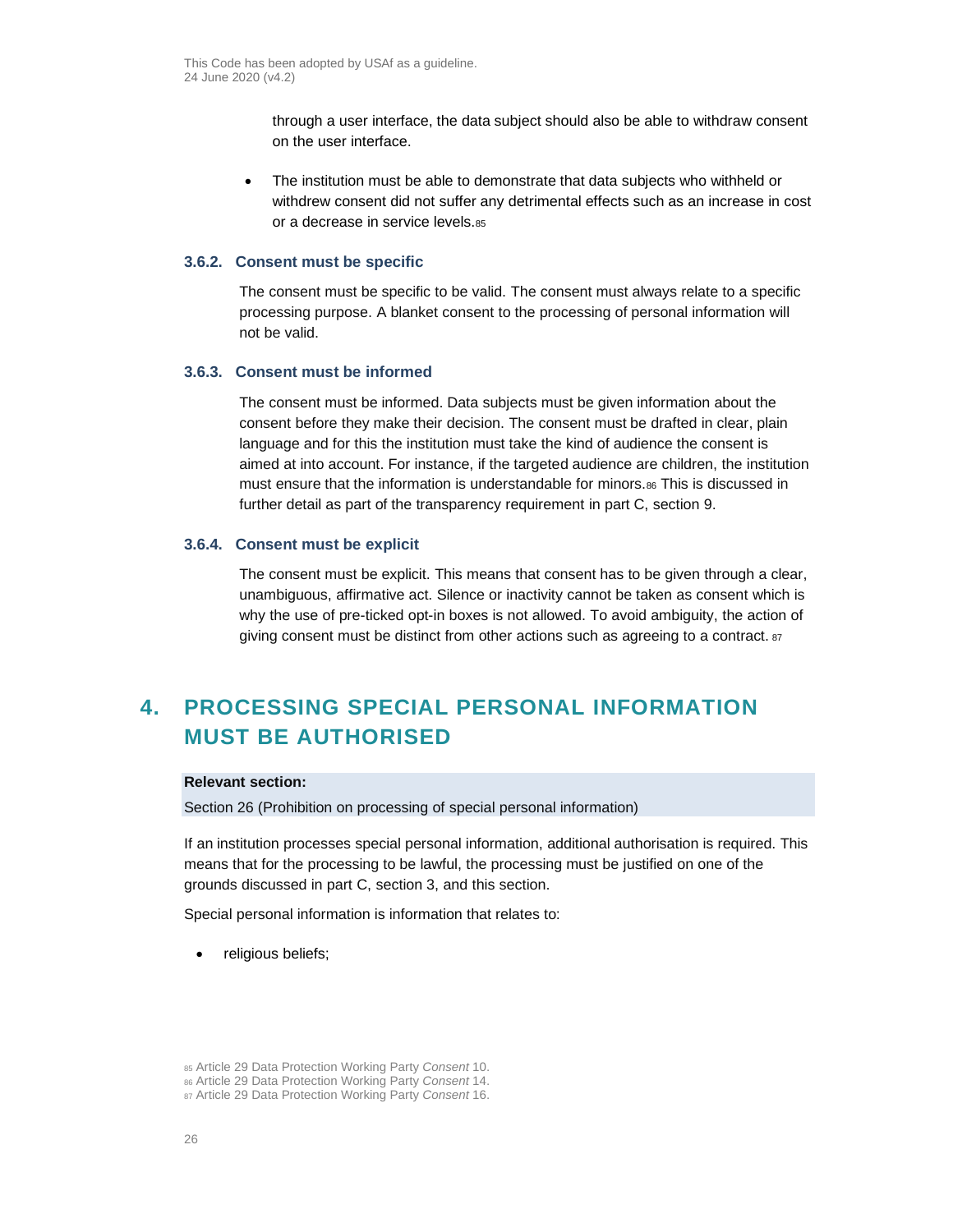- philosophical beliefs;
- race;
- ethnicity;
- trade union membership;
- political persuasion;
- health;
- sex life;
- biometric information; or
- allegations of criminal behaviour or information that relates to criminal proceedings.

Institutions must identify special personal information because additional justifications for processing this information are required.<sup>88</sup> If no special justifications are present, the processing of special personal information is prohibited.

These special justifications are divided into:

- general authorisations that apply to all types of special personal information; and
- specific authorisations for different types of special personal information.

Institutions should:

- classify special personal information;
- determine and document which of the general authorisations the institution wants to rely on; and
- determine and document whether any of the specific authorisations apply.

# <span id="page-26-0"></span>**4.1. General justifications for the processing of special personal information**

## **Relevant section:**

Section 27 (General authorisation concerning special personal information)

The general justifications for the processing of special personal information is discussed in the remainder of this section.

88 Information classification is discussed in part [C,](#page-14-0) section [10.](#page-46-0)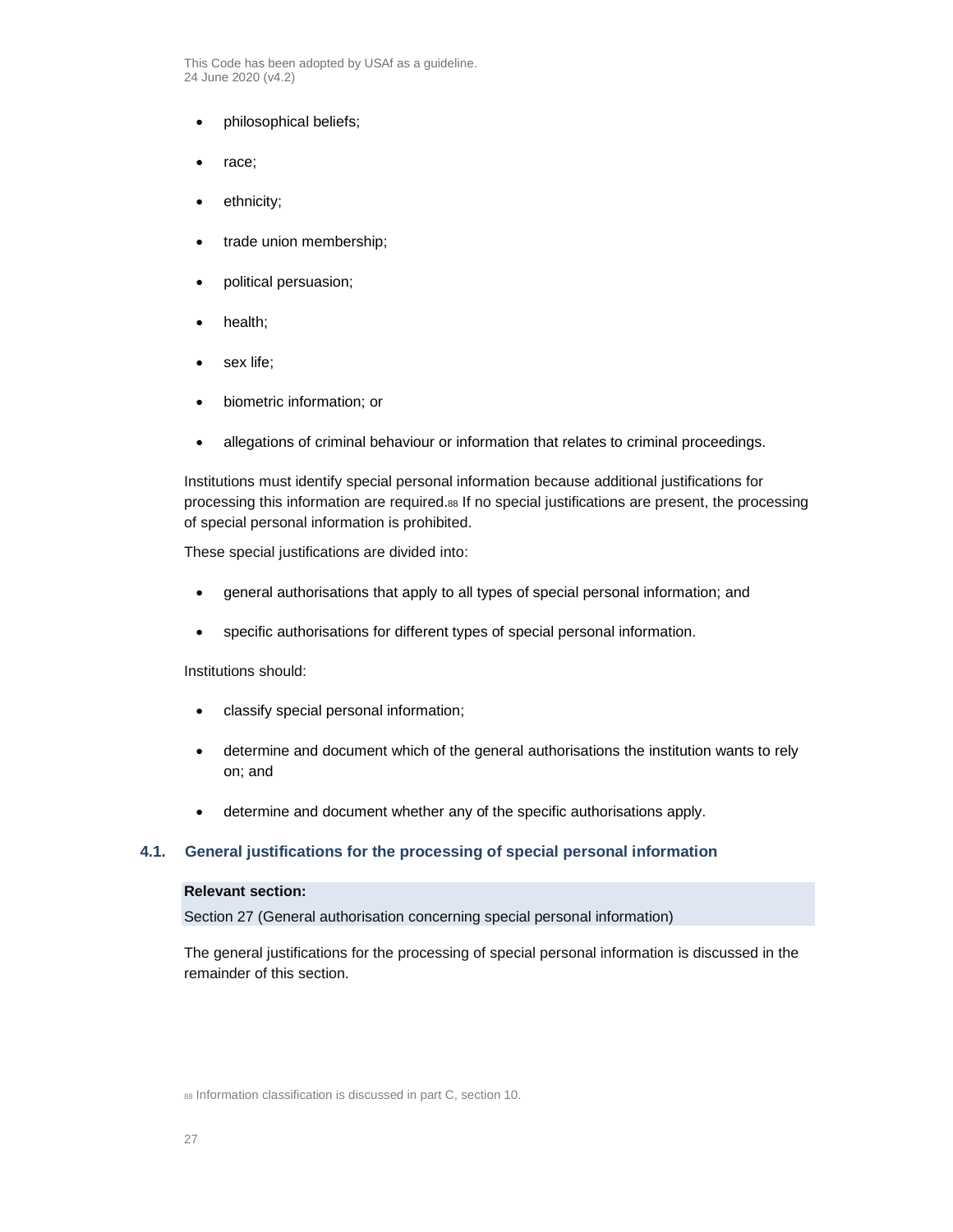# **4.1.1. The establishment, exercise or defence of a right in law**

A 'right in law' can be created by legislation, the common law, and even a contract. The same considerations would apply as those discussed in part [C,](#page-14-0) sections [3.1](#page-17-0) and [3.2.](#page-18-0) Due to the fact that the justification relates to special personal information, the Information Regulator will interpret it very narrowly.

# **4.1.2. International public law**

Ordinary personal information can be processed if it is 'necessary for the proper performance of a public law duty by a public body'.<sup>89</sup> This was discussed in part [C,](#page-14-0) section [3.4.](#page-19-0) The same considerations will apply here, with two significant differences:

- the justification in respect of special personal information is limited to the performance of international public law duties; and
- the justification is not limited to public bodies as is the case with other types of personal information.

In other words, institutions who are not public bodies may rely on this justification if they are complying with an obligation of international public law.

# **4.1.3. Historical, statistical, or research purposes**

Although it is not explicit, it would appear that consent will generally be required before identifiable special personal information is used for research purposes. This is not unprecedented. Section 12(1)*(c)* of the Constitution provides that '[e]veryone has the right to bodily and psychological integrity, which includes the right … not to be subjected to medical or scientific experiments without their informed consent.'90 The processing of health information, is discussed in part [C,](#page-14-0) section [4.2.5.](#page-30-0)

The use of special personal information without consent for historical, statistical, or research purposes will be justified if:

- the processing is in the public interest; or
- it is impossible or would require a disproportionate effort to ask for consent; and
- sufficient guarantees have been provided to ensure that the processing does not adversely affect the privacy of the data subjects to a disproportionate extent.

Examples of historical, statistical, or research purposes that are in the public interest include research aimed at improving public health, crime prevention, and advancing the protection of human rights.

<sup>89</sup> Section 11(1)*(e)*.

<sup>90</sup> Medical or scientific experiments is research. See Department of Health *Ethics in Health Research: Principles, processes and structures* (2015) 8.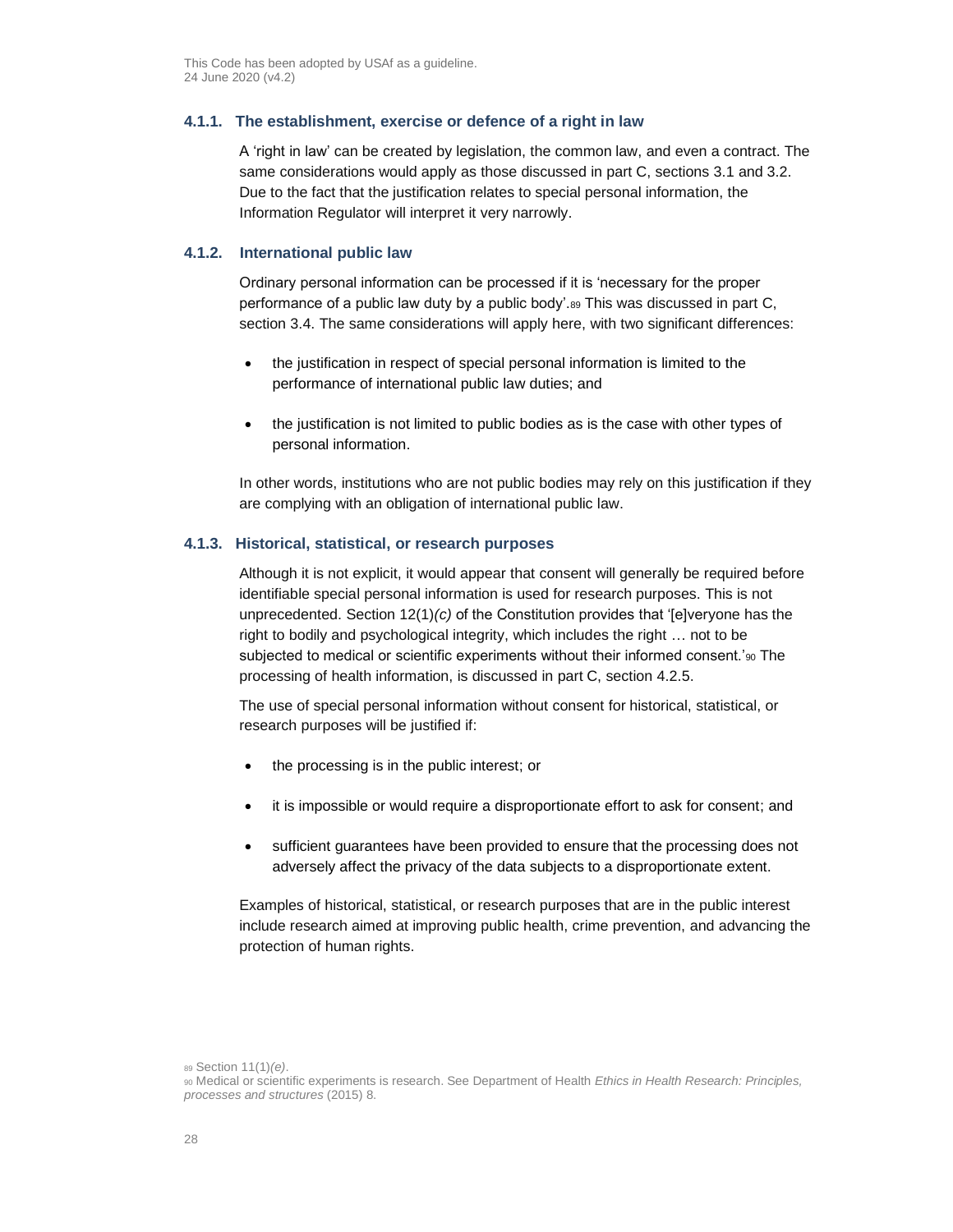It is not an absolute requirement that the purpose for which the information is processed must be in the public interest. An institution will also be able to rely on this justification if it would require a disproportionate effort to ask for consent.

Institutions have to show that the processing of personal information is either in the public interest or it must have been too difficult to obtain consent. In addition, they must provide sufficient guarantees that the privacy of the data subjects will not be disproportionately affected. Sufficient guarantees may include:

- strict limitations on how much personal information is collected;
- the immediate deletion of the personal information that is used;
- technical and organisational measures to keep the personal information secure (e.g. pseudonymisation or encryption);
- anonymising the personal information;
- increased transparency; and
- an easy to use opt-out.91

# **4.1.4. The information has deliberately been made public by the data subject**

Data subjects may deliberately make their personal information public on websites or on social media. Institutions often want to rely on this as a justification for collecting personal information. However, there are several reasons why this type of collection is dangerous. These are discussed in part [C,](#page-14-0) section [8.2.2.](#page-39-0)

## **4.1.5. The data subject gave consent**

The processing of special personal information can be justified by obtaining consent. The requirements for valid consent and the limitations of this justification are discussed in part [C,](#page-14-0) sectio[n 3.6.](#page-23-0)

# **4.1.6. The information may be processed for health reasons**

Special personal information may be processed if it is necessary to supplement information about the data subject's health in order for a medical institution to provide proper treatment or care.<sup>92</sup>

# **4.2. Specific justifications**

Even if none of the justifications in section [4.1](#page-26-0) apply, the POPIA allows for the processing of special personal information as it may be justified if one of the specific justifications exist.

<sup>91</sup> Article 29 Data Protection Working Party Legitimate Interests from 41.

<sup>92</sup> Section 32(4).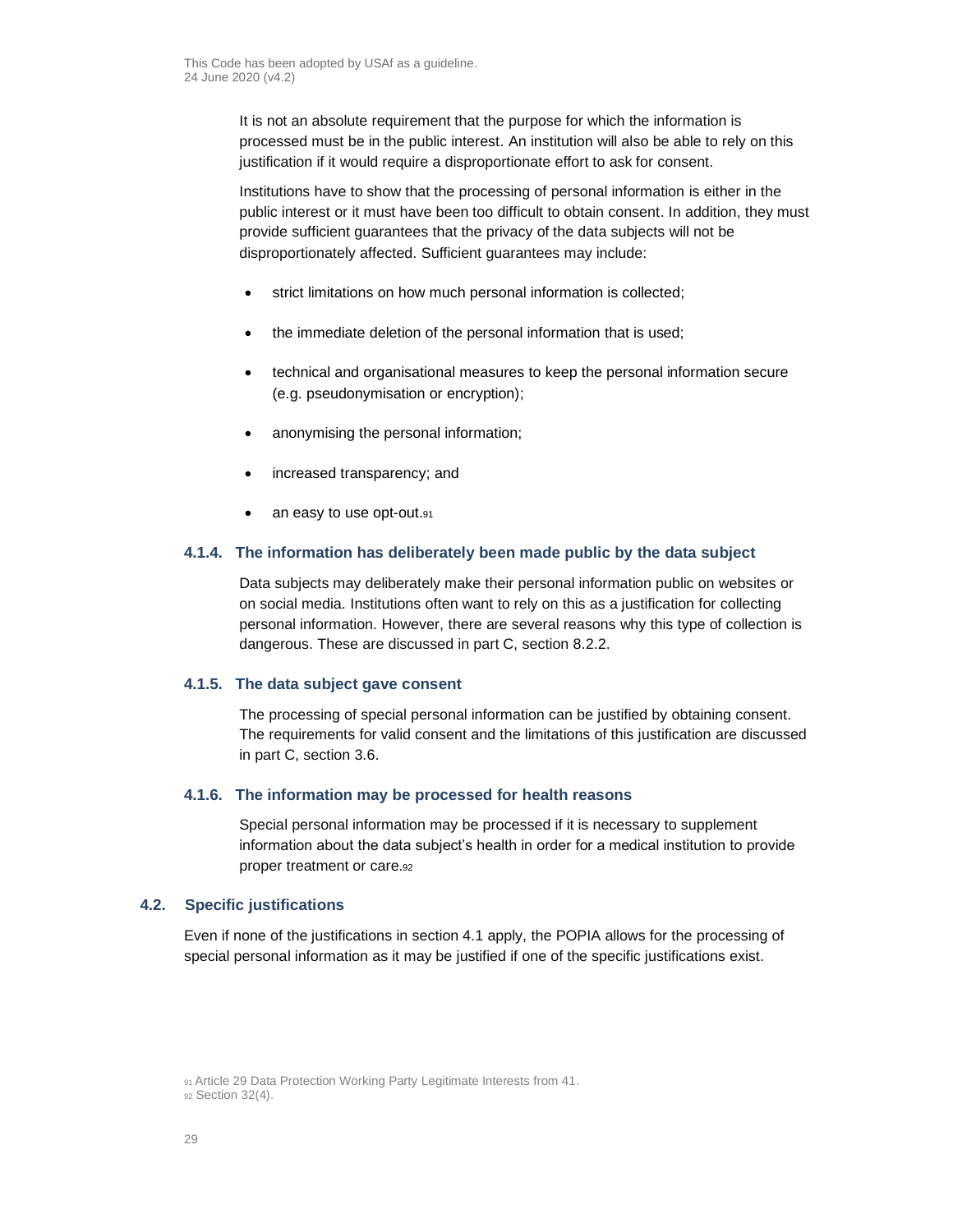# **4.2.1. Religious or philosophical beliefs**

#### **Relevant section:**

Section 28 (Authorisation concerning data subject's religious or philosophical beliefs)

The processing of religious or philosophical beliefs will be allowed if:

- spiritual or religious institutions or institutions founded on religious or philosophical principles process information relating to the religious or philosophical beliefs of their members in order to achieve the institution's aims or principles; or
- another institution wants to protect the spiritual welfare of the data subjects, in which case, the data subjects must be given an opportunity to object.

# **For example**

A university asks students to provide information about their religious beliefs to ensure that Muslim students are placed in residences where the kitchen is Halaal.

This will be justifiable as long as the students can decline to provide the information.

## **4.2.2. Race or ethnic origin**

#### **Relevant section:**

Section 29 (Authorisation concerning data subject's race or ethnic origin)

Sometimes legislation requires the collection of the race or ethnic origin of data subjects. For instance, when the Employment Equity Act<sup>93</sup> requires that an employer collect the race of an employee.

# **4.2.3. Trade union membership**

## **Relevant section:**

Section 30 (Authorisation concerning data subject's trade union membership)

If a data subject belongs to a trade union, then that trade union can process personal information relating to the data subject's membership if the processing is necessary to achieve its aims. The trade union may not share this personal information with third parties without the data subject's consent.

#### **4.2.4. Political persuasion**

#### **Relevant section:**

Section 31 (Authorisation concerning data subject's political persuasion)

93 Employment Equity Act 55 of 1998.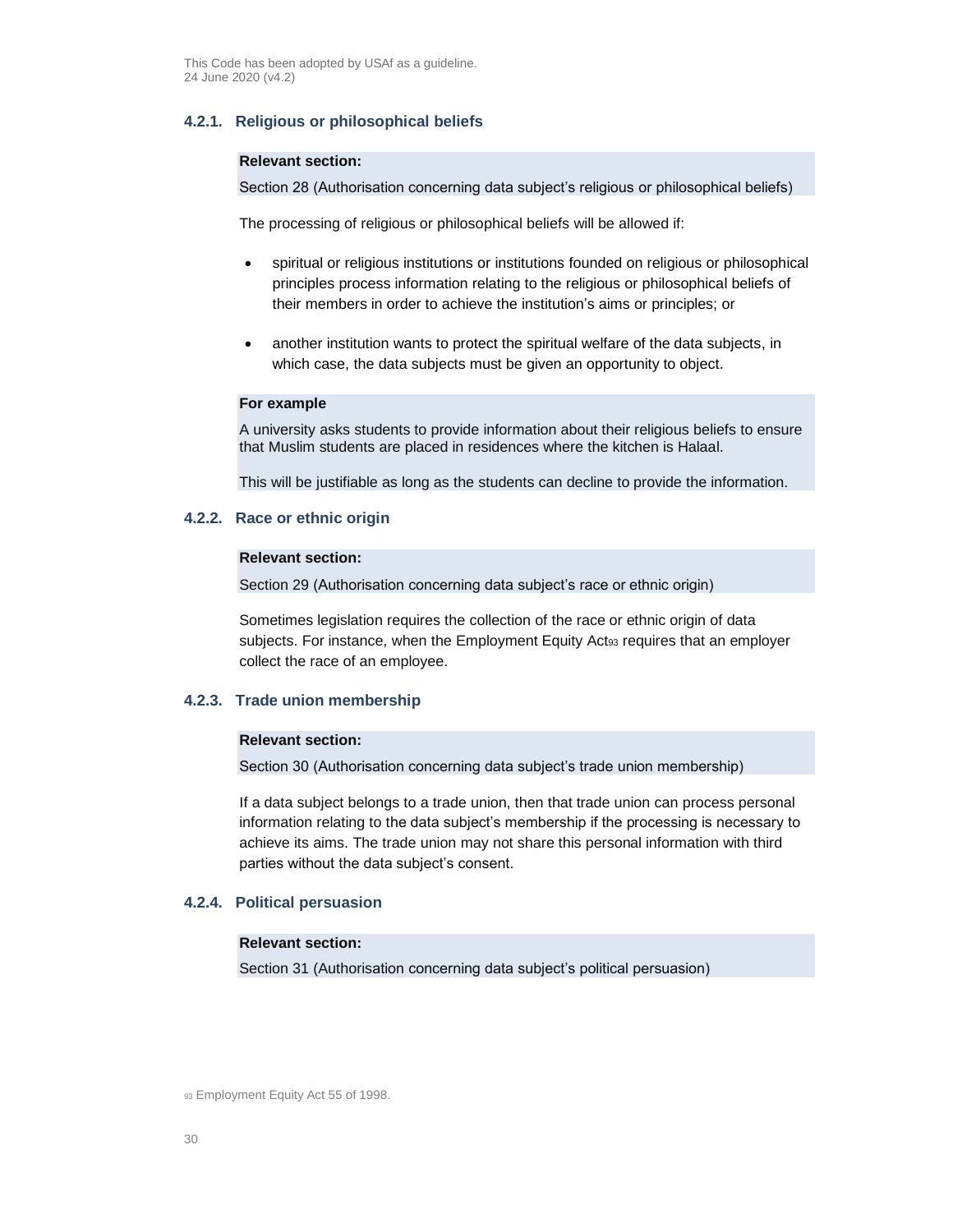An institution founded on political principles can process information relating to the political persuasion of data subjects if:

- the data subjects are members of the political institution;
- the processing is necessary to achieve the aims of the institution;
- the political institution is in the process of being formed and the processing is necessary for this purpose;
- the processing is necessary to enable the data subject to take part in the activities of the institution;
- the processing is necessary to canvas for supporters or voters for a political party in the run up to an election or referendum; or
- the processing is necessary for the purposes of campaigning for a political party or cause.

Political institutions may not provide information relating to a data subject's political persuasion without the consent of the data subject.

# <span id="page-30-0"></span>**4.2.5. Health or sex life**

# **Relevant section:**

Section 32 (Authorisation concerning data subject's health or sex life)

Information about a data subject's health or sex life may only be processed if the processing is necessary for:

- the proper treatment or care of a data subject by medical professionals, healthcare institutions or facilities, or social services;
- the administration of a healthcare institution, facility, professional practice, or social services;
- insurance companies, medical schemes, medical scheme administrators, and managed healthcare institutions to assess risk (unless the data subject has objected to this processing), to perform in terms of their agreement with the data subject, or to enforce any contractual rights or obligations;
- schools to provide special support for pupils or to make special arrangements in connection with their health or sex life;
- any institution to manage the care of a child;
- any public body to implement prison sentences or detention measures; or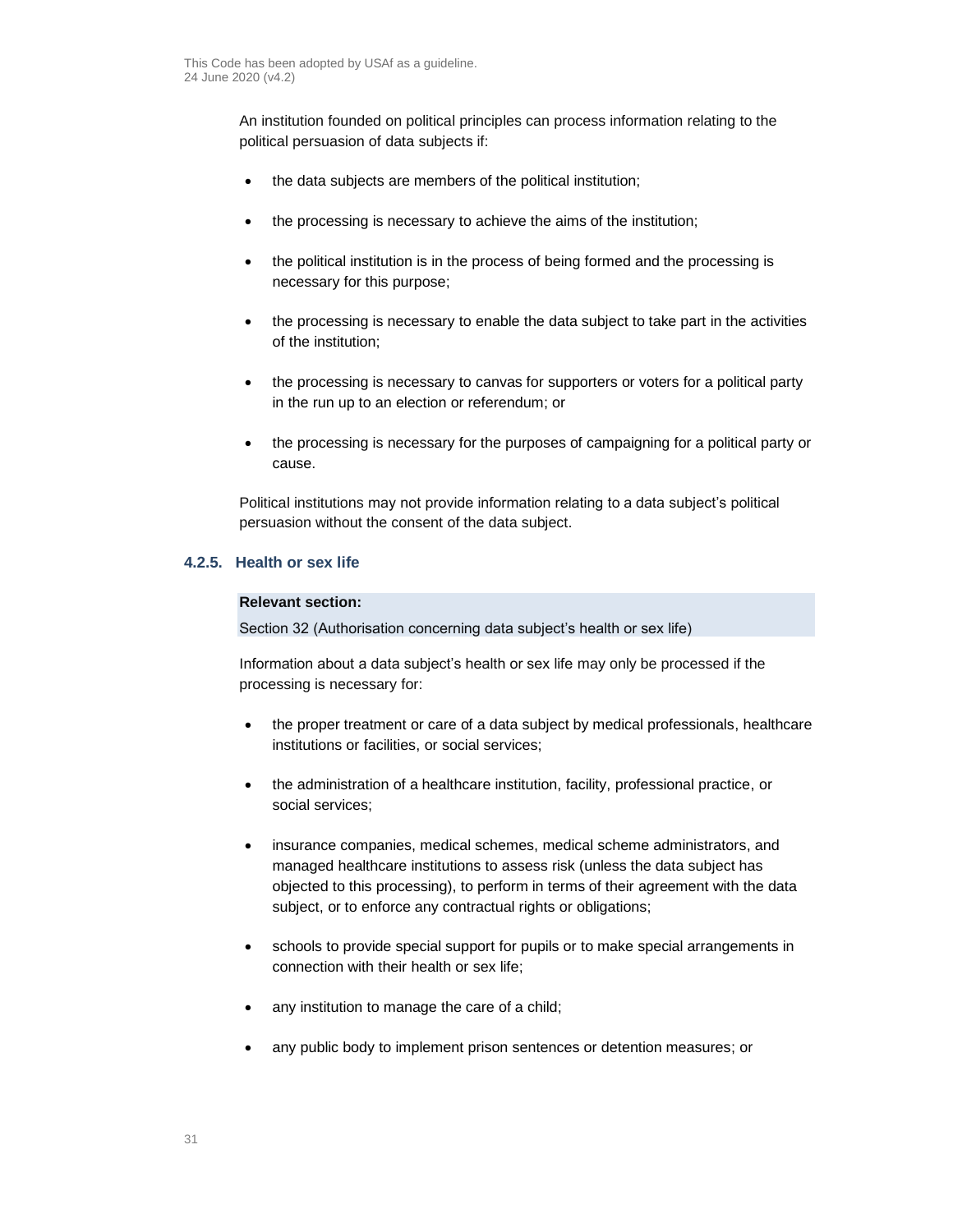- administrative bodies, pension funds, employers, or institutions working for them to
	- comply with laws, pension regulations, or collective agreements that create rights dependent on the health or sex life of the data subject, and
	- **•** reintegrate or support workers or persons who are entitled to a benefit in connection with sickness or work incapacity.

Information about health or sex life must always be treated as confidential. If the responsible party is not subject to a duty of confidentiality in law, a confidentiality agreement must be concluded with the data subject. The information may only be shared with other institutions, if it is required by law.

Information concerning inherited characteristics (i.e. characteristics controlled by genes) may only be processed if:

- a serious medical interest prevails; or
- the processing is necessary for historical, statistical or research activity.

# **The Information Regulator may make regulations**

The Information Regulator may make regulations relating to the processing of health information in terms of section 32(6). In the draft Regulations which were published by the Regulator early in 2018, it called for interested parties to provide comments and inputs. The final regulations which were published in December 2018 did not contain any regulations relating to health information.

# **4.2.6. Criminal behaviour or biometric information**

## **Authorisation concerning the data subject's criminal behaviour or biometric information.**

(1) The prohibition on processing personal information concerning a data subject's criminal behaviour or biometric information, as referred to in section 26, does not apply if the processing is carried out by bodies charged by law with applying criminal law or by responsible parties who have obtained that information in accordance with the law.

(2) The processing of information concerning personnel in the service of the responsible party must take place in accordance with the rules established in compliance with labour legislation.

(3) The prohibition on processing any of the categories of personal information referred to in section 26 does not apply if such processing is necessary to supplement the processing of information on criminal behaviour or biometric information permitted by this section.

This restriction relates to criminal behaviour. Criminal behaviour refers to the alleged commission of any offence as well as information about any proceedings relating to that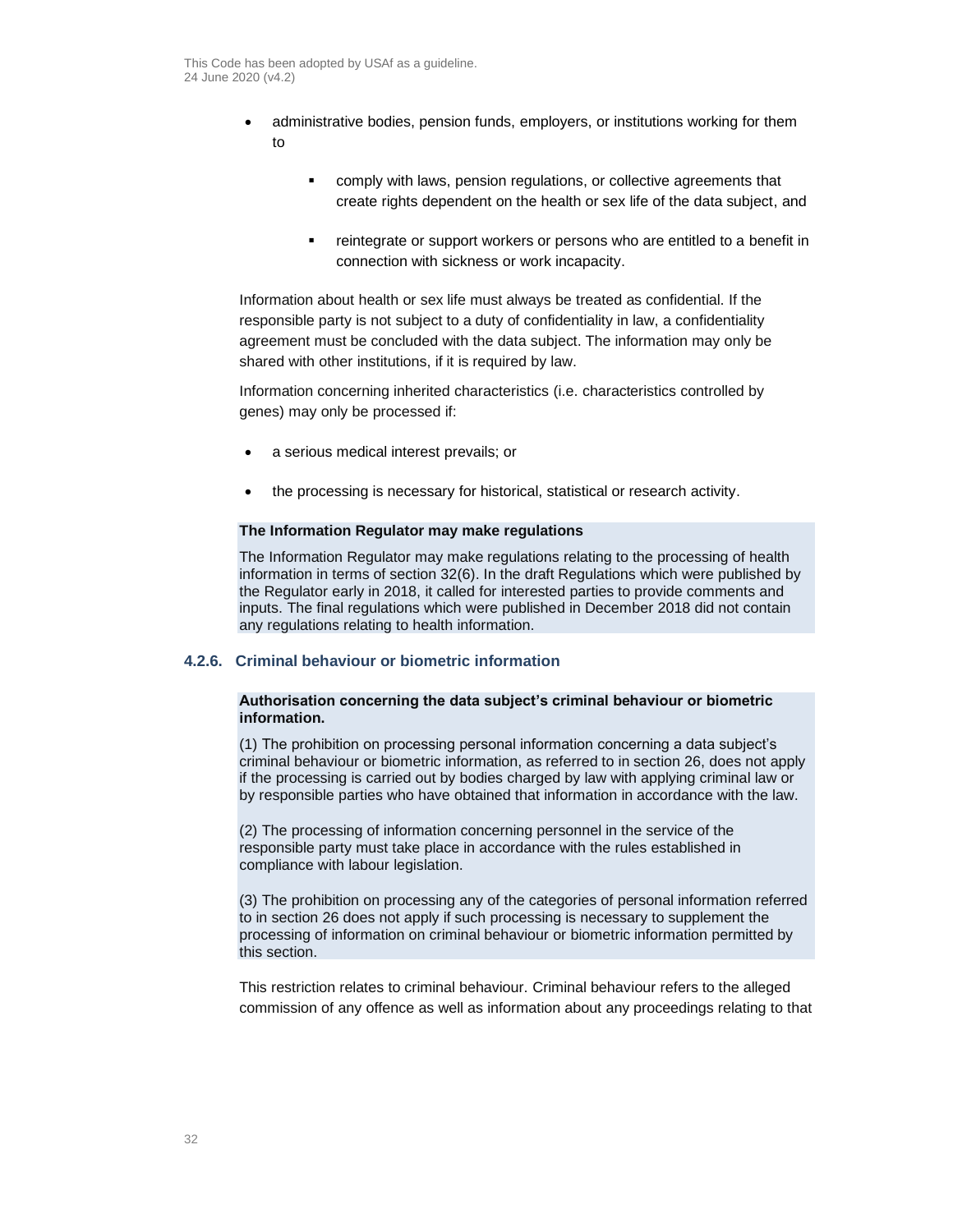offence.<sup>94</sup> Information about criminal behaviour must be distinguished from a data subject's criminal record. The latter relates to crimes for which the data subject has already been found guilty.

#### **Examples of personal information relating to criminal behaviour**

The disciplinary records of students and employees may be seen as information relating to criminal behaviour depending on the offence in question.

Employers are entitled to process information relating to criminal behaviour as long as it does so in accordance with the rules established in labour legislation.

Any institution that processes information on criminal, unlawful, or objectionable conduct on behalf of third parties will require prior authorisation from the Information Regulator.<sup>95</sup>

# <span id="page-32-0"></span>**5. PROCESSING THE INFORMATION OF CHILDREN MUST BE JUSTIFIED**

# **Relevant section:**

Section 35 (General authorisation concerning personal information of children)

The POPIA defines a child as a 'natural person' under the age of 18 years who is not legally competent, without the assistance of a competent person, to take any action or decision in respect of any matter concerning him- or herself.'<sup>96</sup>

#### **Example**

Examples of when a university will process personal information of a child is the processing of personal information:

- of prospective students;
- of applicants;
- of beneficiaries of employees; and
- for research purposes.

Children are inherently vulnerable, that is why the processing of their personal information is subject to additional restrictions.

# **5.1. Justifications for processing the information of children**

- 94 Section 26(b).
- 95 Section 57(1)(b).
- <sup>96</sup> Section 1 of the POPIA.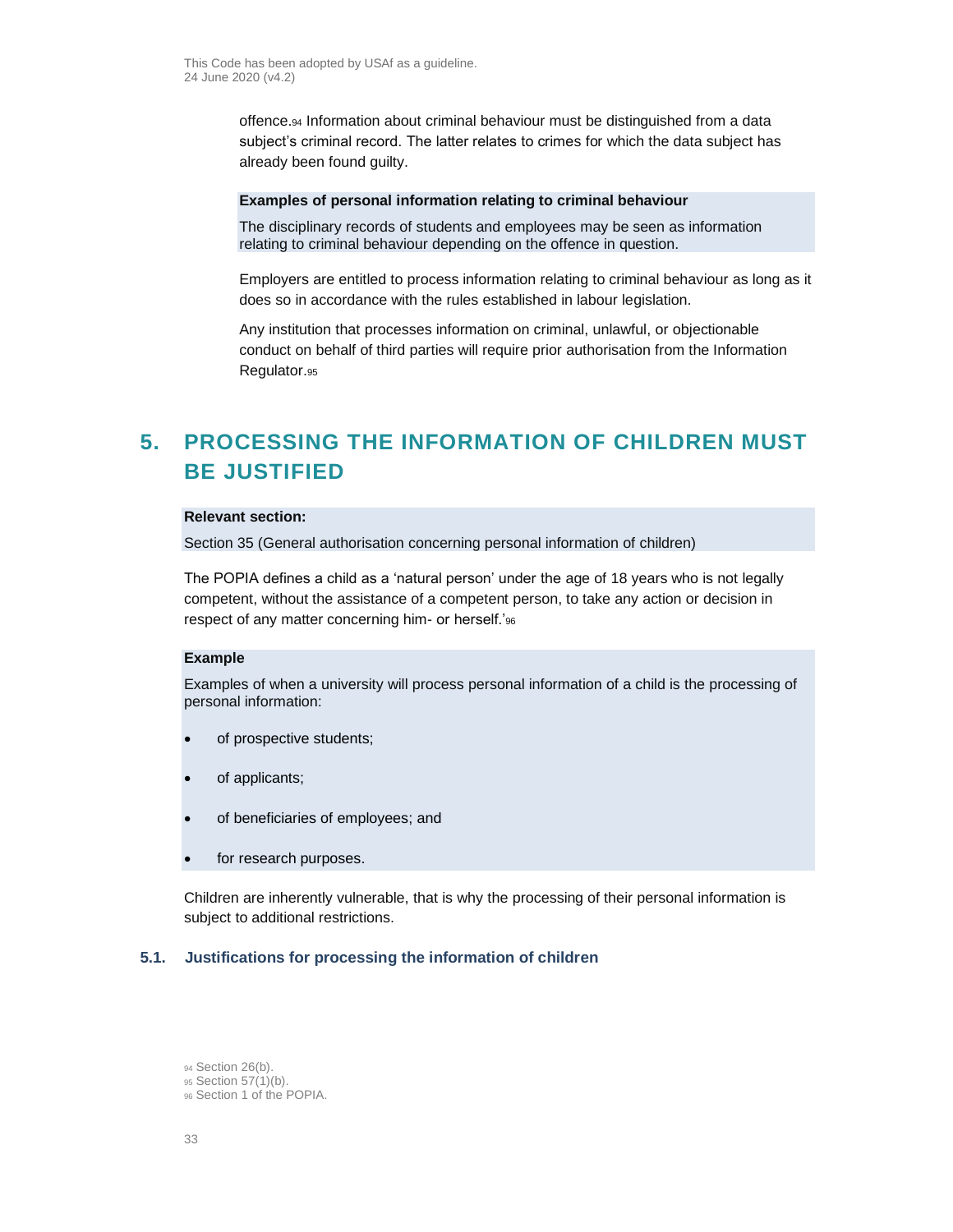Personal information of children may be processed if the:

- parent or guardian consents to the processing of the child's personal information;
- processing is necessary for compliance with an obligation imposed by law;
- processing is necessary to comply with an obligation imposed in terms of international public law;
- processing is for historical, statistical, or research purposes; or
- personal information was deliberately made public by the child with the consent of the child's parent(s) or guardian(s).

These justifications are identical to the justifications for special personal information in section 27 and are discussed in part C Section [4.1.](#page-26-0)

Due to the many instances in which personal information of children are processed, there is a possibility that the Information Regulator will make regulations.

# **5.2. Age verification measures**

The POPIA does not explicitly require that a responsible party must verify the age of data subjects. However, it is implicitly required that responsible parties should take steps to verify the age of data subjects whose personal information they are processing.

The measures implemented by institutions must be proportionate to the nature and risks of the processing activities.<sup>97</sup> Age verification should not lead to the excessive processing of personal information and the mechanism chosen to verify the personal information of the data subject must involve a risk assessment of the proposed processing.<sup>98</sup>

# **5.3. The definition of a competent person**

The POPIA defines a 'competent person' as 'any person who is legally competent to consent to any action or decision being taken in respect of any matter concerning a child.<sup>99</sup>

In other words, a competent person would be a person who has parental responsibilities in respect of the child. The Children's Act gives parental responsibilities to a parent and a legal guardian, and states that a parent or legal guardian must assist or represent a child in administrative, contractual, and other legal matters.<sup>100</sup> If a child has more than one guardian, it is possible for one of the guardians to exercise independently and without consent of the other guardian any right or responsibility arising from such guardianship.<sup>101</sup>

<sup>97</sup> Article 29 Data Protection Working Party *Guidelines on consent under Regulation 2016/679* 25.

<sup>98</sup> Article 29 Data Protection Working Party *Guidelines on consent under Regulation 2016/679* 25. 99 Section 1 of the POPIA.

<sup>100</sup> Section 18(3)(b) of the Children's Act 38 of 2005.

<sup>101</sup> Section 18(5) of the Children's Act 38 of 2005.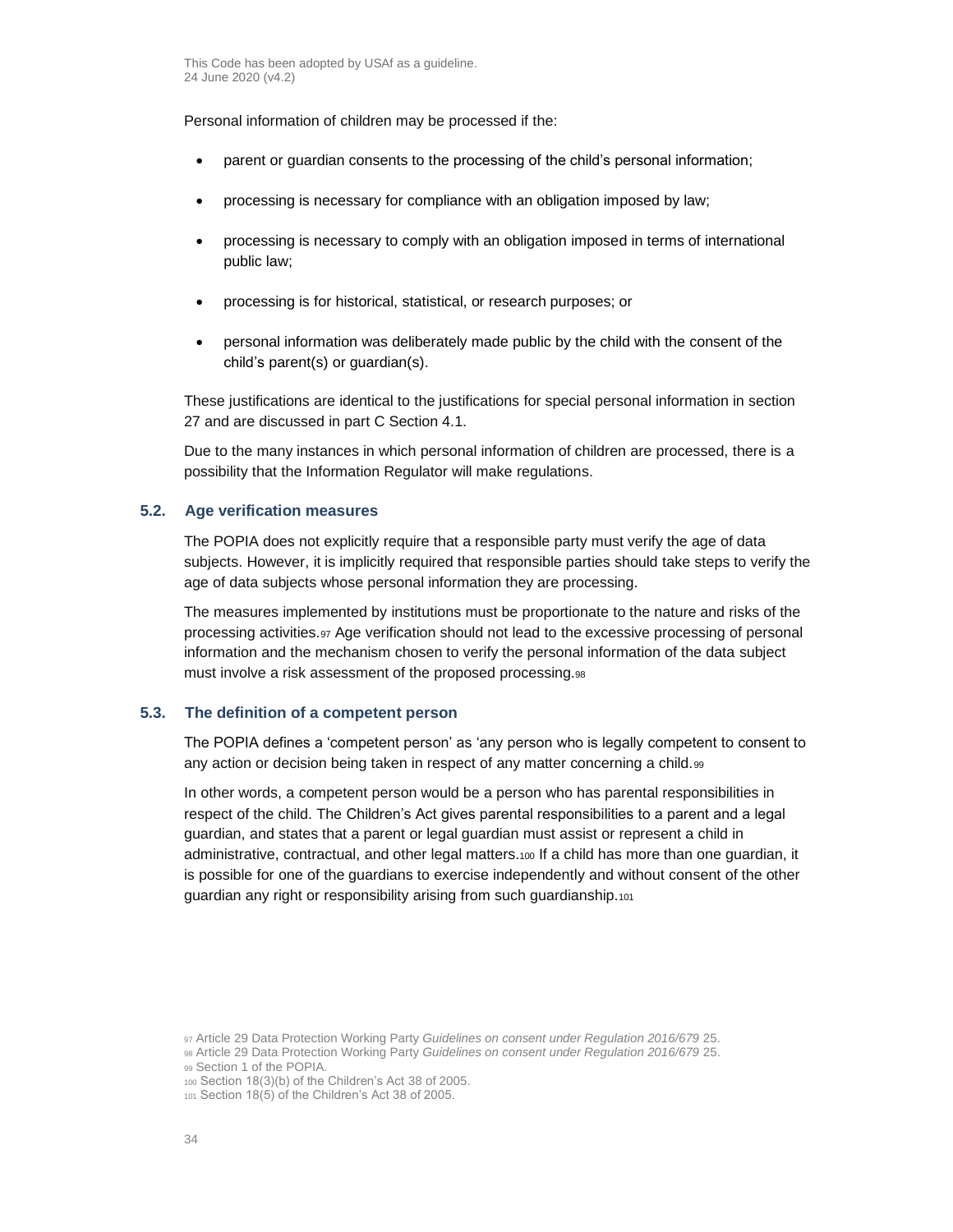The High Court of South Africa is the upper guardian of all children. For children who do not have parents or a legal guardian, the court will step in and fulfil that role.102

A competent person can consent to the processing of personal information of a child. It is important to ensure that the person who is consenting is in fact the parent or legal guardian of the child. Measures must be put in place to verify this. What may be considered reasonable in deciding whether a person who is providing consent on behalf of a child is the holder of parental responsibility will depend on the risks inherent in processing personal information.<sup>103</sup> In low-risk cases verification can be done via email and in high-risk cases it would be appropriate for an institution to obtain proof that the person is the holder of parental responsibility over the child.<sup>104</sup> An institution must however apply the principles of the POPIA to the information it collects from the person when verifying him or her.

# **5.4. Prior authorisation may be required for cross-border transfer**

An institution will require prior authorisation from the Information Regulator if the personal information of children is going to be shared with a third party in a foreign country that does not provide an adequate level of protection.<sup>105</sup>

# <span id="page-34-0"></span>**6. SECONDARY PROCESSING PURPOSES MUST BE COMPATIBLE WITH THE ORIGINAL PURPOSES**

# **Relevant section:**

Section 15 (Further processing limitation)

New purposes for collecting personal information may emerge, or the purpose may change after the personal information was collected. When this happens, institutions must assess whether a new justification is required to make the processing activity lawful.

Further processing will be automatically justified if:

- the data subject consented to the new or changed purpose;
- the personal information was available in or derived from a public record or was deliberately made public by the data subject;
- further processing is required 'to avoid prejudice' to the maintenance of the law by any public body including the prevention, detection, investigation, prosecution, and punishment of offences;

<sup>102</sup> Section. 45(4) of the Children's Act38 of 2005.

<sup>103</sup> Article 29 Data Protection Working Party *Guidelines consent under Regulation 2016/679* 26.

<sup>104</sup> Article 29 Data Protection Working Party *Guidelines consent under Regulation 2016/679* 26.

<sup>105</sup> Section 57(1)*(d)*.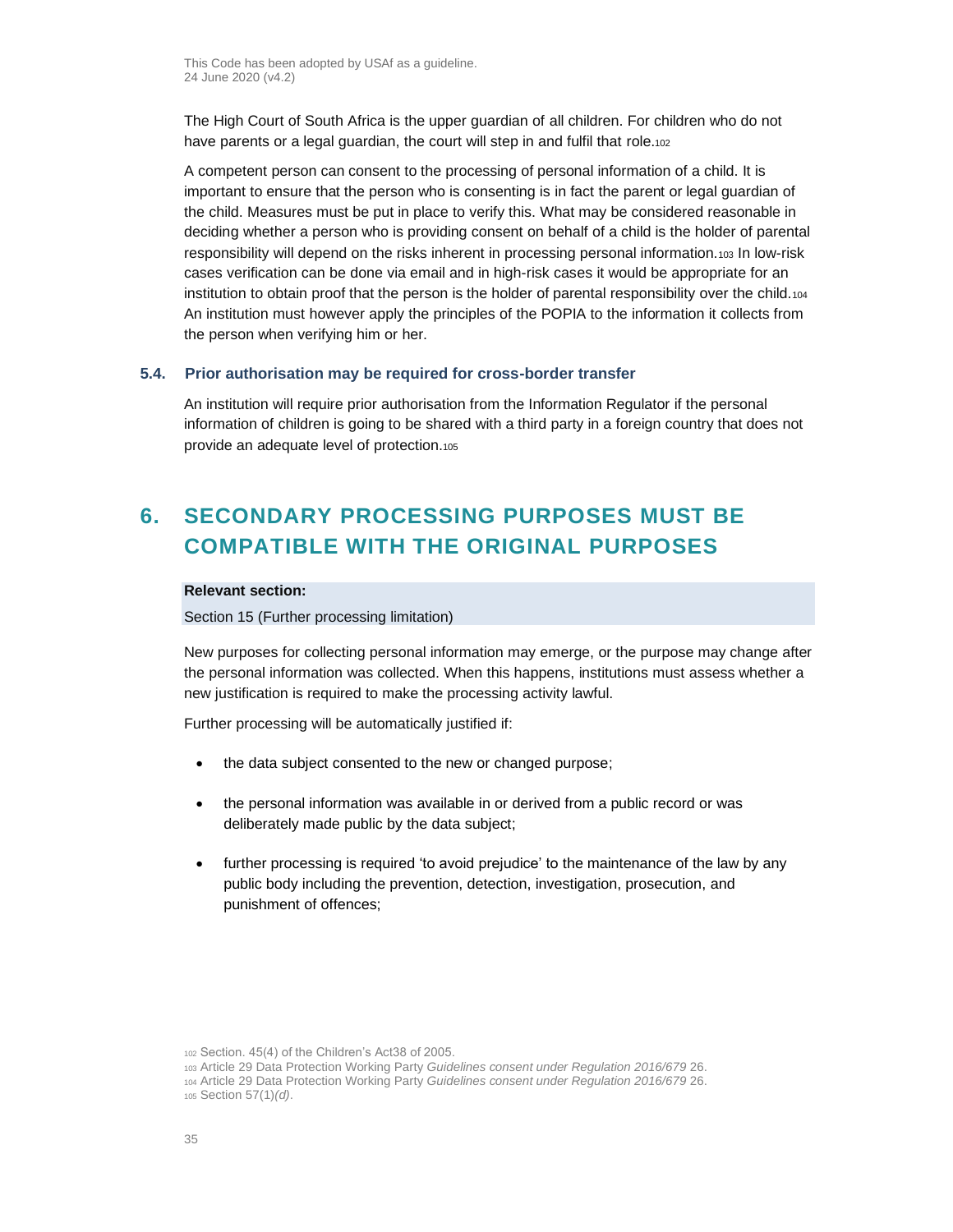- the processing is being done by the South African Revenue Services in terms of the South African Revenue Service Act;106
- the processing is necessary for the conduct of proceedings in any court or tribunal that have commenced or are reasonably contemplated;
- the processing is in the interest of national security;
- the processing is aimed at preventing or mitigating a serious threat to public health or safety or the life or health of the data subject or another individual;
- the personal information is used for historical, statistical, or research purposes and the responsible party ensures that the further processing will only be done for this purpose and the results will not be published in an identifiable form; or
- an institution applied to be exempted from the Information Regulator in terms of section 37.

If none of these automatic justifications exist, the institution must assess the general compatibility of the new or changed purpose to the original purpose. If the purposes are compatible, no new justification except for the one that justified the initial processing, is required. To do this, the following factors must be considered:

- The relationship of the new or changed purpose to the original purpose. If the new or changed purpose is very different from the original purpose or would be an unexpected change, it is unlikely that it is compatible.<sup>107</sup>
- The nature of the personal information concerned and the consequences of the processing activity. If the new or changed purpose would have a big impact on the data subject, it is unlikely that it is compatible.<sup>108</sup>
- The manner or context in which the personal information has been collected and the contractual rights and obligations between the institution and the data subject. This includes an assessment of the reasonable expectation of the data subject based on the nature of the relationship between the institution and the data subject.<sup>109</sup>

If the new or changed purpose is not compatible, the institution must determine a new justification for the processing activity. In other words, the institution must comply with part [C,](#page-14-0) section [3.1](#page-17-0) t[o 3.6](#page-23-0) again and ensure that all other requirements in terms of the POPIA are met.110

<sup>106</sup> Act 34 of 1997.

<sup>107</sup> Information Commissioner's Office *GDPR Guide* 57.

<sup>108</sup> Information Commissioner's Office *GDPR Guide* 57. Recital 50 of the GDPR provides that the following activities are considered compatible: archiving in the public interest, scientific or historical research or processing for statistical purposes.

<sup>109</sup> Recital 50 of the GDPR.

<sup>110</sup> For instance, the transparency requirements must be complied with (see par[t C,](#page-14-0) sectio[n 9\)](#page-40-0). This may require amendments to the relevant privacy notice and notification to the data subject before the further processing takes place.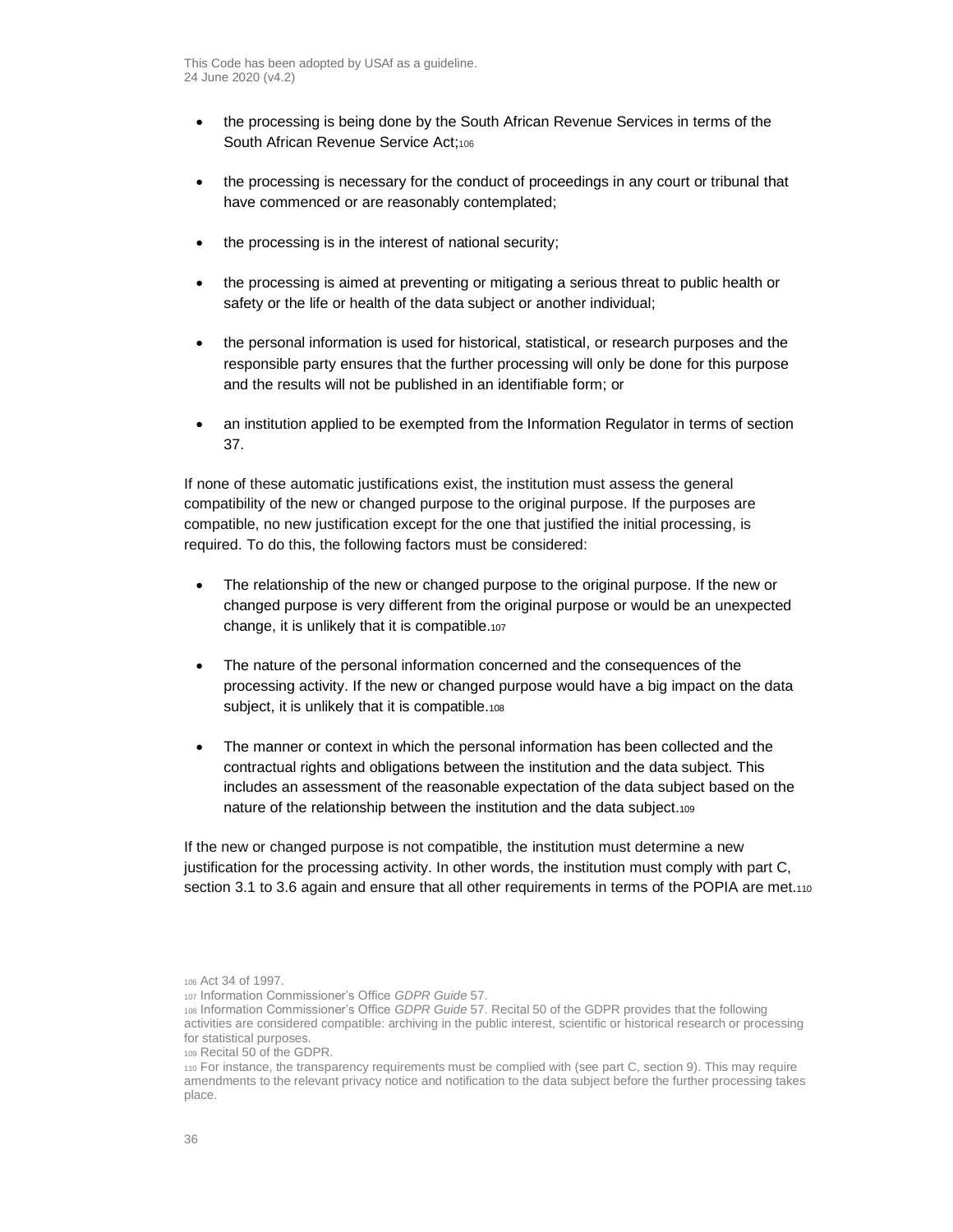# <span id="page-36-0"></span>**7. PROCESSING MUST BE MINIMAL**

Once it is established that a particular processing activity is justified in terms of section 11, the lawfulness of that processing activity will depend on the extent of the infringement on the data subject's privacy and whether the infringement is justified. The infringement will be justified if there is no less intrusive way to achieve the purpose of a processing activity.

In this section, the principle that the personal information must be adequate, relevant, and not excessive for the purpose for which it is processed, will be discussed.

## **7.1. The infringement of the data subject's privacy must be minimal**

### **Relevant sections:**

- Section 9 (Lawfulness of processing)
- Section 10 (Minimality)
- Section 13(1) (Collection for specific purpose)

All processing of personal information must be done in a reasonable manner.<sup>111</sup> To determine what is reasonable, the principle of minimality is considered.112 This is also referred to as data minimisation.<sub>113</sub>

The principle of minimality states that personal information can only be processed if the personal information is:

- adequate,
- relevant, and
- not excessive,

considering the purpose of the processing activity.

#### **7.2. The personal information must be adequate**

The personal information used in a processing activity must be adequate to fulfil the purpose of that activity. Information will be inadequate if it is incomplete, out of date, or inaccurate. This means that an assessment of the adequacy of the personal information is also an assessment of the quality of the information. It is the responsible party's duty to take reasonable steps to ensure that personal information is complete, accurate, not misleading and updated where necessary.<sup>114</sup>

<sup>111</sup> Section 9*(b)*.

<sup>112</sup> Section 10.

<sup>113</sup> Information Commissioner's Office *GDPR Guide* from 27. Section 10 of the POPIA is very similar to article 5(1) of the GDPR. It is therefore appropriate to take guidance from the commentary on the GDPR.

<sup>114</sup> Section 16(1). Information quality is discussed in part [C,](#page-14-0) sectio[n 12](#page-47-0)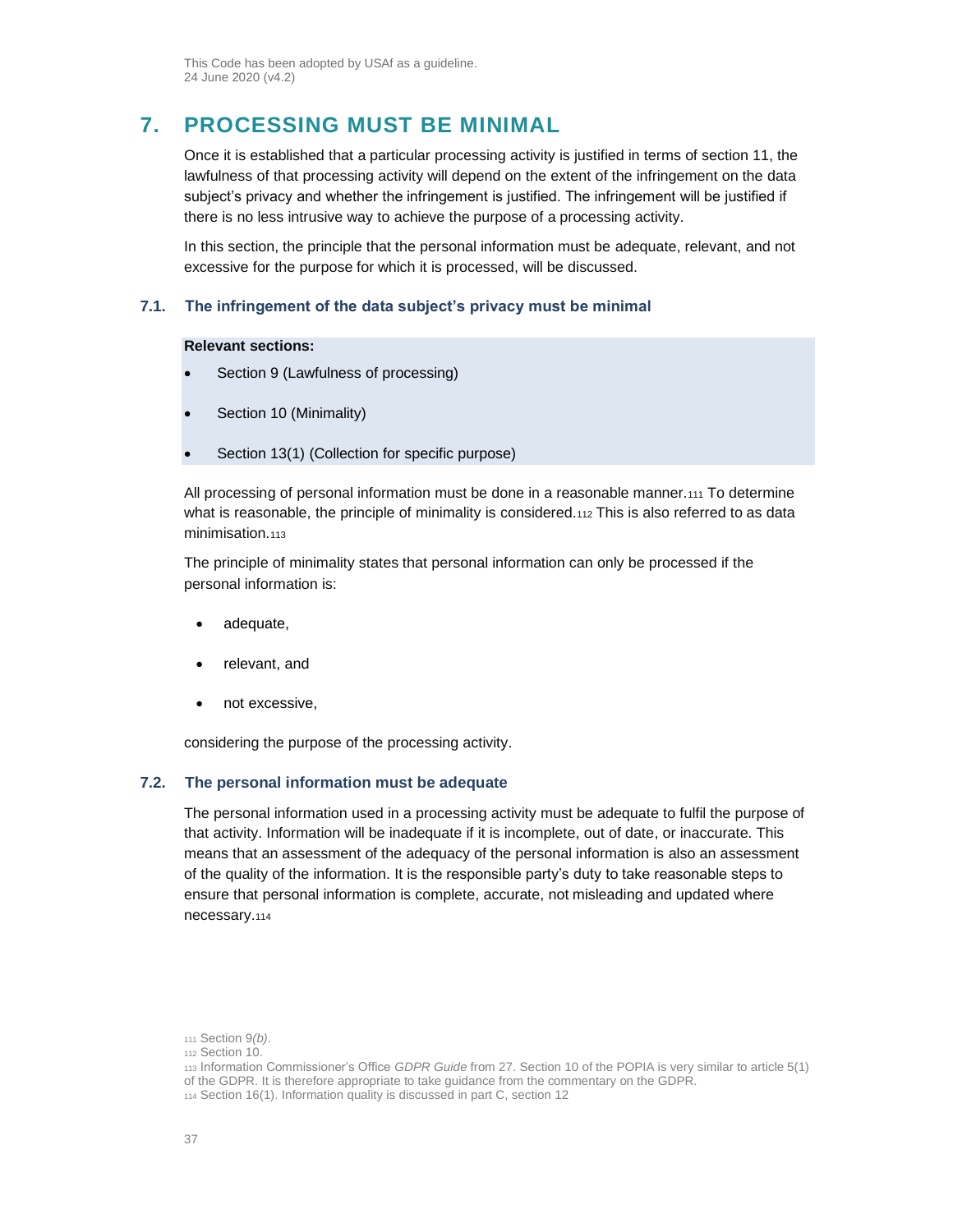## <span id="page-37-0"></span>**7.3. The personal information must be relevant and not excessive**

Information must be relevant. This requirement refers to the fact that the personal information collected must be appropriately connected to the purpose for which the information is being processed. If the personal information is not needed to achieve the purpose, the responsible party does not have the right to retain the information because it is not relevant.<sup>115</sup>

Sometimes personal information may have been relevant when it was collected, but is no longer relevant, because it is dated. For instance, the fact that a person was declared bankrupt 15 years ago, is no longer relevant when a responsible party wants to assess the person's ability to work with money. This is referred to as 'the right to be forgotten'.<sup>116</sup>

The fact that the information must not be excessive overlaps with the requirements that the information must be relevant. It emphasises the fact that responsible parties must guard against overcollection.

# <span id="page-37-1"></span>**8. PERSONAL INFORMATION MUST COME FROM A LAWFUL SOURCE**

Personal information must always come from a lawful source. In this section the default principle that personal information should be collected directly from the data subject, will be discussed. Any departure from this default principle must be justified.

To remain compliant with the POPIA, an institution must review all its collection practices regularly and keep a record of where personal information came from.<sup>117</sup>

#### **8.1. Collecting information from the data subject**

### **Relevant section:**

Section 12 (Collection directly from data subject)

The default position is that personal information must be collected directly from the data subject. There are two main reasons for this:

The responsible party can assume that the information is of a good quality. $118$ 

<sup>118</sup> Information quality is discussed in part [C,](#page-14-0) sectio[n 12](#page-47-0)

<sup>115</sup> Also see section 14(1) which provides that personal information must not be retained for longer than is necessary for achieving the purpose for which it was collected or subsequently processed. This is discussed in par[t C,](#page-14-0) section [14.](#page-54-0) Data subjects also have the right to demand that their personal information must be deleted (section 24(1)). This is discussed in part [C,](#page-14-0) section [18.1.](#page-66-0)

<sup>116</sup> See *Google Spain SL and Google Inc. v Agencia Española de Protección de Datos (AEPD) and Mario Costeja González* C-131/12. The decision in *Google Spain* was based on articles 2, 4, 12 and 14 of Directive 95/46/EC of the European Parliament and of the Council of 24 October 1995 on the protection of individuals with regard to the processing of personal data and on the free movement of such data which deal with the national laws applicable, a data subject's right of access and a data subject's right to object respectively. This right is expressly included in article 17 of the GDPR. It has not been expressly included in the POPIA, but, based on the *Google Spain* decision and the fact that section 10 is so similar to article 17 of the Data Protection Directive, it is implicit in section 10. <sup>117</sup> Section 17.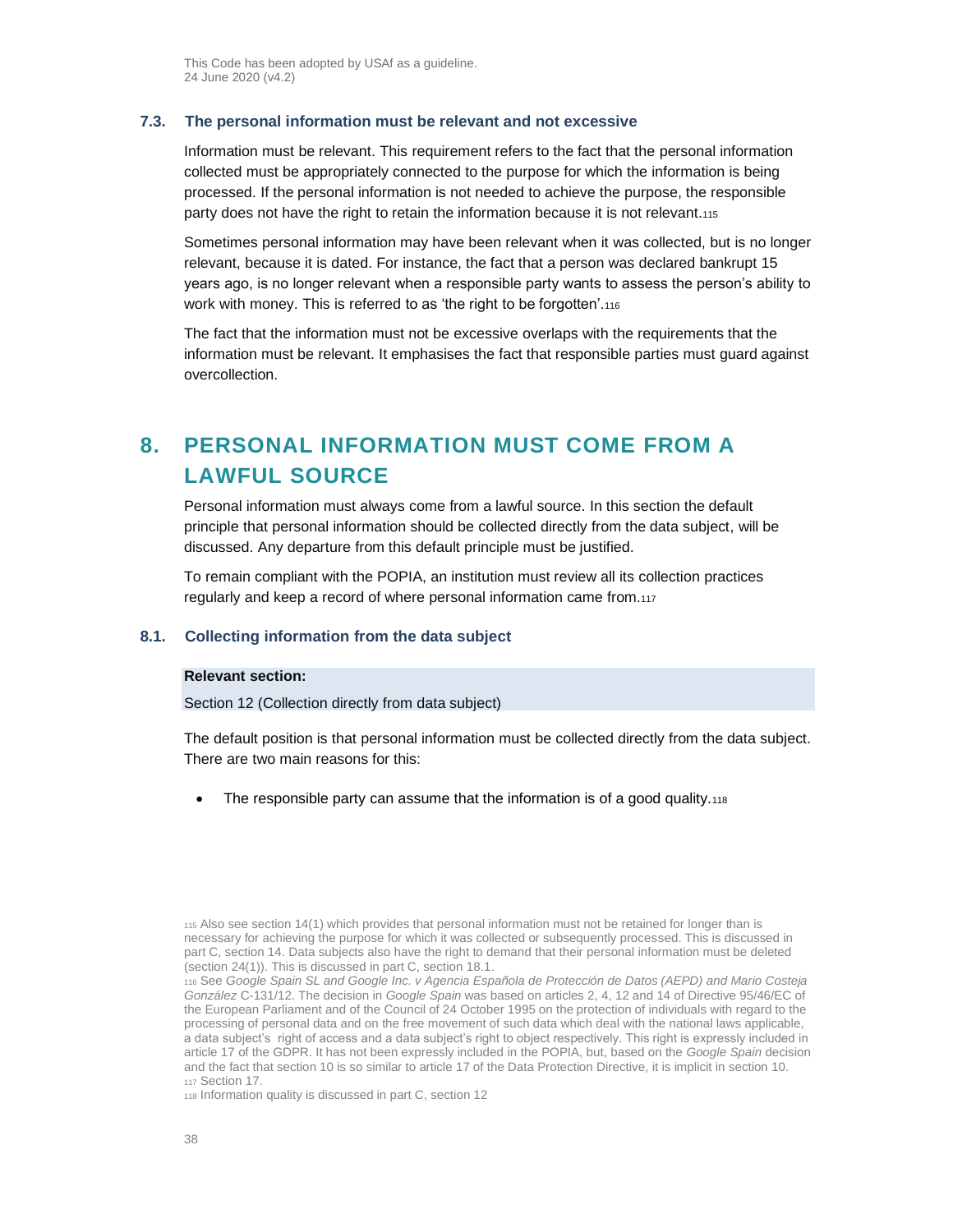• Data subjects will be aware that their information is being collected.119

Sometimes collecting personal information from other sources will be justified. This is discussed in the next section.

#### <span id="page-38-0"></span>**8.2. When collection from other sources will be justified**

Although the default position is that personal information must be collected directly from the data subject, there are instances when it may be justified to collect personal information from another source.

#### **Relevant section:**

Section 12(2)

If any of these justifications apply, it is lawful to collect the personal information from a source other than the data subject. However, the use of this personal information must still be justified in terms of section 11. This is discussed in part [C,](#page-14-0) section [3.](#page-16-0) It is entirely possible that there may be cases where the institution will be entitled to collect the personal information from another source but will not be entitled to use it.

#### **Example**

A university obtains the contact details of a former student on the personal website of the student. While the university is justified in collecting that information from the website, it cannot use that information for direct marketing unless they obtain the student's consent.

#### **8.2.1. The personal information is in a public record**

An institution may collect personal information that is contained in or derived from a public record.

#### **Relevant section:**

The definition of 'public record' in section 1

To qualify as a public record in the public domain, the record must be:

- accessible to the public as a whole without being subject to any legal or other restrictions; <sup>120</sup> and
- in the possession or under the control of a public body.121

Examples of public records include the deeds registry, municipal rates and accounts, and information found at the Companies and Intellectual Property Commission (CIPC).

<sup>119</sup> The transparency requirement is discussed in part [C,](#page-14-0) sectio[n 9](#page-40-0)

<sup>120</sup> English Oxford Living Dictionaries *'Public Domain'* accessed at

https://en.oxforddictionaries.com/definition/public\_domain, last accessed on 22 August 2018.

<sup>121</sup> See the definition of a 'public body' in section 1 of the POPIA.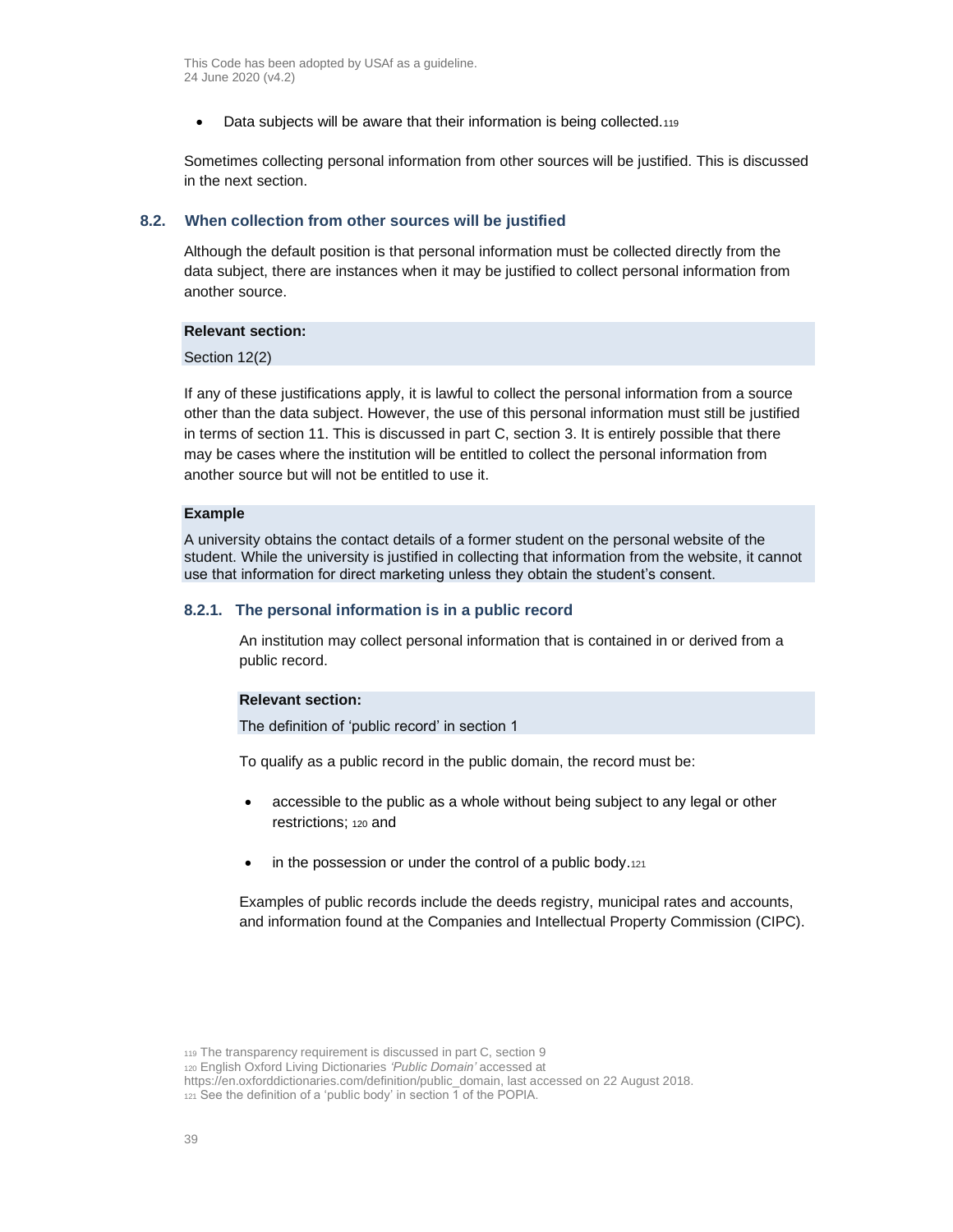# **8.2.2. The personal information has deliberately been made public by the data subject**

An institution may collect personal information if the information was deliberately made public by the data subject.

In many cases institutions will want to rely on this justification for collecting personal information from websites or social media platforms. This is dangerous because:

- the data subject often did not make the information available, or the institution could not determine who made it available. For instance, collecting personal information will not be justified if someone else (i.e. the data subject's employer or a friend) made the personal information public; and
- the institution may not assume that the information is correct<sub>122</sub> or still relevant.<sub>123</sub> This means that the information must be verified before it can be used.

# **8.2.3. The use of another source is not prejudicial to the legitimate interest of the data subject**

Personal information may be collected from another source if it is 'not prejudicial to the legitimate interest of the data subject'. The concept of 'legitimate interest' was discussed in part [C,](#page-14-0) section [3.3.](#page-19-0) For instance, if a data subject is in physical danger, it may be justifiable to collect the personal information necessary to come to the aid of the data subject from whatever source is available.

# **8.2.4. The collection is necessary for law enforcement, national security, judicial proceedings, or tax collection**

In certain instances, it is justified to collect personal information from a third party if the collection is necessary:

- to avoid prejudice to the maintenance of the law by any public body, including the prevention, detection, investigation, prosecution, and punishment of offences, or to comply with an obligation imposed by law;
- in the interests of national security;
- for the conduct of proceedings in any court or tribunal that have commenced or are reasonably contemplated; or
- to enforce legislation concerning the collection of revenue as defined in section 1 of the South African Revenue Services Act.<sup>124</sup>

<sup>122</sup> part [C,](#page-14-0) sectio[n 12](#page-47-0) <sup>123</sup> part [C,](#page-14-0) sectio[n 7.3](#page-37-0) <sup>124</sup> Act 34 of 1997.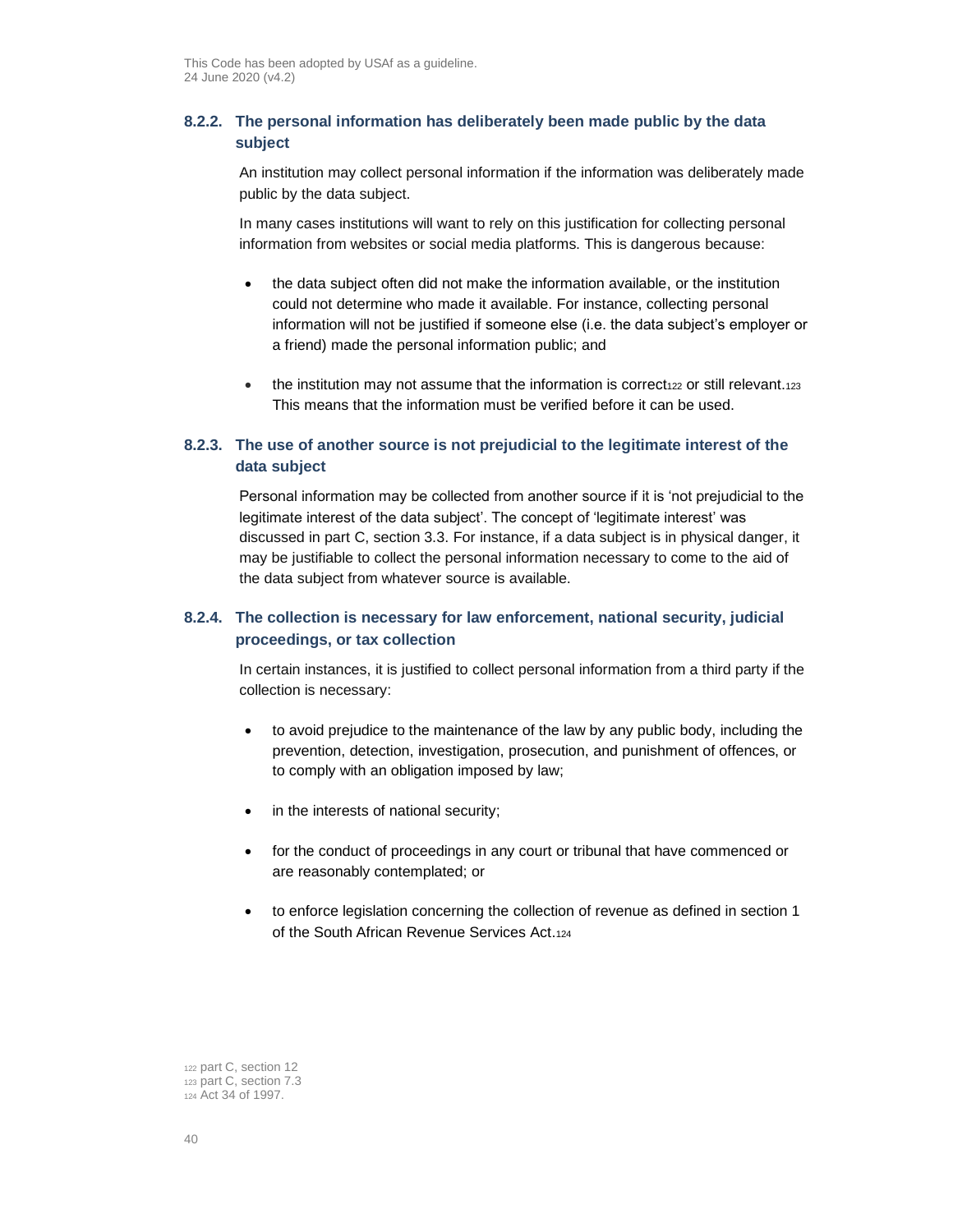# **8.2.5. The collection is necessary to maintain the legitimate interests of the responsible party or of a third party to whom the information is supplied**

The legitimate interest of the responsible party or third party must be weighed up against the rights and interests of the data subject to ensure that there is not a disproportionate infringement of privacy. There are certain factors to consider in the legitimate interest assessment. These factors are discussed in part [C,](#page-14-0) section [3.3.](#page-19-0)

# **8.2.6. Collecting the personal information directly from the data subject would prejudice the lawful purpose of the collection**

It may be justifiable to collect information from another source in instances where it is important to ensure that the information the institution obtained from the data subject is accurate. This becomes extremely important in instances where the data subject may be incentivised by the circumstances to provide inaccurate information.

#### **Example**

An institution obtains a report from a credit bureau to confirm that a student who applied for funding was truthful when declaring household income.

An institution may verify a prospective employee's degree with a verification agency to ensure that the employee meets the necessary requirements for the job.

### **8.2.7. The data subject has consented to the use of another source**

The last justification for non-compliance with the principle of sourcing information directly from the data subject is consent. This justification should only be relied on if none of the other justifications apply or could be relied on. This is because the rules that apply to obtaining consent are onerous. Consent must be voluntary, specific and informed. Consent will be:

- voluntary if the data subject is able to decline to give consent;
- specific if it relates to a particular processing activity; and
- informed if the data subject were given a reasonable opportunity to object to the processing activity.

# <span id="page-40-0"></span>**9. PROCESSING MUST BE TRANSPARENT**

Responsible parties are required to be transparent about the processing of personal information. The requirement of transparency enables data subjects to understand how processing takes place and gives them a way of exercising control over their information.

The transparency requirement is usually met through the use of privacy notices. A privacy notice is a legal document that informs the data subject of the following:

- who collects the information;
- how the information is being collected;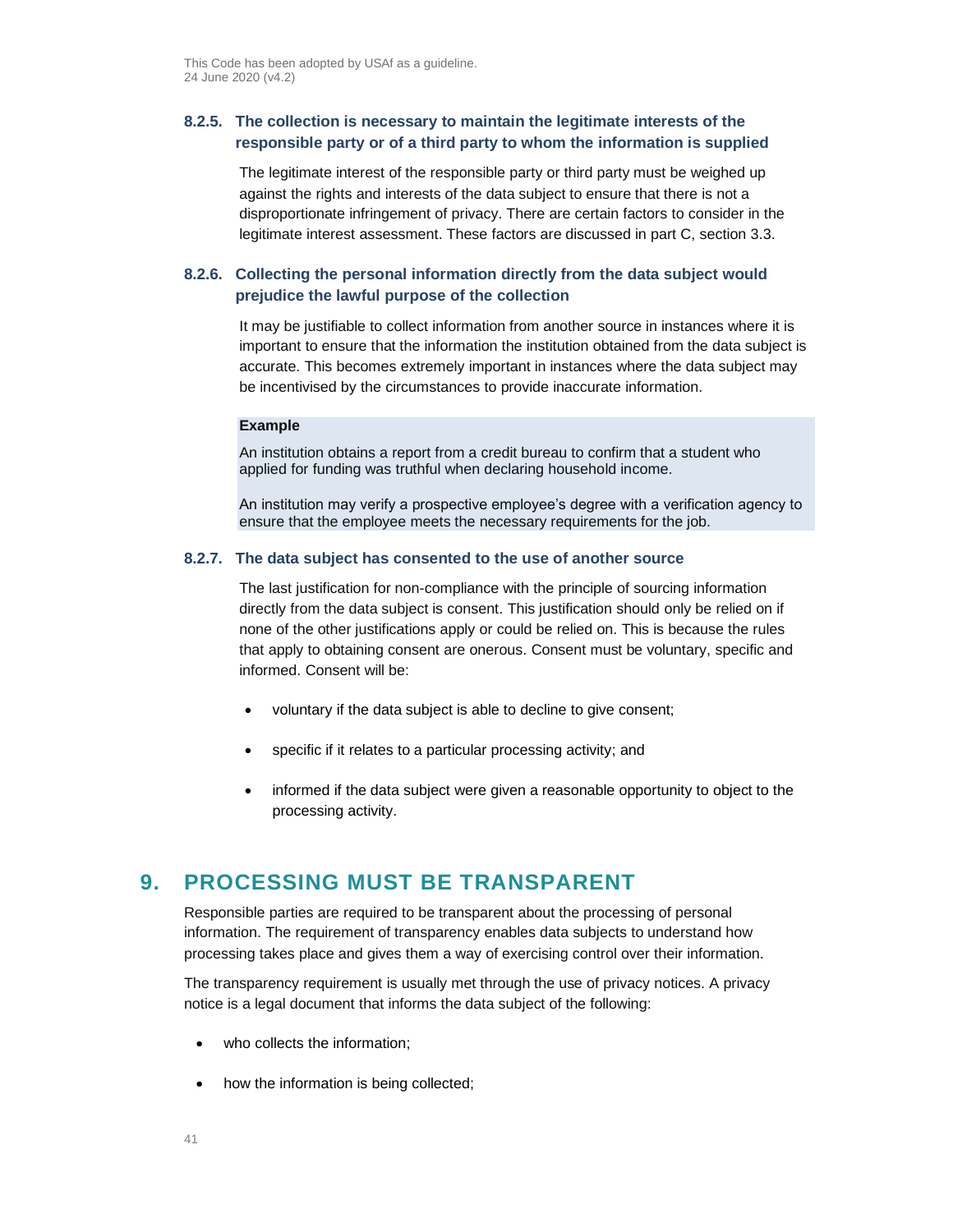- the purpose for which the information is collected;
- when the information will be shared;
- how the information is protected, and
- what the rights and responsibilities of the data subject are.

In this section, the following aspects will be discussed:

- when notification must be made:
- what must be included in the notification;
- how notification should be made; and
- when notification need not be made.

### **9.1. When notification must be made**

## **Relevant section:**

Section 18 (Notification to data subject when collecting personal information)

The general principle is that the data subject must be informed when personal information is directly collected from the data subject. Notification cannot take place after the fact.<sup>125</sup> For instance, if the collection is taking place via a web-based form, the privacy notice should be available on the same page where the personal information is collected.

If, however, information is collected from another source, the data subject must be informed about the collection as soon as reasonably possible after collection.

#### **What is a reasonably possible period?**

A reasonably possible period is one month after the information was collected from the data subject.<sup>126</sup> The one-month period must be shortened if the information collected is being used to communicate to the data subject. An example of this type of communication is direct marketing. With direct marketing data subjects must be informed of the collection the first time they are communicated to if communication happens prior to the one-month expiration. However, if there is no communication to the data subject within the first month of collection then the requirement for notice within one-month after collecting the information must be adhered to.<sup>127</sup>

If the purposes for which personal information is processed change (also referred to as further processing or secondary use), the institution must update the privacy notice and proactively

<sup>127</sup> Article 29 Data Protection Working Party Guidelines on transparency under Regulation 2016/679 15.

<sup>125</sup> Article 29 Data Protection Working Party Guidelines on transparency under Regulation 2016/679 14. <sup>126</sup> Article 14(3) of the GDPR. Also see Article 29 Data Protection Working Party *Guidelines on transparency under Regulation 2016/679* 15.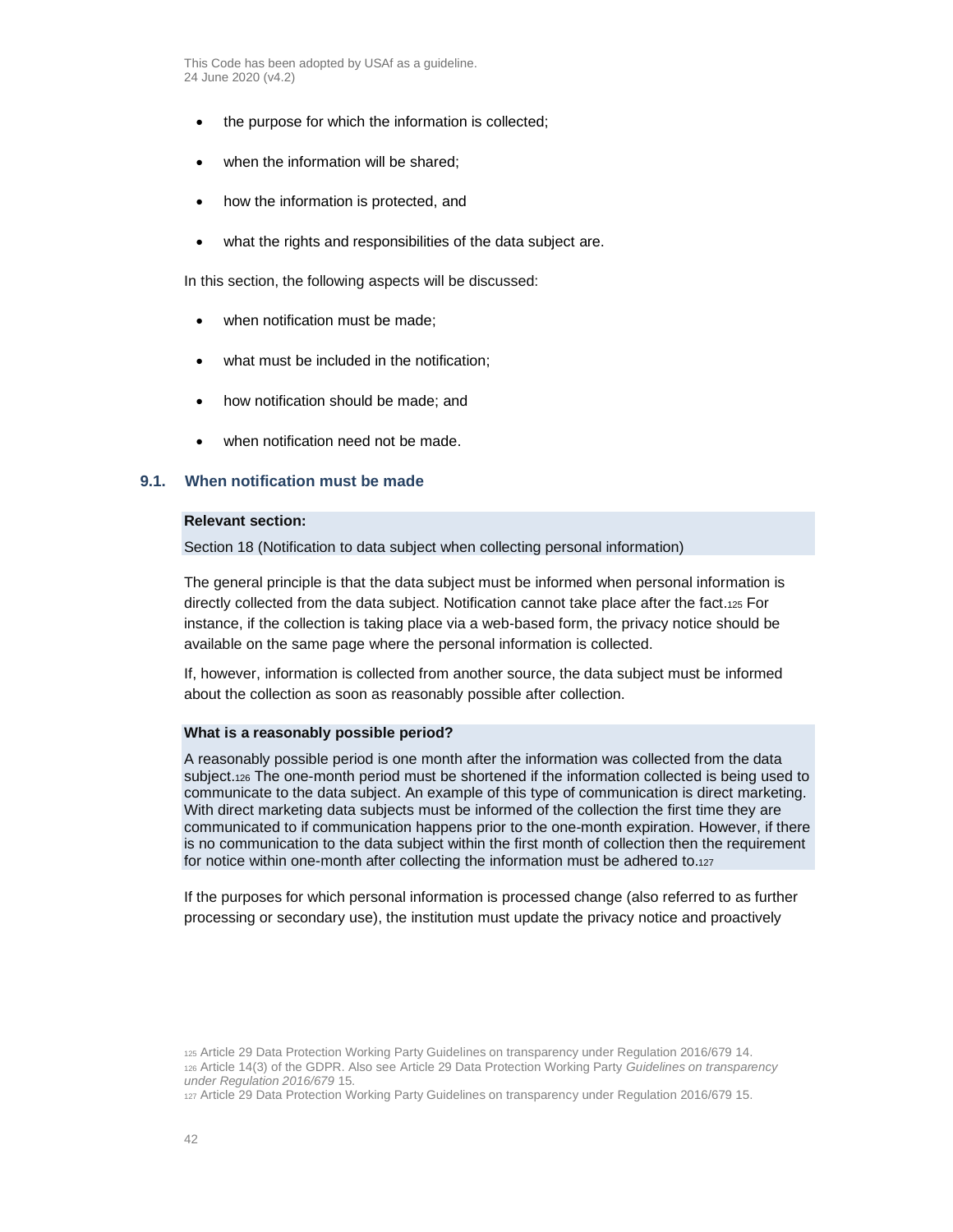bring the changes to the attention of the affected data subjects before the further processing or secondary use starts.<sup>128</sup>

If an institution cannot comply with the transparency requirement in time, it must document the reason for non-compliance.

## **9.2. What notifications must be made**

## **Relevant section:**

Section 18 (Notification to data subject when collecting personal information)

The POPIA gives a list of information to provide to data subjects when their information is collected, this includes:<sup>129</sup>

- what information is collected;
- where the information is not collected directly from the data subject, the source from which it is collected;
- the name and address of the institution;
- the purpose for which the information is collected;
- whether the supply of information by the data subject is voluntary or mandatory;
- the consequence of failure to provide the information;
- any law authorising the collection;
- if the institution intends to transfer the information to a third country or international institution and the level of protection afforded there;
- the recipient or category of recipients of the information;
- the nature or category of the information;
- the right of access to the information;
- the right to rectify the information;
- the right to object to the processing of the information; and
- the right to lodge a complaint to the Information Regulator.

<sup>128</sup> Information Commissioner's Office *GDPR Guide* 98. <sup>129</sup> Section 18(1).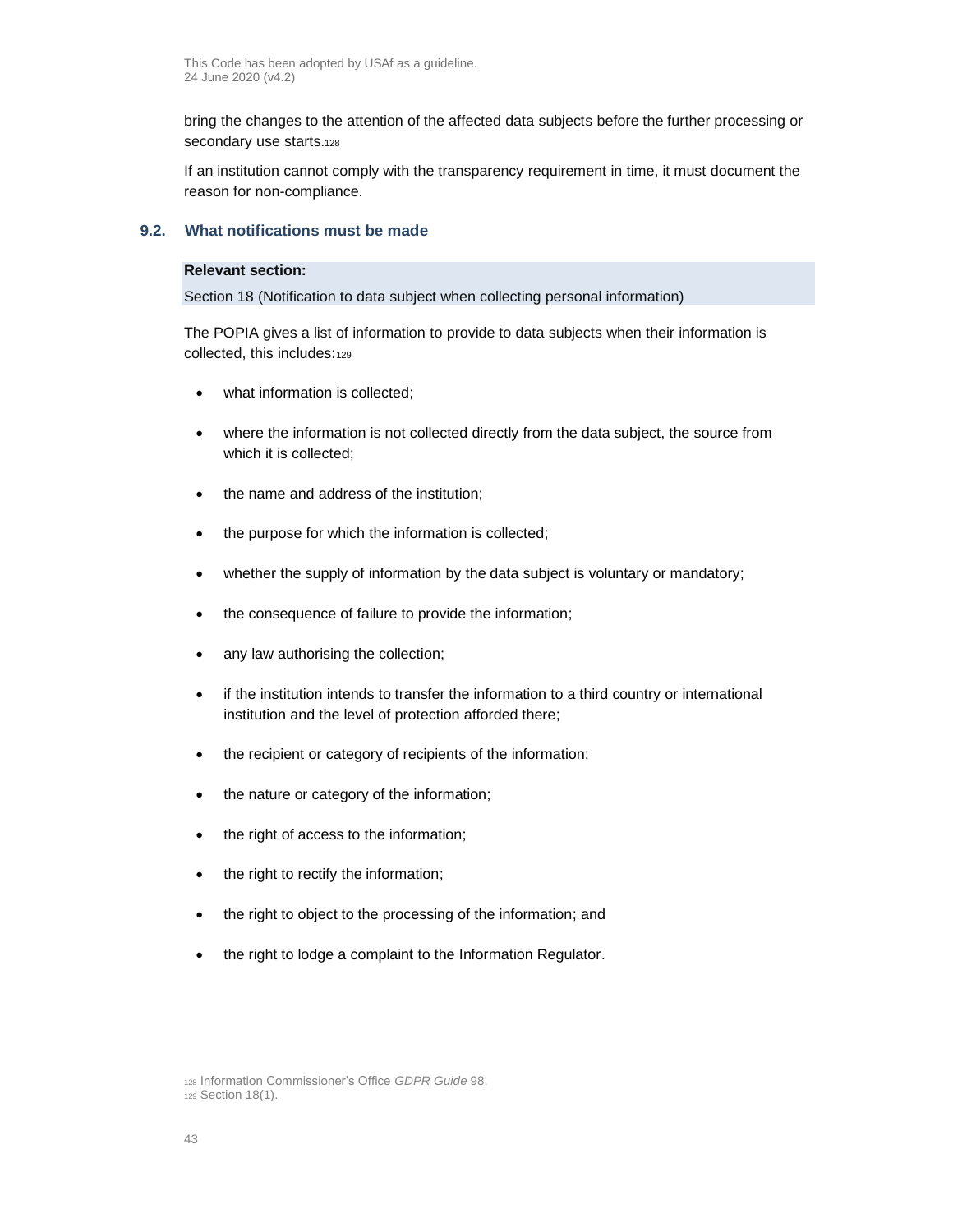#### **9.3. How should notification be made**

When drafting a privacy notice it is important to ensure that the notice is written in a clear and concise manner. In the European Union the requirement is that the notice must be given in a 'concise, transparent, intelligible, and easily accessible form, using clear and plain language, in particular for any information addressed specifically to a child.' 130 This definition is very similar to the definition of 'plain language' in section 22 of the Consumer Protection Act 68 of 2008 that applies to contracts with students.

The language must be appropriate for the intended audience.<sup>131</sup> If, for instance, a privacy notice is intended for prospective students, the fact that they are still minors without the same level of education and sophistication as an adult, should be considered. This means that institutions should identify the intended audience and determine their average level of understanding.

The privacy notices must be easily accessible. This means that the data subject should not have to look for the information, it should be immediately apparent where to find the privacy notices. The following is considered best practice:<sup>132</sup>

- On a website, provide a link to the privacy notice that is clearly visible on each page.
- For an app, make the privacy notice available before the app can be downloaded from the relevant online store and once the app is installed it must never be more than 'two taps away'.

There are different ways of presenting privacy notices, these include:133

- A layered approach: providing short notices that contain key privacy information that have additional layers of more detailed information.<sup>134</sup>
- Dashboards: preference management tools that inform data subjects how their information is being used and allow them to manage what is done with their data.<sup>135</sup>
- Just-in-time notices: these are relevant and focused notices delivered at the time of collecting individual pieces of information. The use of contextual pop-ups that activate

<sup>130</sup> Information Commissioner's Office Guide to the Privacy and Electronic Communication Regulation 97; Article 29 Data Protection Working Party Guidelines on transparency under Regulation 2016/679 8. <sup>131</sup> Article 12(1). The European Article 29 Data Protection Working Party articulated the plain language requirement in respect of children and other vulnerable groups as follows: 'Where a data controller is targeting children or is, or should be, aware that their goods/services are particularly utilised by children … it should ensure that the vocabulary, tone and style of the language used is appropriate to and resonates with children so that the child addressee of the information recognises that the message / information is being directed at them. A useful example of child-centred language used as an alternative to the original legal language can be found in the "UN Convention on the Rights of the Child in Child Friendly Language". Equally, if a data controller is aware that their goods/services are availed of by (or targeted at) other vulnerable members of society, including people with disabilities or people who may have difficulties accessing information, the vulnerabilities of such data subjects should be taken into account by the data controller in its assessment of how to ensure that it complies with its transparency obligations in relation to such data subjects.' Article 29 Data Protection Working Party *Guidelines on transparency under Regulation 2016/679* 10.

<sup>132</sup> Article 29 Data Protection Working Party Guidelines on transparency under Regulation 2016/679 8. <sup>133</sup> Information Commissioner's Office Guide to the Privacy and Electronic Communication Regulation 97. <sup>134</sup> Article 29 Data Protection Working Party Guidelines on transparency under Regulation 2016/679 17. <sup>135</sup> Article 29 Data Protection Working Party Guidelines on transparency under Regulation 2016/679 17.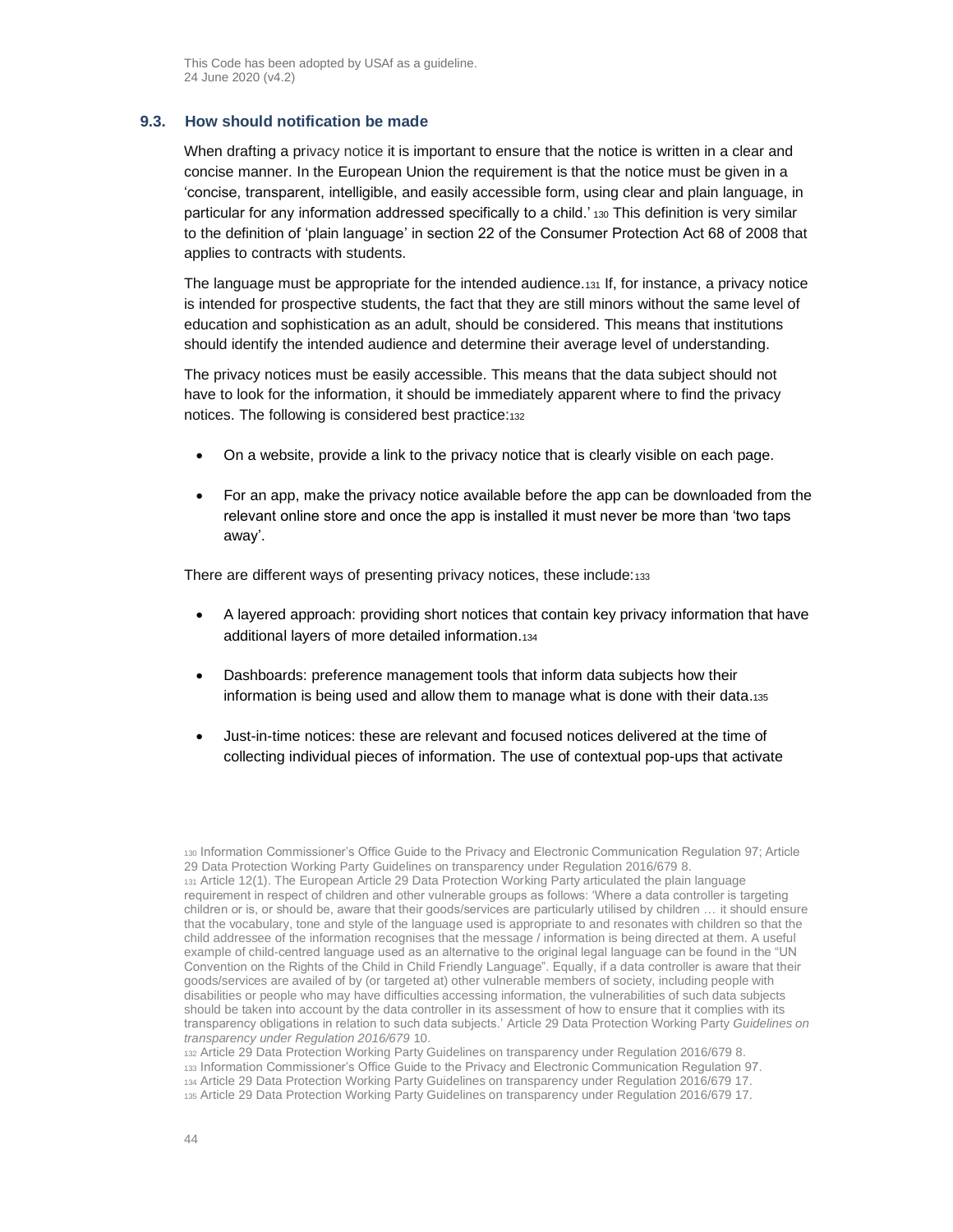when a data subject fills in an online form or to use a chatbot interface to create an interactive privacy notice has become popular.<sup>136</sup>

- Icons: these are small symbols that indicate the existence of the type of information being processed.
- Mobile and smart device functionalities: this includes pop-ups, voice alerts, and mobile device gestures.

The following recommendations apply in the non-digital environment:

- In a hardcopy or paper environment: written explanations, leaflets, cartoons, infographics, or flowcharts.
- Telephonic environment: oral explanations by a person to allow questions or automated or pre-recorded information with options to hear more detailed information.
- Screenless smart technology or Internet of Things environments such as Wi-Fi tracking analytics: icons, QR codes, voice alerts, written information in set-up instructions, videos incorporated into digital set-up instructions, messages by SMS or email, and public information campaigns.
- Person to person: oral explanations or written explanations in hard or soft copy format.
- 'Real-life' environment (e.g. CCTV monitoring): visible signs containing the information.

## **9.4. Not notifying data subjects must be justified**

## **Relevant section:**

Section 18 (Notification to data subject when collecting personal information)

There are also instances when it is not required to inform data subjects that their personal information is being collected. If:

- the data subjects have given their consent, or in the case of a child a competent person has given consent, for non-compliance with the notification rule;
- compliance would prejudice their legitimate interests;
- non-compliance is necessary to avoid prejudice to the maintenance of the law, comply with an obligation imposed by law, conduct proceedings in any court or tribunal, or comply with the interest of national security;
- compliance would prejudice the lawful purpose of collection;

<sup>136</sup> Section 29 Data Protection Working Party Guidelines on transparency under Regulation 2016/679 8.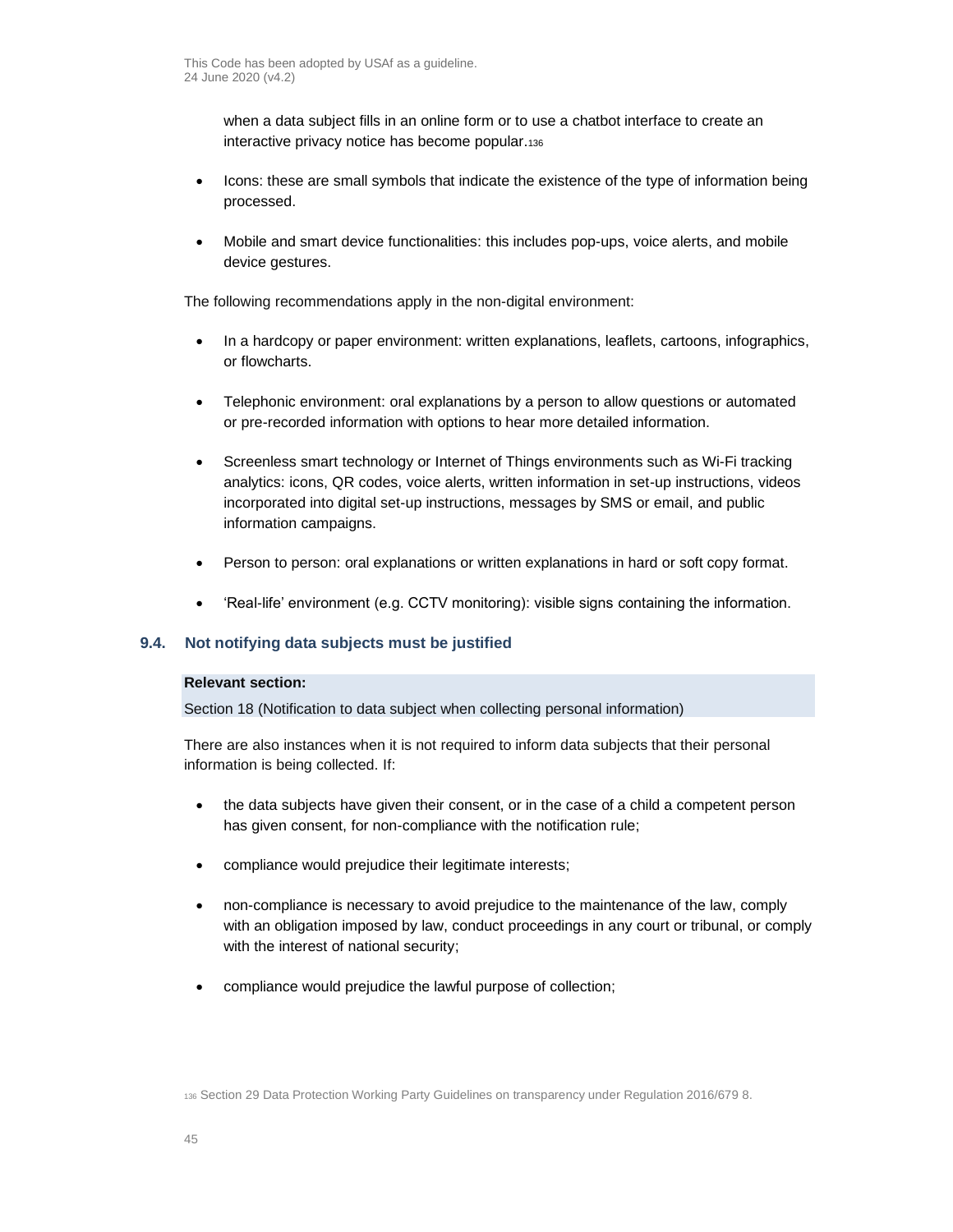- compliance is not reasonably practicable in the particular case;
- the information will not be used in an identifiable form; or
- the information is going to be used for historical, statistical, or research purposes.

These exceptions will be discussed in the remainder of this section.

# **9.4.1. The data subject or a competent person where the data subject is a child has provided consent for the non-compliance**

The requirement for a valid consent is that it must be a voluntary, specific, and informed expression of will. The requirements for valid consent was discussed in part [C,](#page-14-0) section [3.6.](#page-23-0)

When considering this option, institutions must motivate why they think it is fair to choose this option instead of complying with the transparency requirement, and the motivation must be recorded.

## **9.4.2. Non-compliance would not prejudice the legitimate interests of the data subject as set out in terms of this Act**

If non-compliance with the requirement of transparency would not prejudice the legitimate interest of the data subject, then the data subject need not be notified.

#### **9.4.3. Non-compliance is necessary for the following reasons**

There may be instances where non-disclosure is necessary to:

- avoid prejudice to the maintenance of the law;
- comply with an obligation imposed by law;
- conduct proceedings in any court or tribunal; or
- comply with the interest of national security.

The word 'necessary' should be given a narrow meaning. Whether not disclosing the processing activities is 'necessary' should be substantiated and must also be fair under the circumstances.

#### **Example**

If the data subject is engaged in alleged illegal activities, the disclosure of the processing of personal information as part of an investigation may be prohibited as it will undermine the investigation (e.g. when a person is suspected of money-laundering or the financing of terrorism the Financial Intelligence Centre Act 38 of 2001 prevents the responsible party from tipping the customers off that they are under suspicion).

## **9.4.4. Compliance would prejudice a lawful purpose of the collection**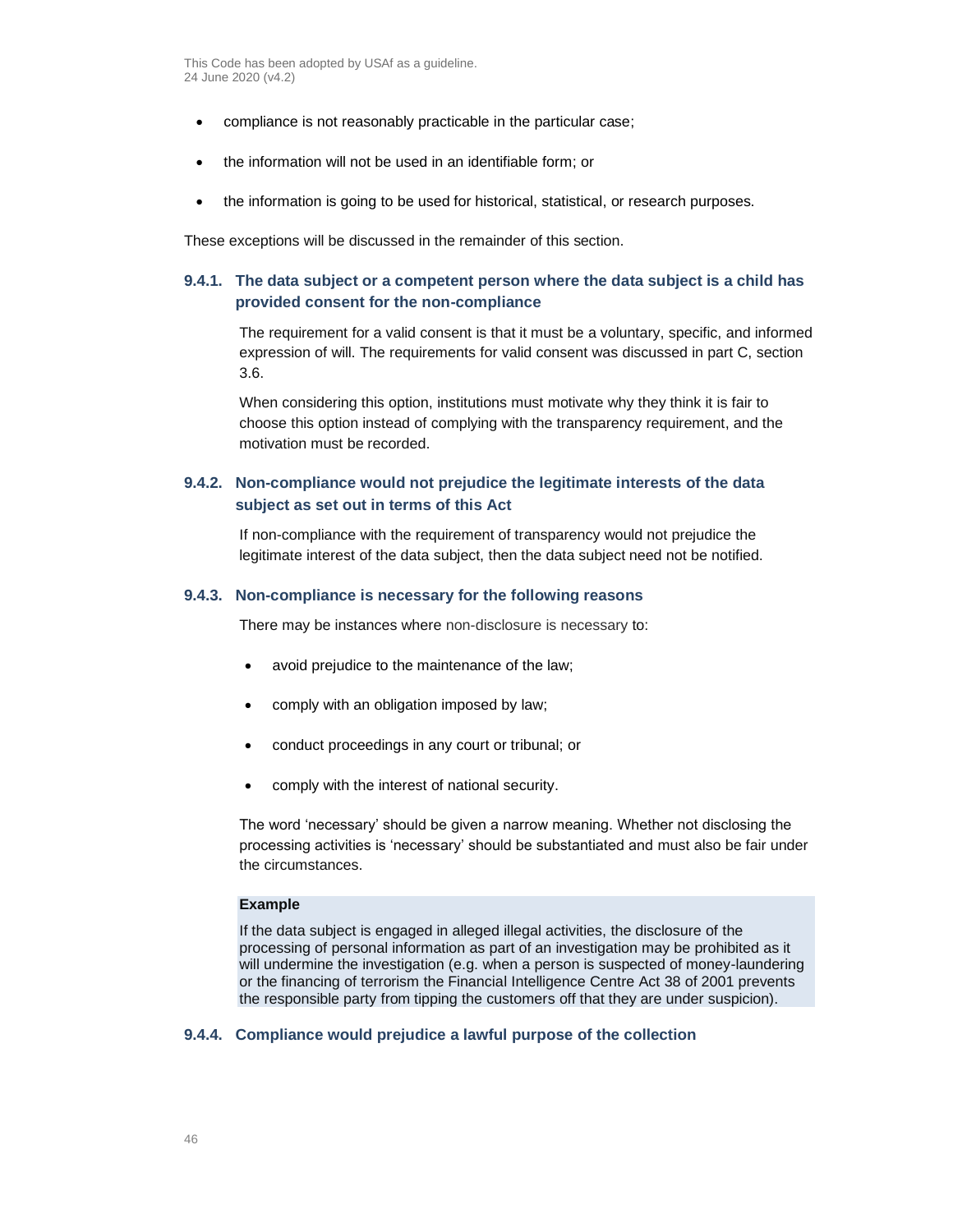It would be acceptable not to comply with the notification rule if notifying the data subject would undermine the processing objective.<sup>137</sup>

#### **Example**

Employers have a legitimate interest in monitoring employees' communications, and behaviour in order to measure performance and for security purposes. In some instances, notifying employees that they are being monitored may undermine that purpose.

# **9.4.5. Compliance is not reasonably practical in the circumstances of the particular case**

There may be instances when notifying the data subject would not be practical. However, the institution must still comply with the obligation to process personal information lawfully. See part [C,](#page-14-0) section [3](#page-16-0) for the lawful justifications for processing personal information.

# <span id="page-46-0"></span>**10. INFORMATION CLASSIFICATION**

Information classification is the process of assigning an appropriate level of classification to information to ensure that it receives an adequate level of protection.<sup>138</sup> Information classification is not required explicitly in the POPIA but is an important step in information governance. Distinguishing personal information from other information (e.g. policies, contracts, academic lecture notes, and other intellectual property) is vital to achieve POPIA compliance.

A separate classification for special personal information must be created. This is necessary as a different set of rules may apply to special personal information.<sup>139</sup>

Institutions should:

- have a process to identify all personal information in its possession; and
- distinguish personal information from special personal information.

# **11. KEEPING A RECORD OF PROCESSING ACTIVITIES**

#### **Relevant section:**

Section 17 (Documentation)

The POPIA requires that the responsible party must document all processing activities. In addition, a responsible party will have to store information about its processing activities in order

<sup>137</sup> Article 29 Data Protection Working Party Guidelines on transparency under Regulation 2016/679 31. <sup>138</sup> This definition is based on the concept governed by the International Organisation for Standardisation (ISO) ISO 27001 Information Security.

<sup>139</sup> Additional justification is required in order to lawfully process special personal information. This is discussed in part [C,](#page-14-0) section [4.2.](#page-28-0)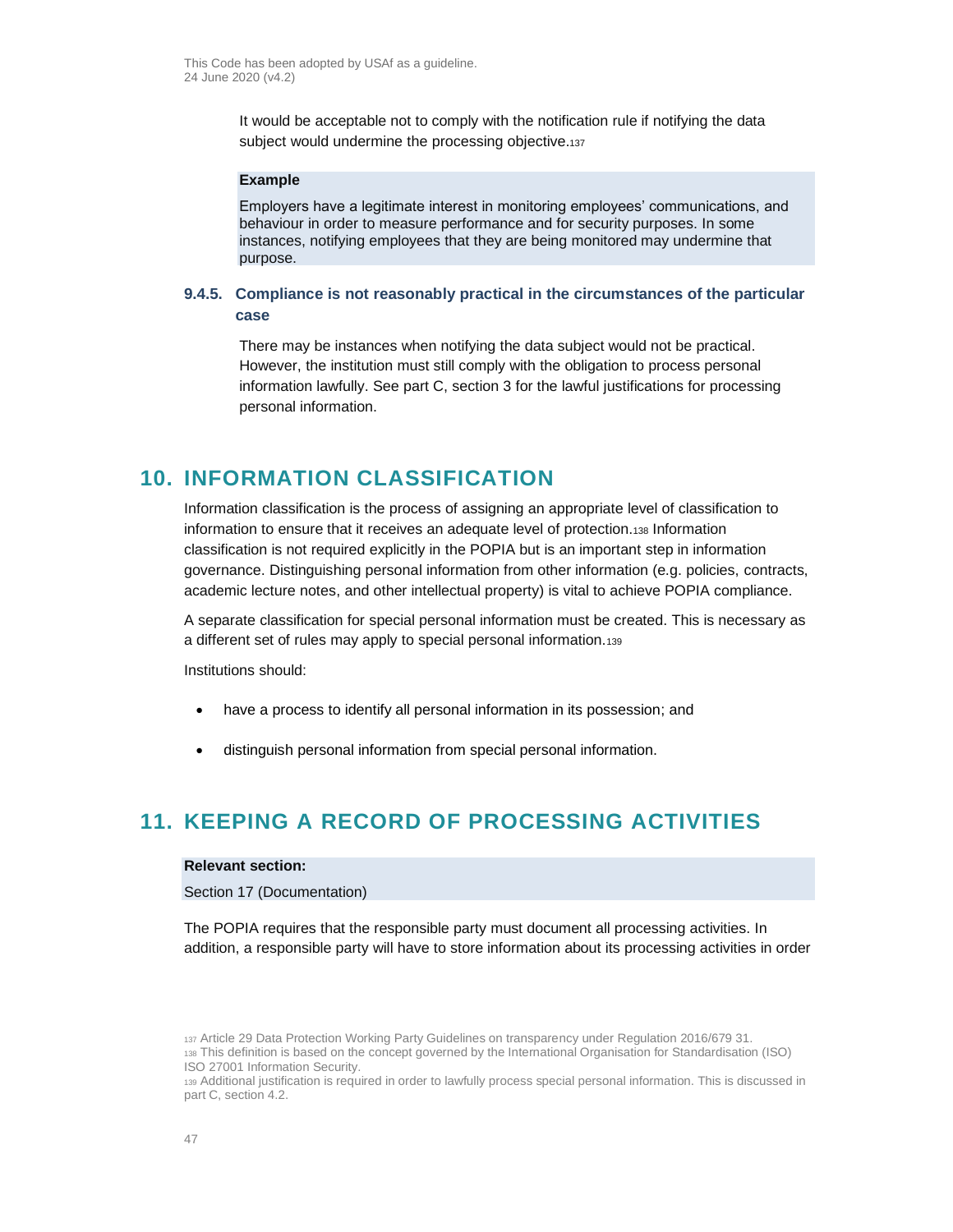to respond to requests for information from the Information Regulator when it investigates POPIA compliance.

During an investigation, institutions may need to know:

- when the personal information was collected;
- where the personal information was collected from (e.g. the data subject, a third-party source, a public record);
- why the information was collected from a source other than the data subject, if that is the case;
- how the personal information was collected, including the version of the form, privacy notice, contract, or consent that was used when the personal information was collected;
- what the personal information will be used for;
- what the justification is for collecting and processing the personal information (e.g. is it necessary for the performance of a contract, if it is required by a particular piece of legislation, or if the data subjects consented to the particular processing activity);<sup>440</sup>
- who has access to the personal information;
- who has accessed, used, changed, deleted, or done anything else with the personal information and why (e.g. employees who have amended the information);
- which third parties the information was shared with and why;
- whether the information has been sent to another country;
- whether the data subject has ever objected to the processing of the personal information;141
- if the data subject and the responsible party cannot reach an agreement about a request for the correction, deletion, or destruction of the data subject's personal information, the record of the personal information must indicate that a request was made, but that it was denied;<sup>142</sup> and
- what steps have been taken to verify the accuracy of the personal information.

# <span id="page-47-0"></span>**12. INFORMATION QUALITY**

<sup>140</sup> This is discussed in part [C,](#page-14-0) section [3.](#page-16-0) <sup>141</sup> part [C,](#page-14-0) sectio[n 17.4.](#page-66-1)

<sup>142</sup> Insert cross reference to data subject participation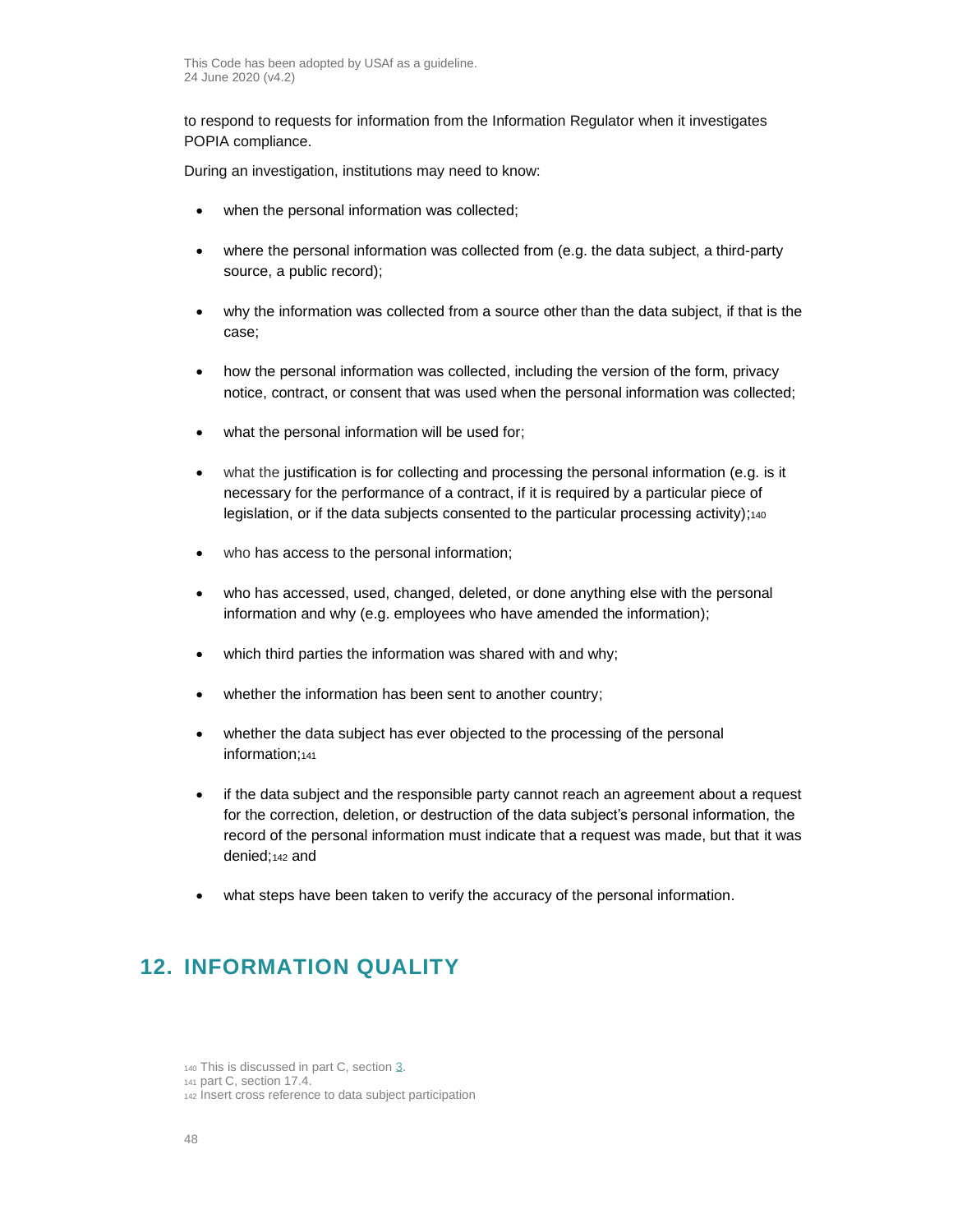## **Relevant section:**

Section 16 (Information quality)

Institutions must take reasonable steps to ensure that information is of a good quality. What is reasonable under the circumstances will depend on the context, for example:

- If the personal information is going to be used to make important decisions about the data subject, the responsible party is under a greater duty to ensure that the information is correct.
- If the personal information was collected from a source other than the data subject, the responsible party will not be entitled to assume that the information is correct, and the responsible party may be required to take steps to verify the information.

This section must be read with the section on the lawful sourcing of personal information.<sup>143</sup> The reliability of the source of the information will determine what steps the institution must take to ensure that the information is accurate. For instance, when personal information is obtained directly from the data subject, institutions are generally entitled to assume that the information provided is correct, particularly if the data subject was made aware of the consequences of providing incorrect information. When information is obtained from other sources, the institution must not assume that the information is correct, particularly if the information is used to make important decisions about the data subject.

For information to be considered to be of a 'good quality' it has to be:

- complete;
- accurate;
- not misleading; and
- updated when necessary.

#### **12.1. The information must be complete**

Information must be complete. This is very important when it comes to personal information being used to make decisions about the data subject, for instance, the information that is given on an application form; if this information is incomplete it may affect the student's application.

#### **12.2. The information must be accurate**

Accuracy refers to the correctness of the record. Whether an institution must take active steps to keep personal information up to date will depend on the purpose for which it is used and the severity of the consequences if the information is incorrect. For instance, contact details should generally be kept up to date to ensure that students, employees, or alumni continue to receive communications from a university. It would be reasonable for the university to ask these data

<sup>143</sup> Part C, sectio[n 8.](#page-37-1)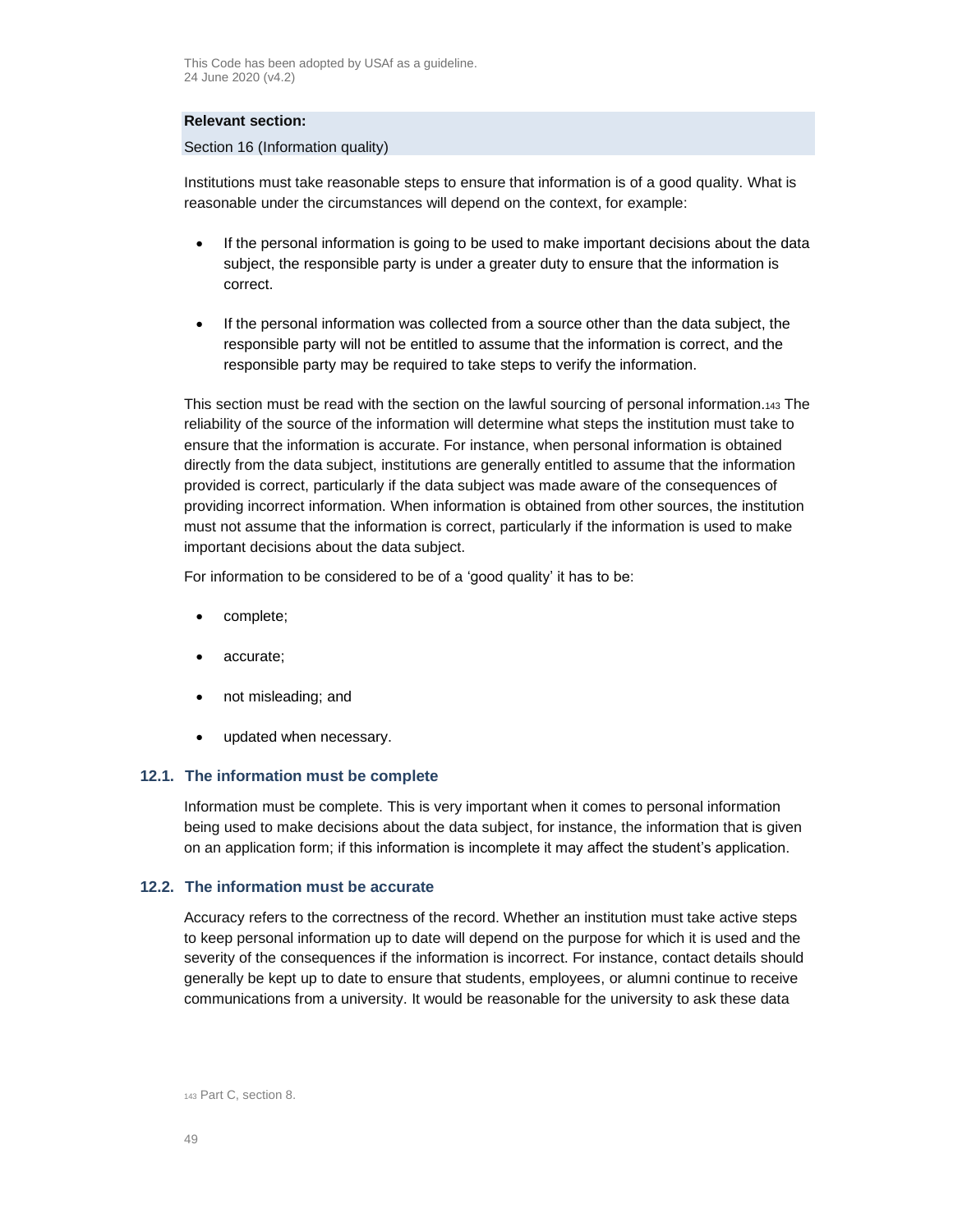subjects to update their details, but the university does not have to take more extreme measures such as independently verifying the information.

However, if the record is intended to be historical, the fact that the personal information in that record has since changed, does not mean that the historical record is now inaccurate and must be deleted.

If the intention is to keep a historical record, that intention must be clear, and a safeguard must be put in place to prevent the historical record from being used for any other purpose.<sup>144</sup>

## **12.3. Information must not be misleading**

If information is not kept up to date, the information provided may be misleading. This may have dire implications for data subjects and may affect the service that is offered to them.

For instance, opinions about a person are considered to be personal information. Opinions are inherently subjective and not intended to record matters of fact. This means that even if the data subject disagrees with an opinion or if the opinion is later disproved, the opinion is still considered accurate unless it was based on inaccurate data. However, it would be misleading if the institution's records did not make it clear that it is an opinion and, where appropriate, whose opinion it is.<sup>145</sup>

## **12.4. Information must be updated when necessary**

In order to ensure the quality of personal information, it must be updated. When institutions learn about a mistake or inaccuracy in personal information, they must take steps to rectify that information. What those steps should entail will depend on the circumstances, the type of personal information involved, and the purpose for which it was used.

Data subjects have the right to contest the accuracy of their personal information. When data subjects object to the accuracy of their information the institution is entitled to verify whether the data subjects' objections have merit and may decline to change the personal information if there is no merit. The personal information must not be processed while the institution is considering the update.<sup>146</sup>

It is not the data subjects' duty to update their personal information, for instance, if an email address is not working and the institution receives a report to this effect, the institution must either take steps to correct the email address or indicate in its records that it is no longer current.<sup>147</sup>

#### <span id="page-49-0"></span>**12.5. Verifying or updating personal information from sources other than the data subject**

It has become commonplace to verify the accuracy of personal information and update it in large batches by comparing the information with publicly available information. This is typically done by third parties on behalf of the institution. For instance, a university may use public

<sup>144</sup> The retention of records is discussed in section [14](#page-54-0) below.

<sup>145</sup> For more information on the treatment of opinions, see Information Commissioner's Office *GDPR Guide* from 34.

<sup>146</sup> Part [C,](#page-14-0) sectio[n 17.4.](#page-66-1)

<sup>147</sup> Information Commissioner's Office *GDPR Guide* 36.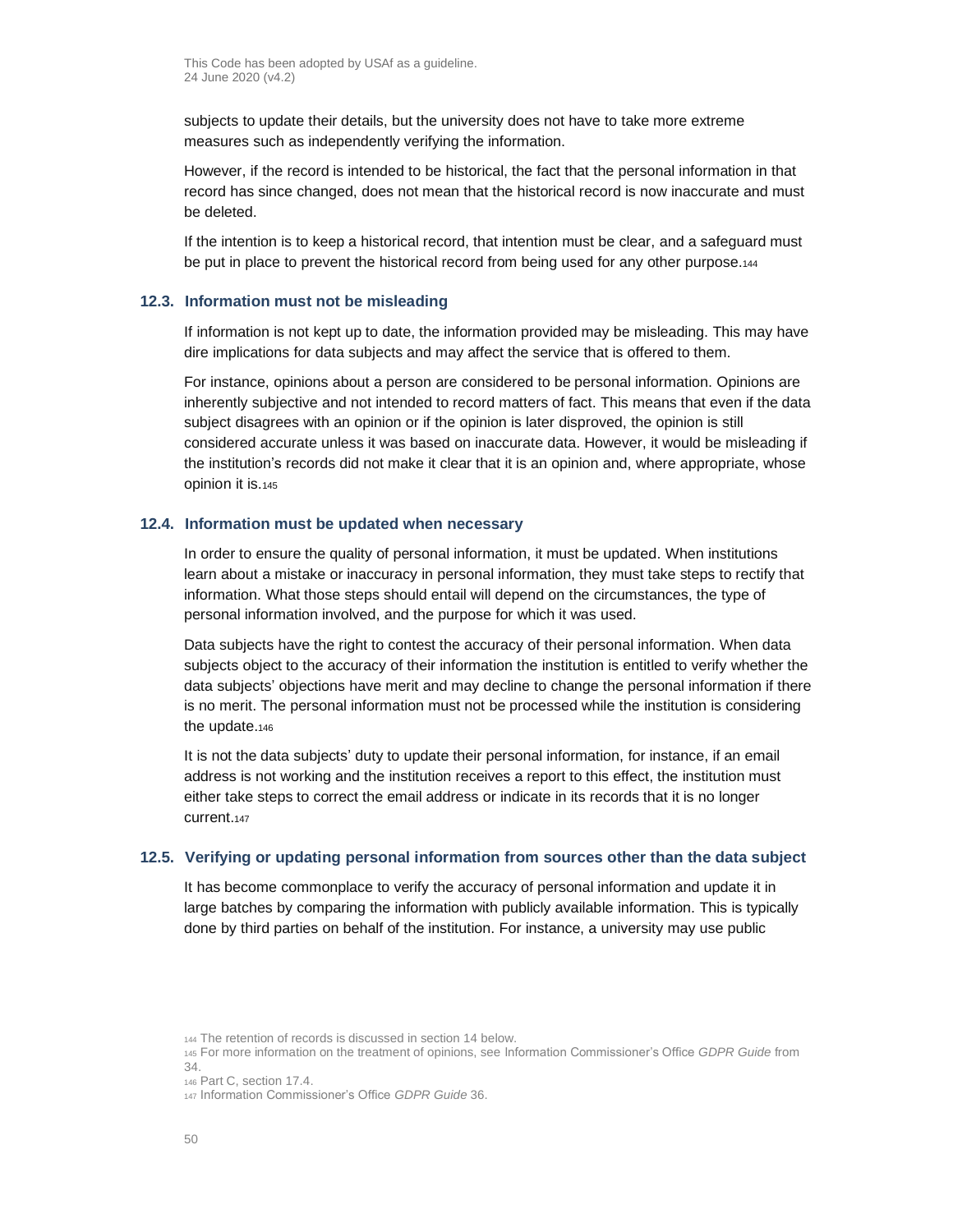records to improve the quality of the contact details it has of its alumni or instruct a third party to do so on its behalf.

It will be justified if the institution wants to verify personal information that the institution already has or if the institution wants to improve the accuracy of the information as long as the use of a source other than the data subject is justified on one of the grounds in section 12(2). This was discussed in part [C,](#page-14-0) section [8.2.](#page-38-0) When the purpose of the collection is to verify or update personal information, the most common justifications will be that:

- $\bullet$  it would have been impractical to verify the information with the data subject directly either because it would be too expensive to verify the record individually, or because the contact details for the data subject is out of date.<sup>148</sup>
- the personal information used in the verification is contained in or derived from a public record or has deliberately been made public by the data subject.<sup>149</sup>
- the verification of the personal information from another source is necessary to maintain the legitimate interest of the third party.<sup>150</sup>
- the institution has the consent of the data subject to verify the information.151 The most common example of this is when consent is requested to do verifications through credit bureaus or verification agencies.

If the institution is compiling personal information from sources other than the data subject, verification from the data subject may be needed to ensure that the personal information is accurate. In particular, verification of information obtained from sources other than the data subject will be required if inaccuracies could have serious implications for the data subject. For instance, the financial information that is considered in order to decide whether to give a student funding should be both independently verified and confirmed by the data subject.

# **13. INFORMATION SECURITY**

## <span id="page-50-0"></span>**13.1. Reasonable security measures**

## **Relevant section:**

Section 19 (Security measures on integrity and confidentiality of personal information)

Institutions must safeguard personal information against:

<sup>148</sup> Section 12(2)*(f)*.

<sup>149</sup> Section 12(2)*(a)*.

<sup>150</sup> Section 12(2)*(d)*(iv).

<sup>151</sup> Section 12(2)*(b)*. The requirements for valid consent were discussed in part [C,](#page-14-0) sectio[n 3.6.](#page-23-0)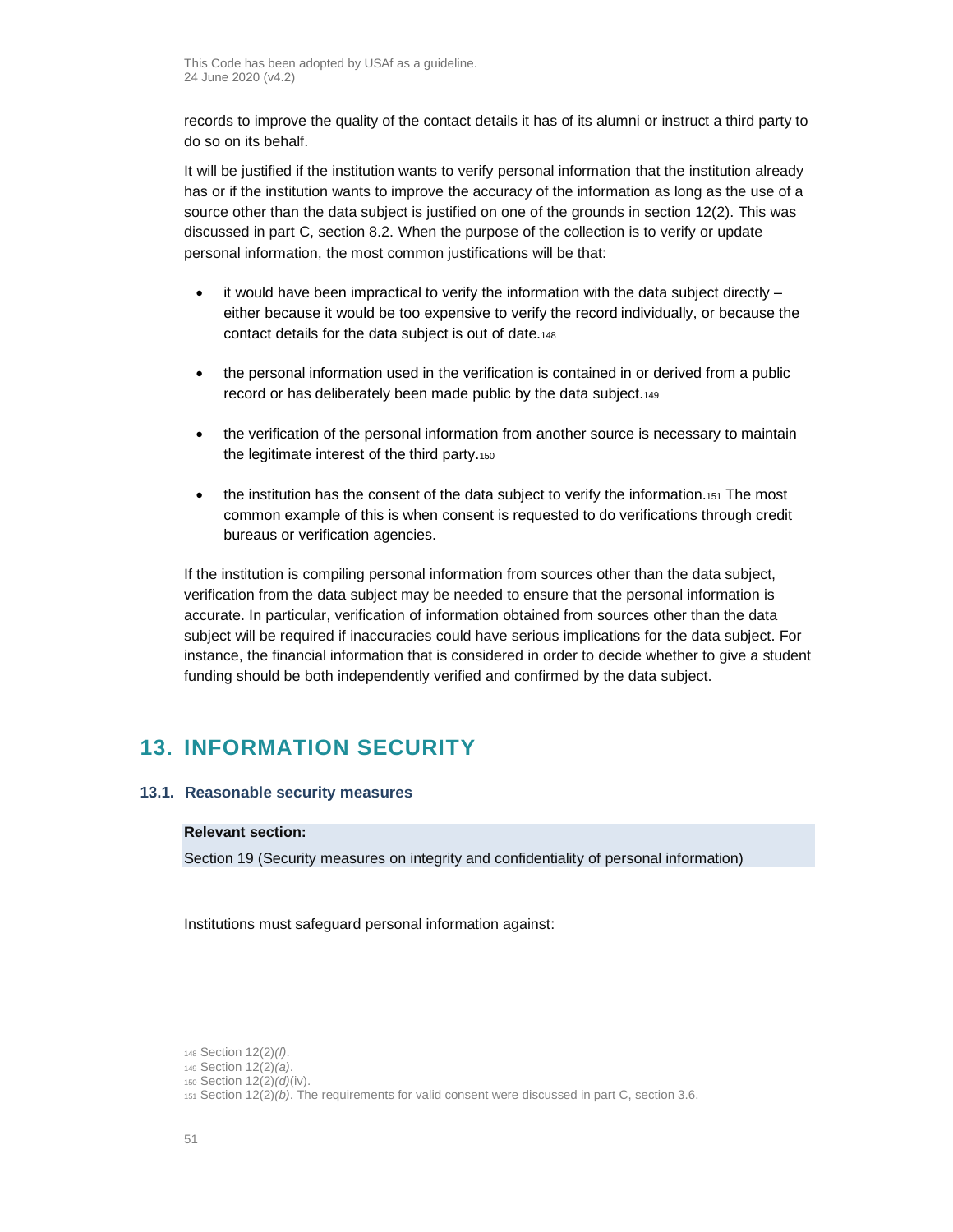- damage;
- loss;
- loss of access:
- unauthorised destruction;
- unauthorised access; and
- unauthorised use.

#### **Some examples of information security breaches:**

- Unauthorised access by hackers or identity thieves.
- Accidental unauthorised disclosure of information, e.g. sending it to the incorrect recipient.
- Loss of access to personal information due to malicious software or the theft of information.
- Unauthorised access by staff members.
- Damage to, loss of, or loss of access to information through fire, floods, power outages, social unrest, unreliable storage (the management of this risk is often referred to as business continuity management).
- Destruction of personal information contrary to retention and disposal policies.
- Use of or sharing of personal information for unjustified purposes.
- Altering personal information without permission.

The POPIA requires that there be both technical and organisational measures to protect personal information. Examples of technical measures are firewalls, anti-virus software, encryption software, de-identification, and pseudonymisation.<sup>152</sup> Organisational measures include policies, procedures, clear descriptions of roles and responsibilities, and training.

The security measures required by the POPIA are based on a reasonableness standard. What is reasonable will depend on:

• the sensitivity of the information, which underscores the need for information classification;153

152 De-identification and pseudonymisation are discussed in par[t B,](#page-9-0) section [1.1.](#page-9-1) 153 This is discussed in part [C,](#page-14-0) section [10.](#page-46-0)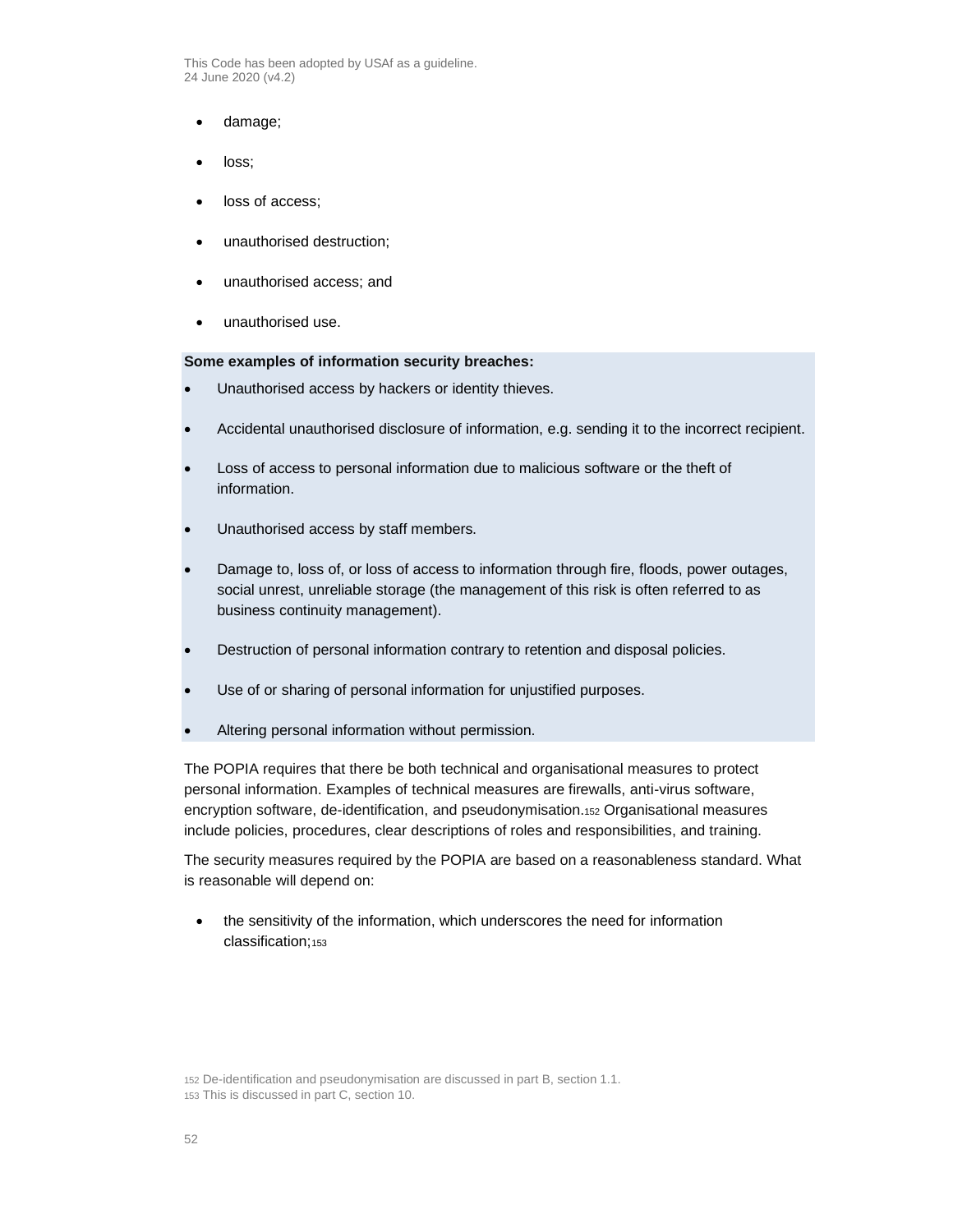- the extent of harm that compromised information could cause the data subject;
- the availability of technical and organisational measures to remedy the risk; and
- the affordability of the technical and organisational measures to remedy the risk.

In order to demonstrate that it behaved reasonably under the circumstances, an institution must be able to demonstrate that it has taken steps to:

- identify all reasonably foreseeable internal and external threats to personal information in its possession or under its control;
- establish and maintain appropriate safeguards against the threats identified;
- regularly verify that the safeguards are effectively implemented; and
- ensure that the safeguards are continually updated in response to new threats or deficiencies in previously implemented safeguards.

#### **Information security guidelines**

In order to comply with this section institutions should:154

- have information security policies (or equivalent) and take steps to ensure that they are implemented and that controls are in place to enforce them;
- undertake an analysis of the risks inherent in the processing of personal information, and use this analysis to assess the appropriate level of security required;
- keep a complete record of the decisions made about security measures to implement as well as the reasons for the decision;
- take generally accepted information security standards and procedures (e.g. ISO 27001, Cobit) and the cost of implementation into account when deciding what measures to implement; and
- regularly test and review their information security policies and measures and, where necessary, improve them.

## **13.2. Responsibility for operators**

### **Relevant sections:**

- Section 20 (Information processed by operator or person acting under authority)
- Section 21 (Security measures regarding information processed by operator**)**

<sup>154</sup> Information Commissioner's Office *GDPR Guide* 208.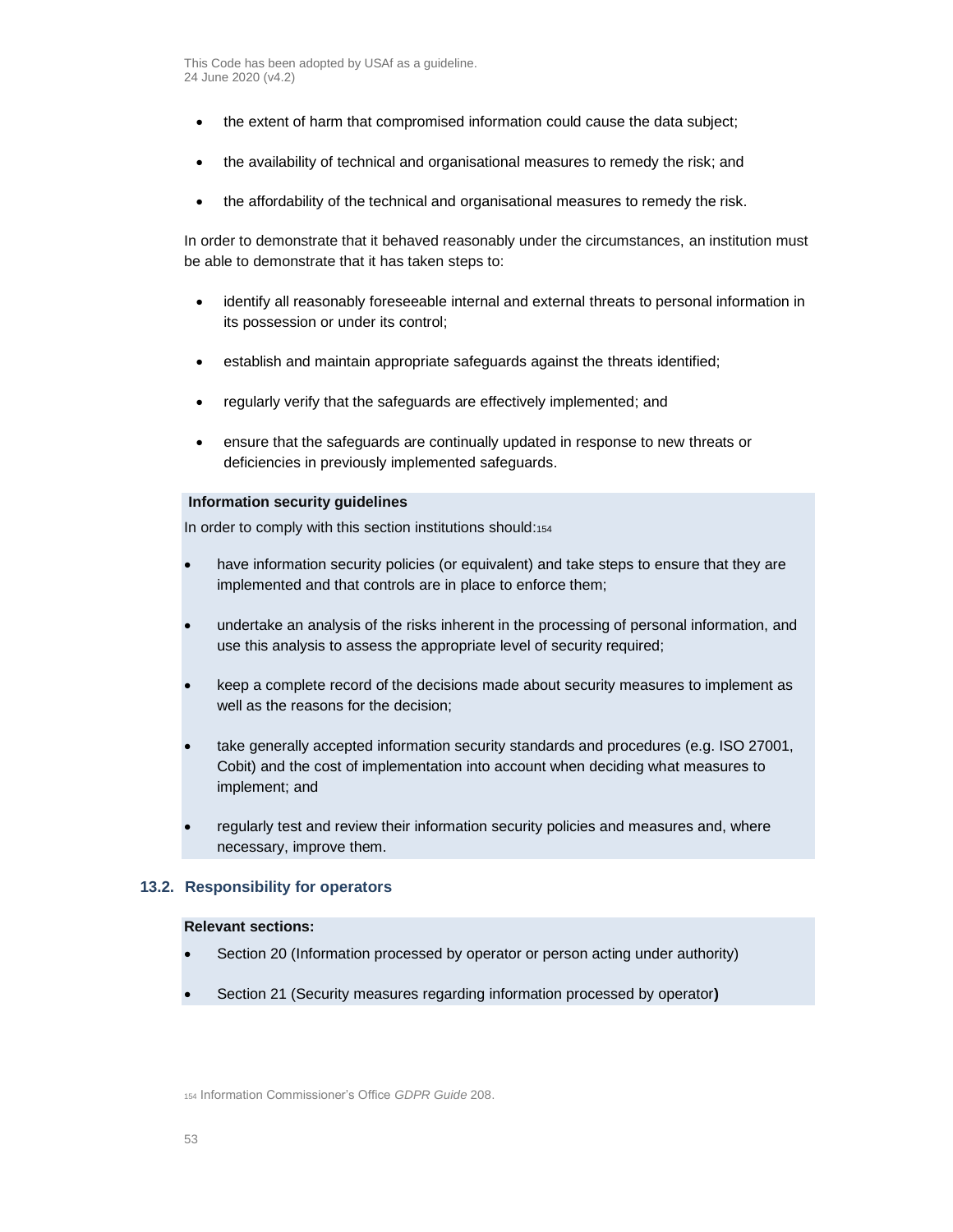Responsible parties may be held liable for the information security breaches of their operators. How to distinguish an operator from a responsible party is discussed in part [C,](#page-14-0) section [1.](#page-14-1)

Sharing personal information and managing operators are discussed in part [C,](#page-14-0) section [16.](#page-55-0)

### **13.3. Information security breach notification**

#### **Relevant section:**

Section 22 (notification of security compromises)

The POPIA requires that a responsible party must notify the Information Regulator and data subjects in case of unauthorised access to personal information.

#### **The notification duty is limited to unauthorised access or acquisition**

The Information Regulator and data subjects only need to be informed of security breaches that involve the unauthorised access to, or acquisition of personal information, by an unauthorised person. While other security incidents relating to (for instance), the integrity of personal information ought to be managed, the Information Regulator and data subjects need not necessarily be notified.

The notification must meet the following requirements:

- The notification must take place as soon as reasonably possible after the security incident is discovered.
- The notification must not compromise the ability of law enforcement (or another public body) to investigate the breach or the ability of the responsible party to determine the scope of the incident and to restore the integrity of the responsible party's information system. In other words, there may be circumstances when it is necessary to keep the incident confidential while it is being investigated.
- The notification must be in writing and must be communicated through at least one of the following communication channels: by post, by email, announced in a prominent position on the responsible party's website, published in news media or any other channel determined by the Information Regulator.
- The notification must contain enough information to allow data subjects to take steps to protect themselves against the consequences of the security breach. The notice must include a description of the possible consequences of the breach, measures the responsible party will take to address it, recommendations for the measures the data subject can take to minimise the effect of the breach, and the identity of the unauthorised person(s) who may have accessed or acquired the information.

## **13.4. Information security breach management**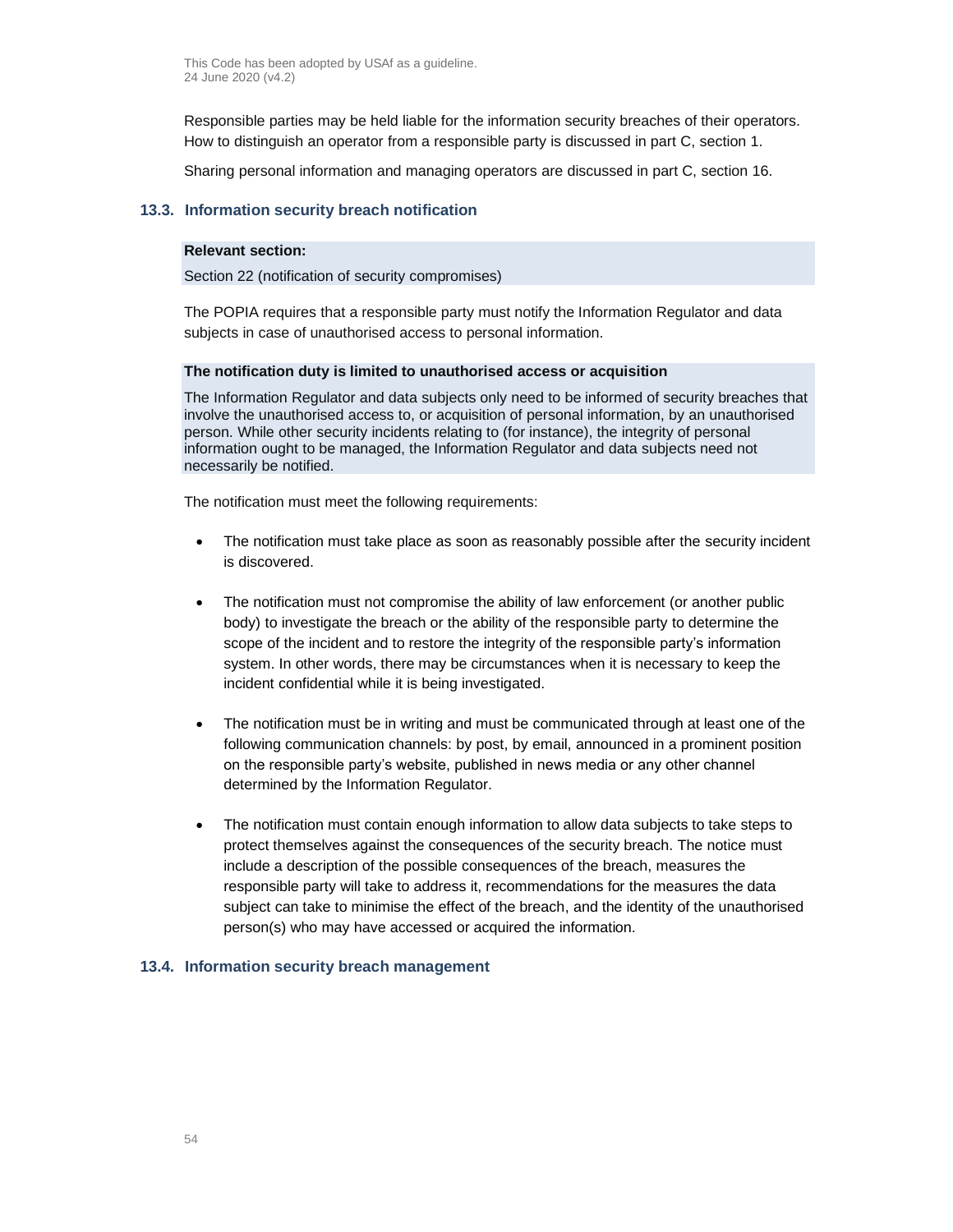In order to discharge the duty to notify the Information Regulator and data subjects of data breaches, institutions should create and implement an incident management policy and procedure.<sup>155</sup>

# <span id="page-54-0"></span>**14. RETENTION PERIODS**

## **Relevant section:**

Section 14 (1) to (3) (Retention and restriction of records)

Personal information must not be retained for any longer than is necessary to achieve the purpose of collection. However, there are instances in which an institution can justify retaining the information for longer periods. These justifications include:

- Retaining the information because it is required by a piece of legislation.
- Retaining the information because the institution requires the information for lawful purposes related to its functions or activities.
- Retaining the information as it is required by a contract between the parties.
- Retaining the information because a data subject, or a competent person in the case of a child, consents to the retention.
- Retaining the information for historical or research purposes. This is allowed as long as safeguards are put in place that prevent the records from being used for any other purpose.
- Retaining the personal information to use it to make a decision about a data subject. The information must be retained for any period required or prescribed by law, or if no period is prescribed then the period required in the context to give the data subject reasonable opportunity to request access to the record.

An institution must destroy personal information as soon as reasonably practicable after it no longer has any justification to retain it. Personal information is considered destroyed if it cannot be reconstructed in an intelligible form again.

# **15. RESTRICTION OF PERSONAL INFORMATION**

#### **Relevant section:**

Section 14(4) to (8) (Retention and restriction of records)

<sup>155</sup> See the discussion of different types of security breaches in part [C,](#page-14-0) sectio[n 13.1.](#page-50-0)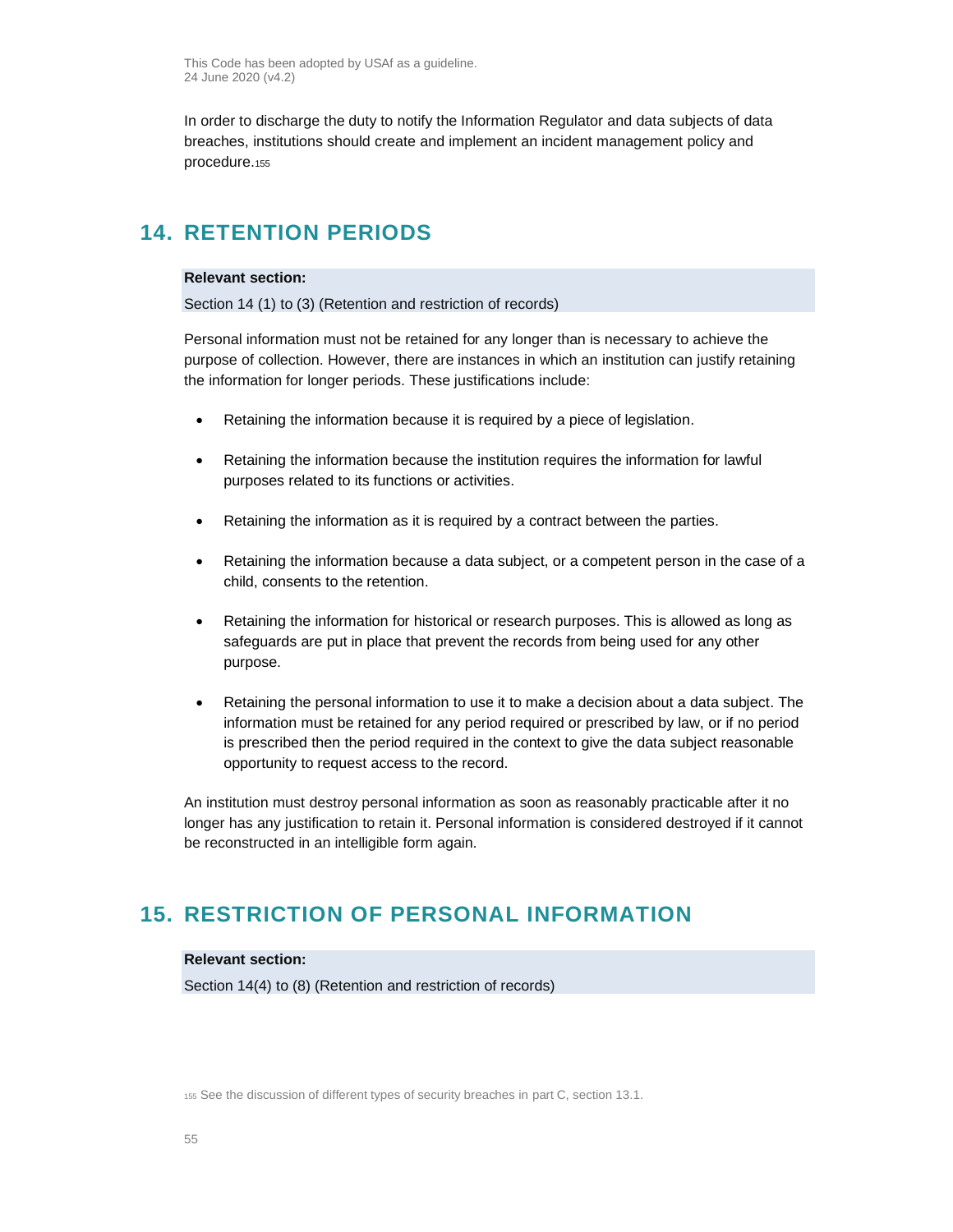Institutions must have the ability to restrict processing personal information in the following circumstances:

- If the data subject is contesting the accuracy of the information, the processing must be restricted while the institution investigates the accuracy of the information.
- If the institution no longer needs the personal information to achieve the purpose for which it was collected but is retaining it as proof or for historical purposes, the institution must not process the personal information for any reason.
- If the institution was processing the personal information without a lawful justification, the data subject can request that the information must be restricted instead of being destroyed.
- If the data subject requests that the information be transmitted to another automated processing system, the processing of that personal information must be restricted.

#### **What does restriction mean?**

When personal information has been restricted, the institution may only store it or use it for proof. However, the restriction will be lifted if:

- processing the information is in the public interest;
- the information is being processed for the protection of another data subject; or
- the institution has the data subject's consent to resume processing.

# <span id="page-55-0"></span>**16. SHARING AND THIRD PARTIES MUST BE MANAGED**

Managing the sharing of personal information is a pivotal part of POPIA compliance. Many sharing activities may require consent as other justifications for lawful processing are often not present.<sup>156</sup>

This section applies to the sharing of personal information between:

- different universities;
- universities and funders;
- universities and researchers;
- universities and government departments;
- universities and other third parties (e.g. service providers); and

<sup>156</sup> See sections 11 and 15.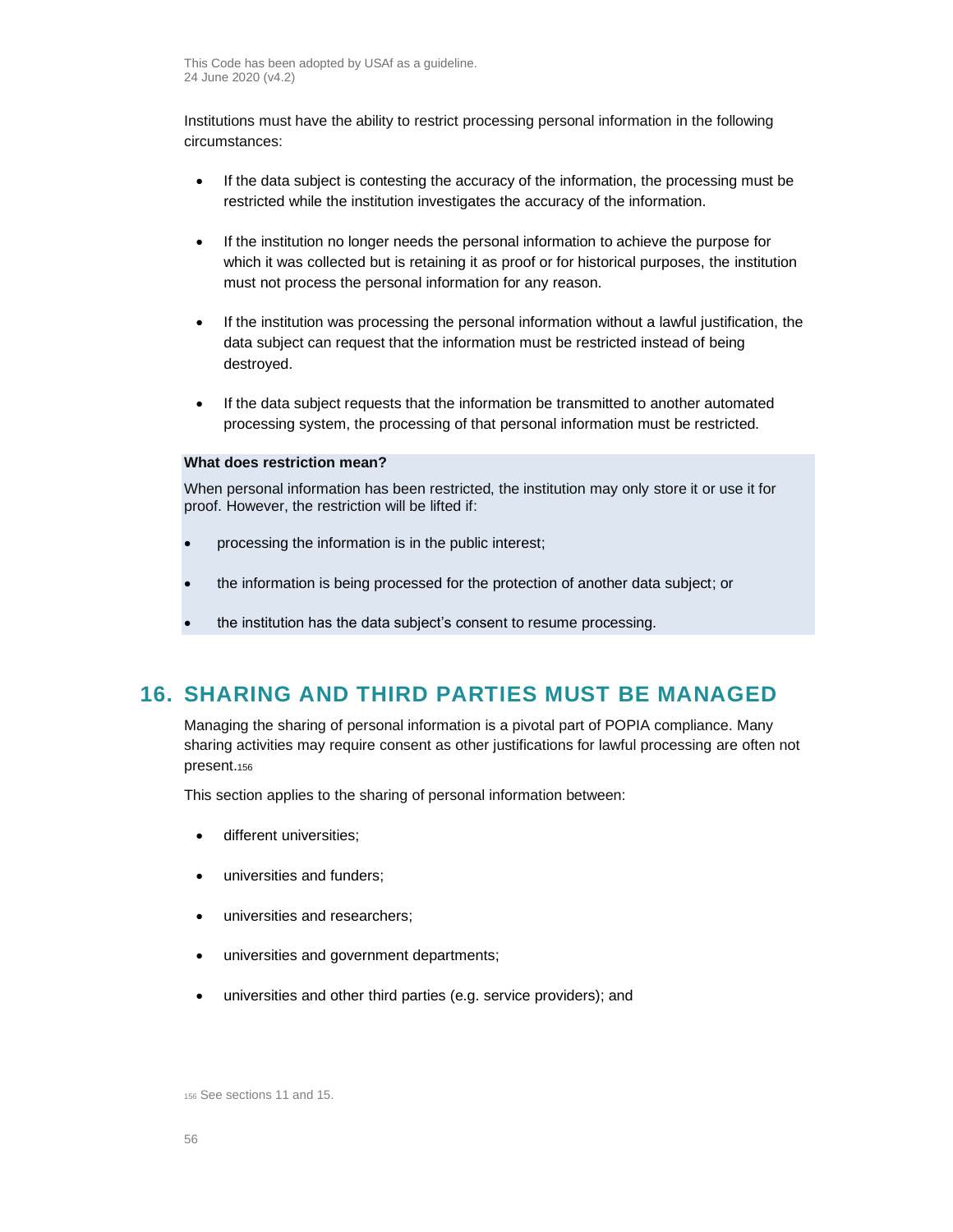• once-off requests for access to single records (e.g. when a parent requests access to their child's personal information).

## **What is a third party?**

In this section, the individual or institution with whom the information is shared will be referred to as a third party.

This section does not apply to:

- The collection of personal information from a third party. The collection of personal information from sources other than the data subject is discussed in par[t C,](#page-14-0) section [8.2.](#page-38-0) It is also discussed in the context of improving the quality of the information the institution already has in part [C,](#page-14-0) section [12.5.](#page-49-0)
- Once-off requests for access to the personal information of a data subject(s) concerns governance by the Promotion of Access to Information Act which is discussed in part [C,](#page-14-0) section [17.2.](#page-64-0)

The following topics will be discussed:

- accountability for shared information;
- justification for sharing information;
- transfer of information to other countries;
- secure transfer of personal information;
- linking and the use of unique identifiers;
- contractual requirements; and
- once-off requests for access to a single record.157

#### **16.1. Identification and risk-rating of information sharing**

This section applies to any sharing of personal information regardless of whether the personal information is actually transmitted to the third party or if the third party is given access to the institution's data base.

Before sharing personal information, it is good practice to perform a privacy impact assessment. This will help the institution identify the potential positive or negative effects of the sharing activity. This in turn will determine what level of governance is reasonable under the circumstances. For instance, if the sharing is high risk, more stringent information quality and security requirements may be warranted.<sup>158</sup>

<sup>157</sup> Sections 20 and 21.

<sup>158</sup> Information Commissioner's Office *Data sharing code of practice* 27.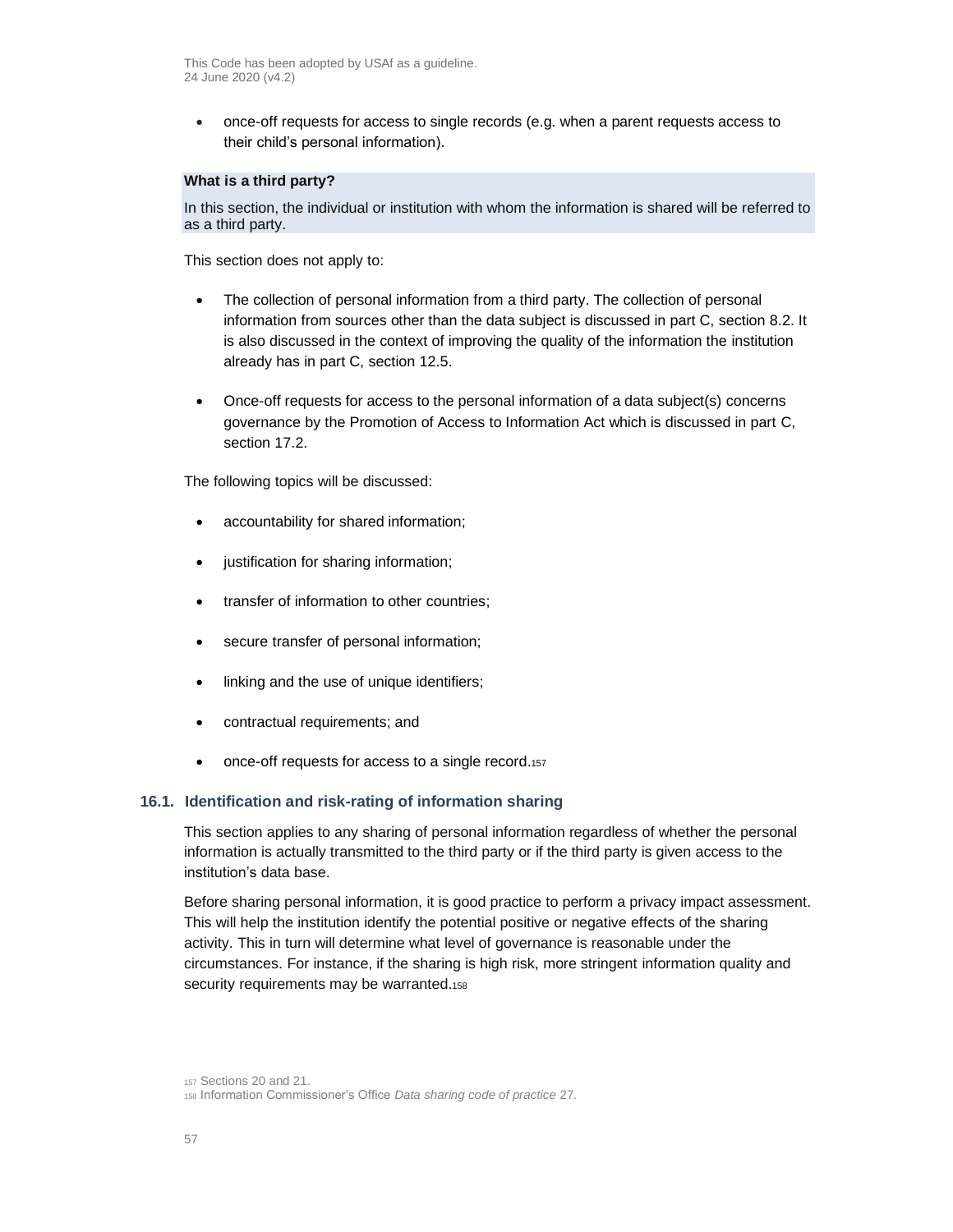Institutions should develop their own privacy impact assessments and the policies and procedures to ensure that the assessments are performed.

## **16.1.1. Accountability for shared information**

When institutions share personal information, it is crucial to determine the nature of the relationship between the institutions. For purposes of this section we will refer to the institution who is sharing the information as 'institution A' and the institution who is given access to the information as 'institution B'.

One of the following scenarios will apply:

- Institution A is the responsible party and is using institution B as an operator.
- Institution A and institution B are both responsible parties.
- Institution A is an operator and is using institution B as a sub-operator.

How to distinguish between a 'responsible party' and an 'operator' was discussed in part [C,](#page-14-0) sectio[n 1.](#page-14-1)

Institutions should:

- identify the responsible party, operator or sub-operator for each instance of sharing;
- ensure that the contract between the parties accurately identifies the responsible party, operator, or sub-operator for each instance of sharing; and
- ensure that the contract accurately reflects who is responsible for compliance with this Code.

## **16.2. Justification for sharing information**

The sharing of personal information with a third party must be justified. Justification was discussed in part [C,](#page-14-0) section [3.](#page-16-0) Whether a particular instance of sharing is justified will depend on the purpose for which the responsible party was collecting the personal information, and whether sharing the information with the third party was necessary to achieve that purpose.

There is a difference in justifying the sharing of personal information between when the institution is sharing it with another responsible party and when it is sharing the information with an operator:

• When sharing the information with another responsible party, the institution must first establish whether the purposes for which the information is being shared is justified in terms of section 11.

#### **An example: Sharing information with the government**

Universities are often required to share information with the government. Even though it is the government requesting the information, section 11 must be applied. In many instances, sharing the personal information will be necessary to comply with legislation such as the Higher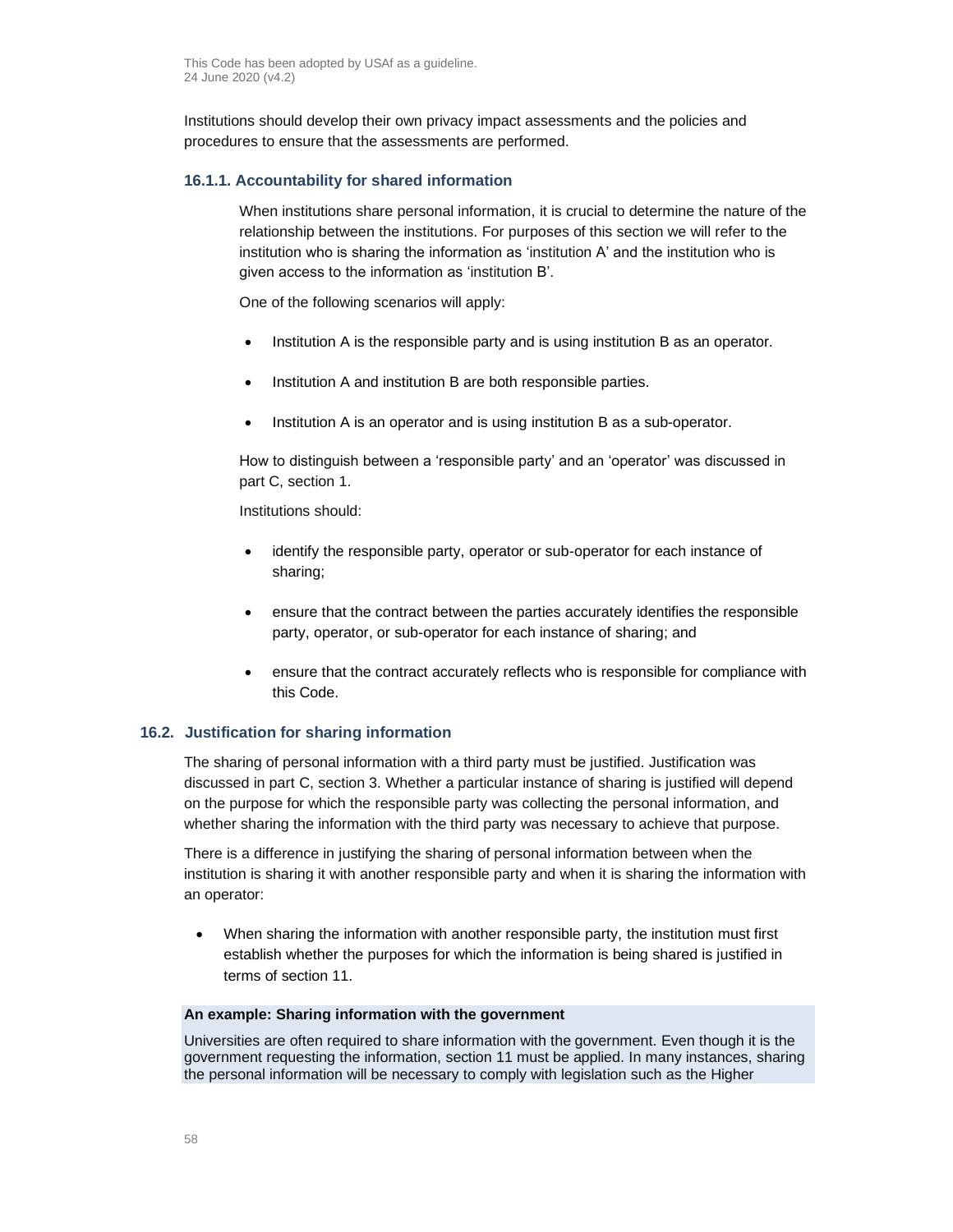Education Act<sub>159</sub> or the sharing will be necessary for the proper performance of a public law duty. <sup>160</sup>

To assess whether sharing the personal information with the government is justified, the university must gather the following information:

- What is the purpose(s) for which the government is requesting access to the personal information?
- Can the institution justify sharing the personal information with the government for those purposes? In this case the sharing may be justified as long as it is necessary for the institution to comply with the Higher Education Act 101 of 1997.
- Can the government justify using the personal information for those purposes? The Department's justification will also be that it is complying with legislation.

If the purpose for which the Department wants to use the personal information goes beyond complying with the Higher Education Act, that purpose must be justified on one of the other grounds. If sharing can only be justified on the basis that the Department is protecting a legitimate interest of the data subject, that the Department is exercising a public duty, or that it is in the Department's legitimate interest, the student will have the right to object to the sharing of the personal information.<sup>161</sup> The student must be informed of this right. In the alternative, the Department could ask for the student's consent, but in that case, the student will have the right to withdraw consent.

• When sharing the information with an operator, the question is whether the task the operator is going to perform on behalf of the institution is justified.

#### **An example: Sharing personal information with service providers**

A student applies for admission to a university, the student has to supply personal information that is necessary for the university to perform in terms of the contract with the student. The university makes use of a cloud service provider to store the personal information of students. In this example, the university is the responsible party, and the cloud service provider is an operator. As long as the reason for sharing remains the performance of the contract, sharing information with an operator will be justified.

If the purpose for sharing is not necessary to achieve the original purpose for which the responsible party was collecting the personal information, the sharing of the information will be considered as 'further processing' or secondary use. The further processing must be compatible with the original purpose for collection. This is discussed in par[t C,](#page-14-0) section [6.](#page-34-0)

When considering whether a particular sharing activity is justified, institutions should:

• document both its own purpose for sharing the information as well as the purposes for which the third party will use the personal information; and

<sup>159</sup> 101 of 1997 . <sup>160</sup> See par[t C,](#page-14-0) section [3.2.](#page-18-0) 

<sup>161</sup> See par[t C,](#page-14-0) section [3.3.2.](#page-19-1)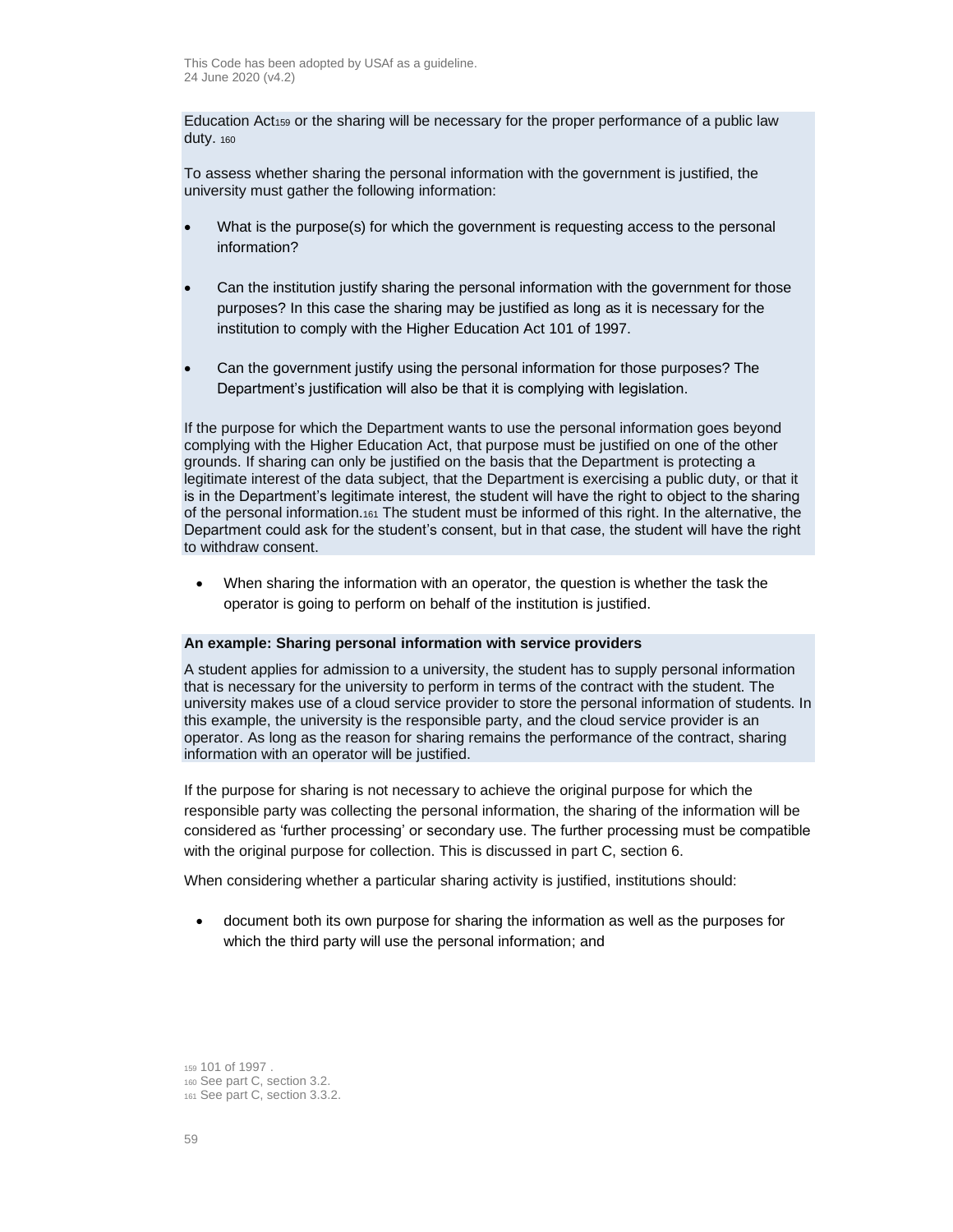• document what justification the institution is relying on to legitimise the sharing.

### **16.3. Sharing must be minimal**

The principle of minimal processing is discussed in part [C,](#page-14-0) section [7.](#page-36-0) In the context of sharing, institutions must:162

- evaluate whether the sharing of personal information is necessary at all or whether the personal information can be de-identified; and
- ensure that only the minimum amount of personal information is being shared and the minimum number of institutions, and their staff members, have access to it.

#### **16.4. Sharing must be transparent**

The principle of transparency is discussed in part [C,](#page-14-0) section [9.](#page-40-0)

Privacy notices must be reviewed regularly to ensure that they still accurately reflect the arrangements for sharing personal information.

It will not be practical to list the actual institutions with whom personal information is shared. Instead, institutions should provide a description of the types of institutions with which personal information is shared.

#### **16.5. The quality of the information being shared**

Institutions must take reasonable steps to maintain the quality of the personal information they hold, particularly if the information will be shared. The sharing of low quality or incomplete information can have severe implications for data subjects.

The following issues should be considered:<sup>163</sup>

- Is it clear who is responsible for maintaining the quality of the personal information?
- Is the format of the personal information compatible with the systems used by both institutions?
- Was the accuracy of the personal information checked before it was shared?
- Are there procedures in place to ensure that inaccurate personal information is corrected by all the institutions holding it?
- Have common retention periods and deletion or de-identification arrangements been agreed?

## **16.6. Secure transfer of information**

<sup>162</sup> Information Commissioner's Office *Data sharing code of practice* (2011) 32.

<sup>163</sup> Information Commissioner's Office *Data sharing code of practice* (2011) 27.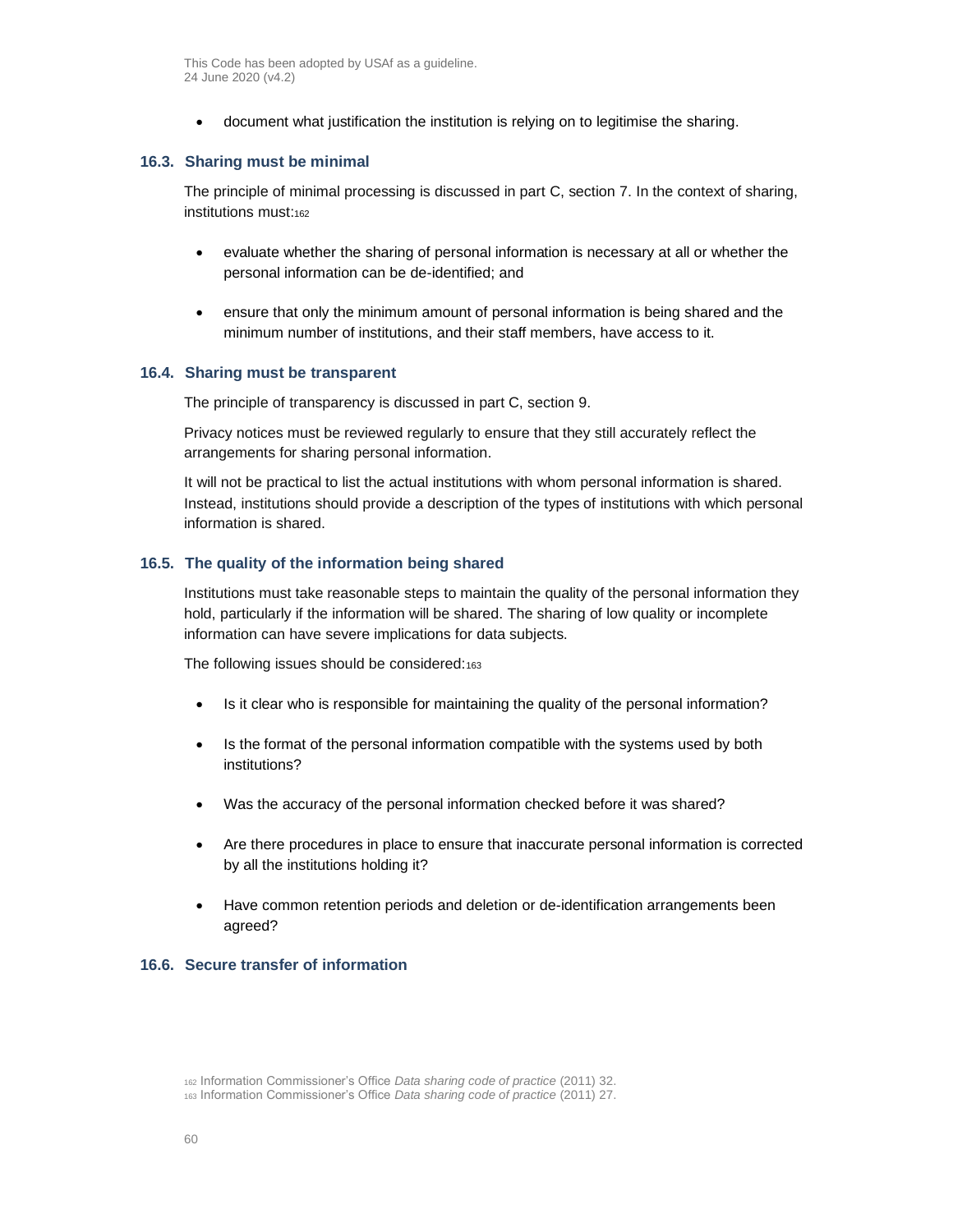The method by which information is shared must be secure. Inappropriate security measures can lead to the loss of information or unauthorised disclosure and can affect the integrity and availability of information.

### **16.7. Linking of information and the use of unique identifiers**

#### **Relevant section:**

The definition of 'unique identifier' in section 1

When 'unique identifiers' are processed for purposes of linking the data sets held by different responsible parties, the institution(s) may require prior authorisation from the Information Regulator.<sup>164</sup>

## <span id="page-60-0"></span>**16.8. Transfer of personal information to other countries**

#### **Relevant section:**

Section 72 (Transfer of personal information outside the Republic)

If personal information is shared with an institution in another country, additional rules apply to ensure that the personal information enjoys equal protection outside of South Africa.

Personal information may only be shared with an institution in another country if:

- That country has data protection legislation that provides an adequate level of protection which is substantially similar to the POPIA and which also includes a section on further transfer of the information to other countries.
- The institution is bound by 'binding corporate rules' that provide an adequate level of protection which is substantially similar to the POPIA, and which also includes a section on the further transfer of the information to other countries. An example of this is where a company is bound by policies that govern data protection.

## **Relevant section:**

The definition of 'binding corporate rules' in section 72

- The institution is bound by an agreement that provides an adequate level of protection that is substantially similar to the POPIA and which also includes a section on the further transfer of the information to other countries.
- The data subject has consented to the transfer.165

<sup>164</sup> Section 57(1)(a)(ii).

<sup>165</sup> The consent must be an informed, specific and voluntary expression of will and the data subject must be allowed to withdraw consent. See the discussion on consent in part [C,](#page-14-0) section [3.6.](#page-23-0)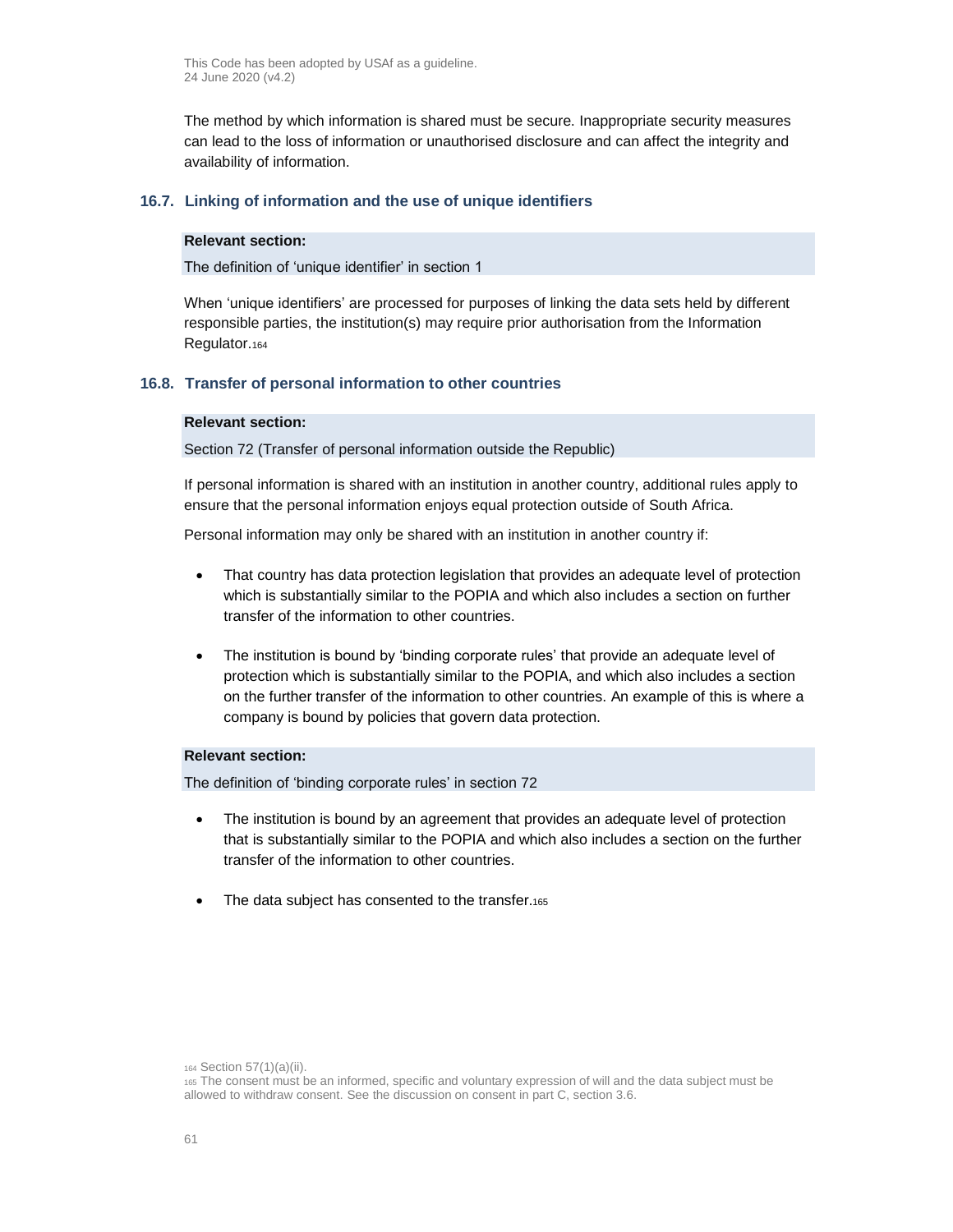- The transfer of the personal information is necessary for the performance of a contract between the data subject and the responsible party or a third party, or for the implementation of pre-contractual measures taken on instruction from the data subject.<sup>166</sup>
- It was not practical to obtain consent, but the transfer is to the benefit of the data subject and if it were possible to ask consent, the data subject likely would have consented.

## **16.9. Contractual requirements**

#### **16.9.1. Between responsible parties**

When responsible parties share personal information on a large scale or on a regular basis it is best practice to conclude a personal information sharing agreement that contains a common set of rules that will be adopted by the various institutions involved in the sharing operation.

A personal information sharing agreement should document the following aspects of the sharing activity:167

- The purpose(s) of the sharing: It must be clear for what purposes personal information may be shared and what purposes shared personal information may be used for.
- The justification for sharing: The agreement should indicate what justification exists for the sharing activity. If consent is the basis for sharing, the agreement should contain a model consent form.
- The personal information to be shared.
- Who will have access to the personal information: The personal information sharing agreement may include 'permissions' which will ensure that only certain members of staff have access to the information. The agreement may also require that those members of staff who will have access have received appropriate training.
- Quality assurances: The agreement may require periodic sampling exercises to ensure that the personal information being shared is accurate.
- The security of shared personal information: The agreement should prescribe common technical and organisational security arrangements, including for the transmission of the personal information as well as procedures that should be followed in the event of a breach.
- Retention of the shared information.

<sup>166</sup> This is similar to the general justification for the processing of personal information which was discussed in part [C,](#page-14-0) section [3.1.1.](#page-17-0)

<sup>167</sup> Information Commissioner's Office *Data sharing code of practice* 2011 26.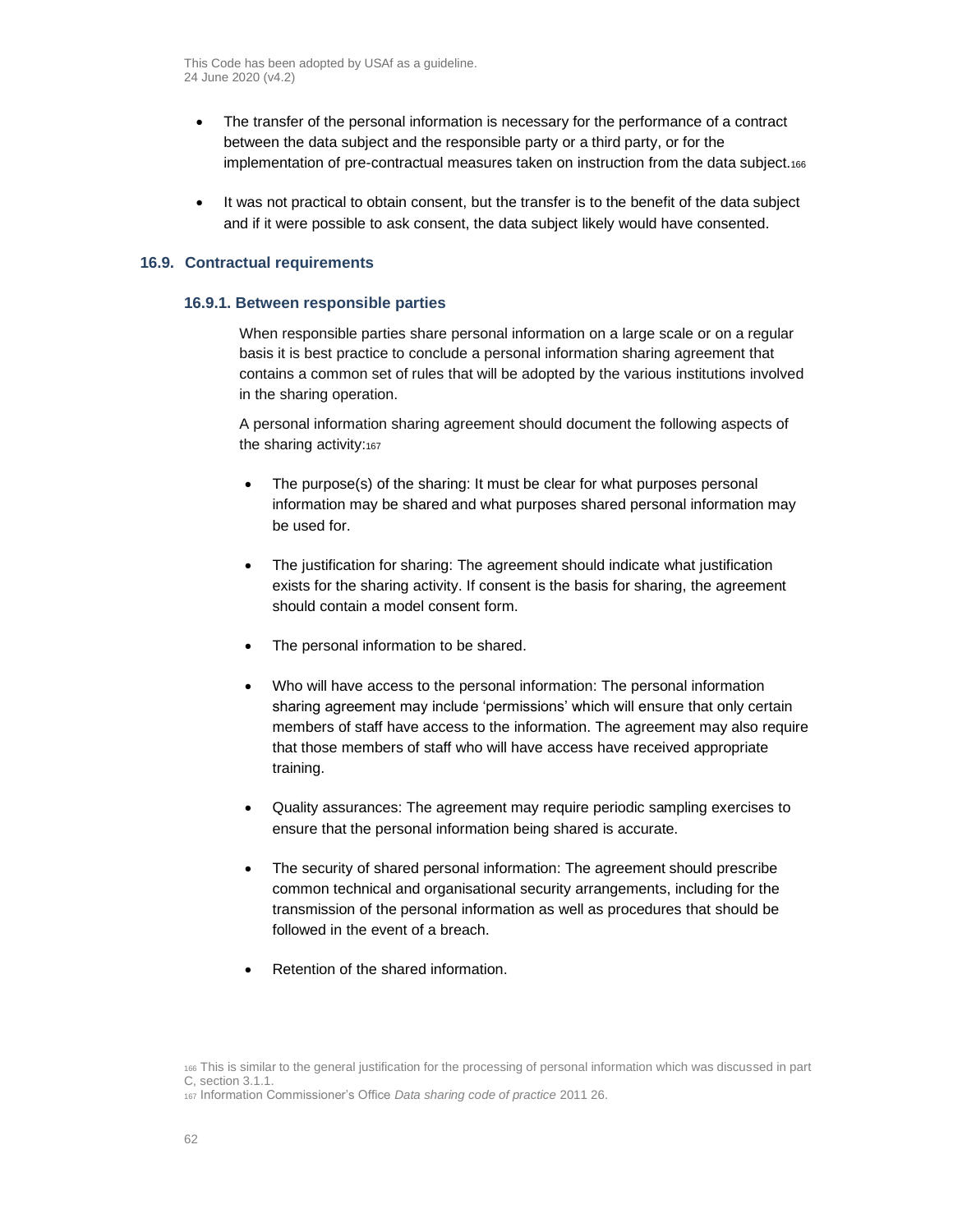- Procedures to deal with access requests, queries, and complaints.
- The right to audit compliance with the agreement.
- How often the agreement will be reviewed.
- The consequences of breaching the agreement.

If personal information is being transferred to another country, the agreement should also contain a clause forcing the institution to comply with the POPIA. This is not always a requirement, because there are other justifications that may apply.<sup>168</sup>

## **16.9.2. Sharing with operators**

#### **Relevant sections:**

- Section 20 (Information processed by an operator or persona acting under authority)
- Section 21 (Security measures regarding information processed by an operator)

If the institution is sharing personal information with an operator, a written operator agreement must be concluded. This agreement must contain the following clauses that:

- comply with the Protection of Personal Information Act;
- establish and maintain adequate security measures to prevent the loss of, damage to, unauthorised destruction of, unlawful access to, or unlawful processing of personal information;
- ensure confidentiality of the personal information;
- do not allow the processing of personal information without the responsible party's knowledge or authorisation; and
- notify the responsible party immediately where there are reasonable grounds to believe that the personal information of a data subject has been accessed or acquired by an unauthorised person.

If personal information is being transferred to another country, the agreement should also contain a clause forcing the institution to comply with the POPIA. This is not always a requirement, because there are other justifications which may apply.<sup>169</sup>

<sup>168</sup> See par[t C,](#page-14-0) section [16.8.](#page-60-0)

<sup>169</sup> See par[t C,](#page-14-0) section [16.8.](#page-60-0)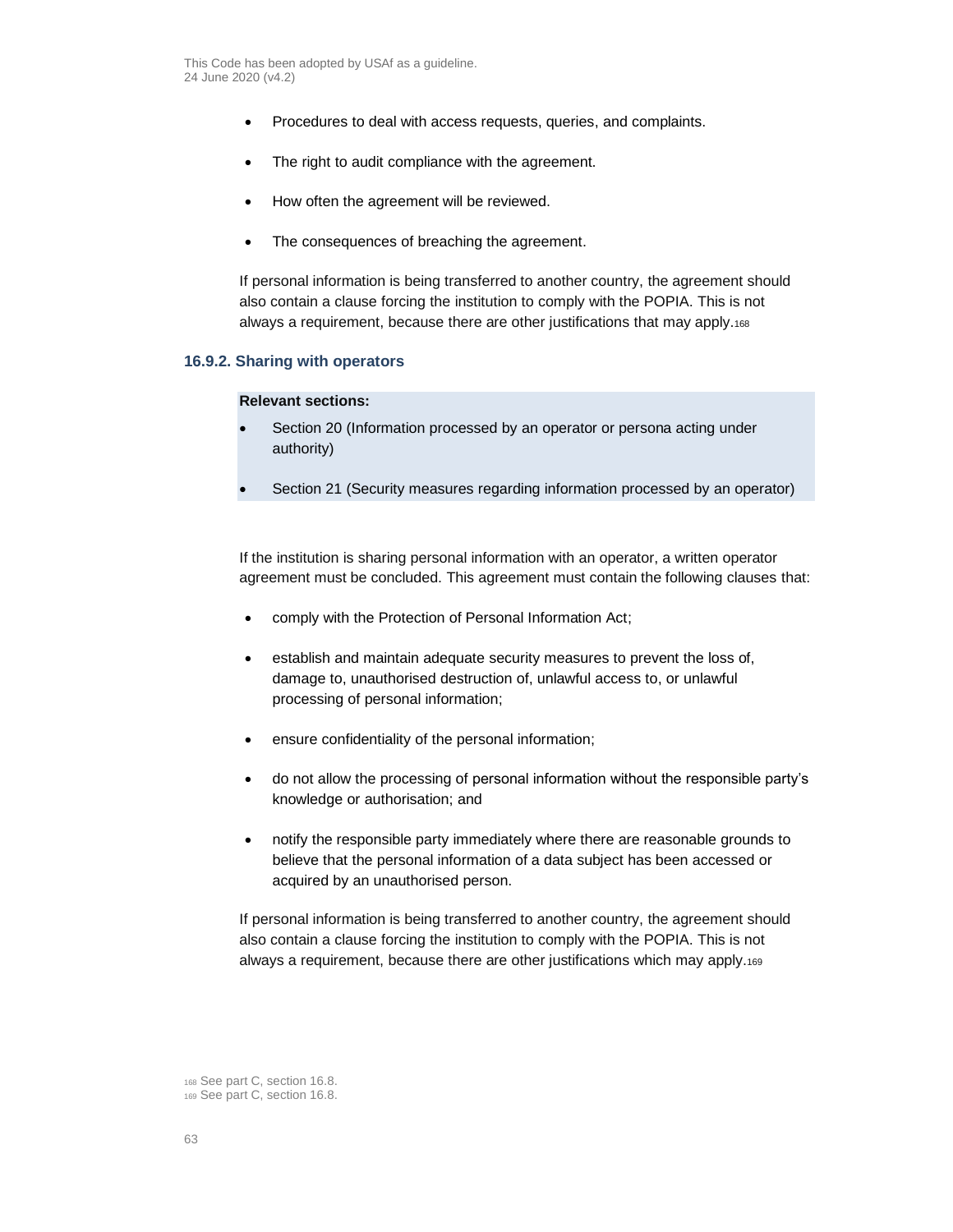It is recommended that the agreement should also contain the right to audit compliance with the agreement.

## **16.10.Access to information requests by third parties**

This section deals with requests for access to personal information by a third party that are not governed by a contract between the institution and the requestor. These requests are subject to the Promotion of Access to Information Act which is discussed in the part [C,](#page-14-0) section [17.1.](#page-63-0)

# **17. ACCESS TO INFORMATION MUST BE MANAGED**

There is an inherent tension between protecting the privacy of data subjects and the protection of the right to access information held by public and private bodies. Access to information is governed by the Promotion of Access to Information Act. This section will consolidate the POPIA and the Promotion of Access to Information Act.<sup>170</sup>

## <span id="page-63-0"></span>**17.1. Data subject's access to their own information**

## **17.1.1. The right to access**

## **Relevant section:**

Section 23(1) (Access to personal information)

The POPIA states that data subjects are entitled to:

- confirmation (free of charge) of whether the institution has their personal information;
- request a record or a description of the personal information the institution has; and
- know the identity of all third parties, or categories of third parties who have, or have had, access to the personal information.

It is important that data subjects are given access to their personal information:

- within a reasonable time;
- at a prescribed fee, if any;
- in a reasonable manner and format; and
- in a format that is understandable.

<sup>170</sup> Section 23.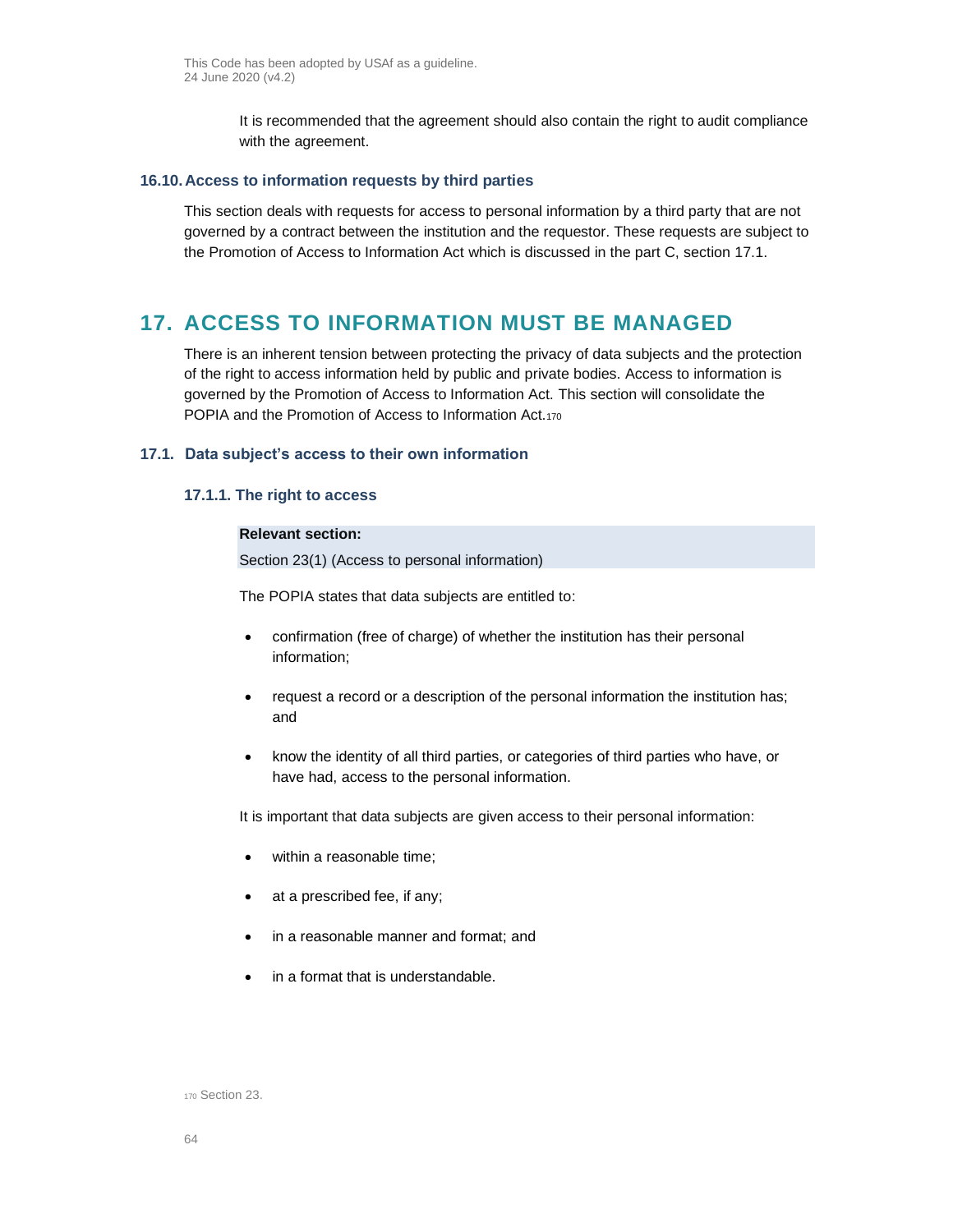#### **Data subject requests make institutions vulnerable**

Before an institution can grant a request for a record of or a description of personal information, the data subject's identity should be verified. The reason for this is that identity thieves often obtain personal information by pretending to be an individual requesting access to their own information.

Institutions should develop processes to confirm the identity of requesters before access is given to personal information.

#### **17.1.2. The format of the access request**

### **Relevant section:**

Section 25 (Manner of access)

The same formalities that applied to requests for access to information in terms of the Promotion of Access to Information Act prior to the POPIA will apply.

#### **17.1.3. Fees for access requests**

#### **Relevant section:**

Section 23(3) (Access to personal information)

Institutions may charge a fee for access requests. However, they may not charge a fee if the data subject is simply confirming whether the institution has any personal information about them.

Institutions must provide a written estimate before providing access. They may require the payment of a deposit.

#### **17.1.4. When an access request by the data subject can be denied**

## **Relevant section:**

Section 23(4) (Access to personal information)

Access requests by data subjects must be considered against the grounds for refusal of access to records in the Promotion of Access to Information Act. Different grounds for refusal exist depending on whether the institution is a public body or a private body. Some of the grounds are mandatory and others are discretionary (i.e. the institution may refuse or grant access).

#### <span id="page-64-0"></span>**17.2. The right to correct the information**

#### **Relevant section:**

Section 23(2) (Access to personal information)

If personal information is provided to the data subject, they must also be informed of their right to request that the information be corrected. This right is discussed in part [C,](#page-14-0) section [18.1.](#page-66-0)

## **17.3. Access requests by third parties**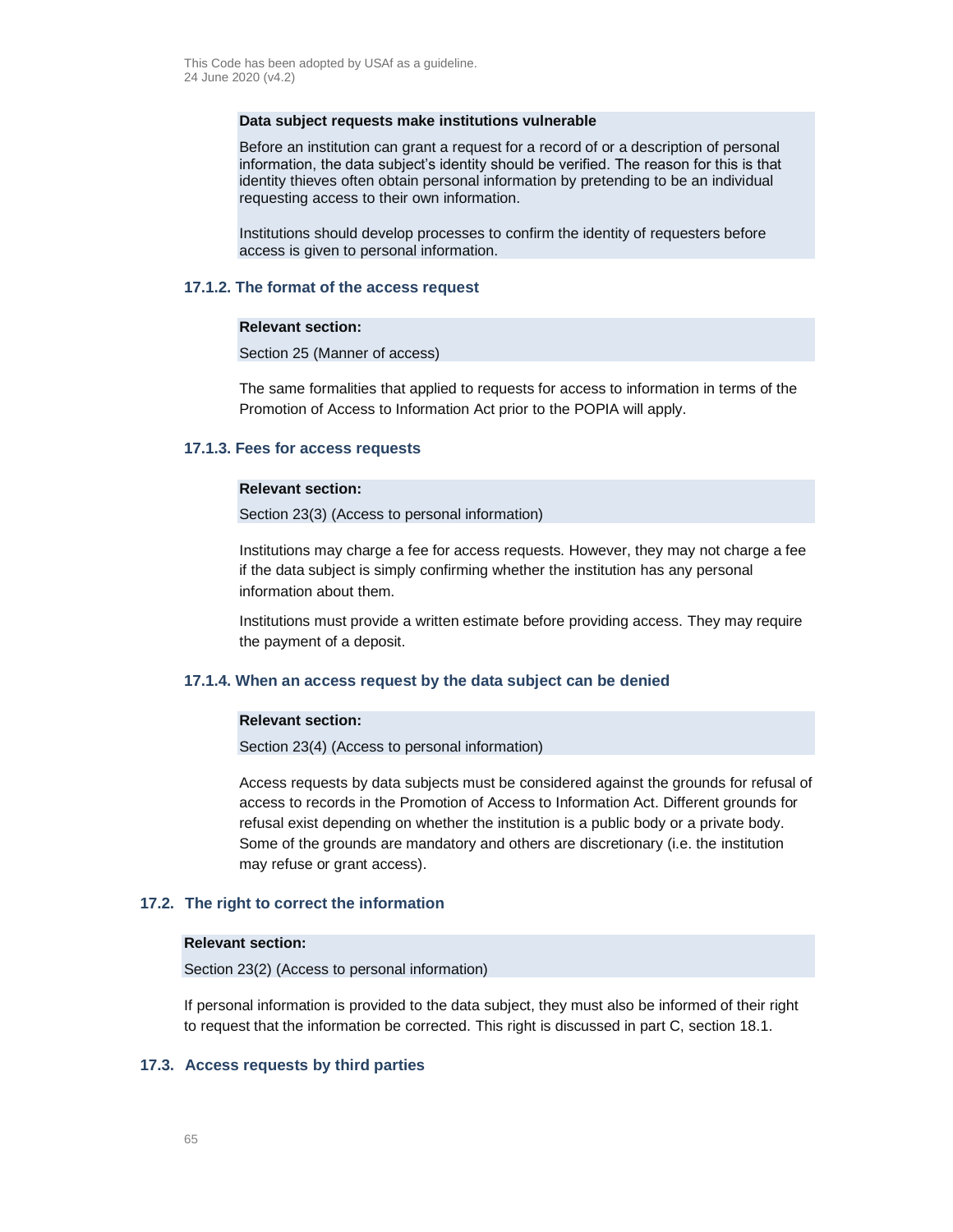Sometimes, a third party will request access to the personal information of a data subject. For instance:

- a prospective employer may contact a university to verify that a degree was awarded to a job applicant;
- a bank contacts the university to confirm the employment of an employee who has applied for a loan; or
- a parent or a third party funding a student wants access to the academic record of an adult child.

In the case of a public university, whether to grant access or not will depend on section 34 of the Promotion of Access to Information Act.

# **Relevant section:**

Section 34 of the Promotion of Access to Information Act (Mandatory protection of privacy of third party who is natural person)

The default rule is that an institution must only disclose information of someone other than the requester if it is reasonable to do so. Section 34(2) lists several exceptions to this default rule:

- The data subject consented to the disclosure. Section 48 of the Promotion of Access to Information Act simply provides that the consent must be in writing. The POPIA imposes additional requirements for a consent to be valid. This was discussed in part [C,](#page-14-0) section [3.6.](#page-23-0)
- The data subject was informed that their personal information would or might be made available to the public.
- The personal information is already publicly available.
- The requester is providing medical treatment to the data subject and the data subject is over the age of 18 years and cannot provide the information themselves and providing the information is in the data subject's best interest.
- If the data subject is deceased. When this is the case the POPIA does not apply to the request.<sup>171</sup>
- If the data subject is an official of a public body and the information requested relates to the person's position or function, their contact details at work, information relating to their remuneration and their job description, or if the data subject's name appears on a record the data subject created in the course of their employment.

### **Relevant section:**

<sup>171</sup> POPIA only applies to living individuals. See par[t C,](#page-14-0) sectio[n 1.1.2.](#page-10-0)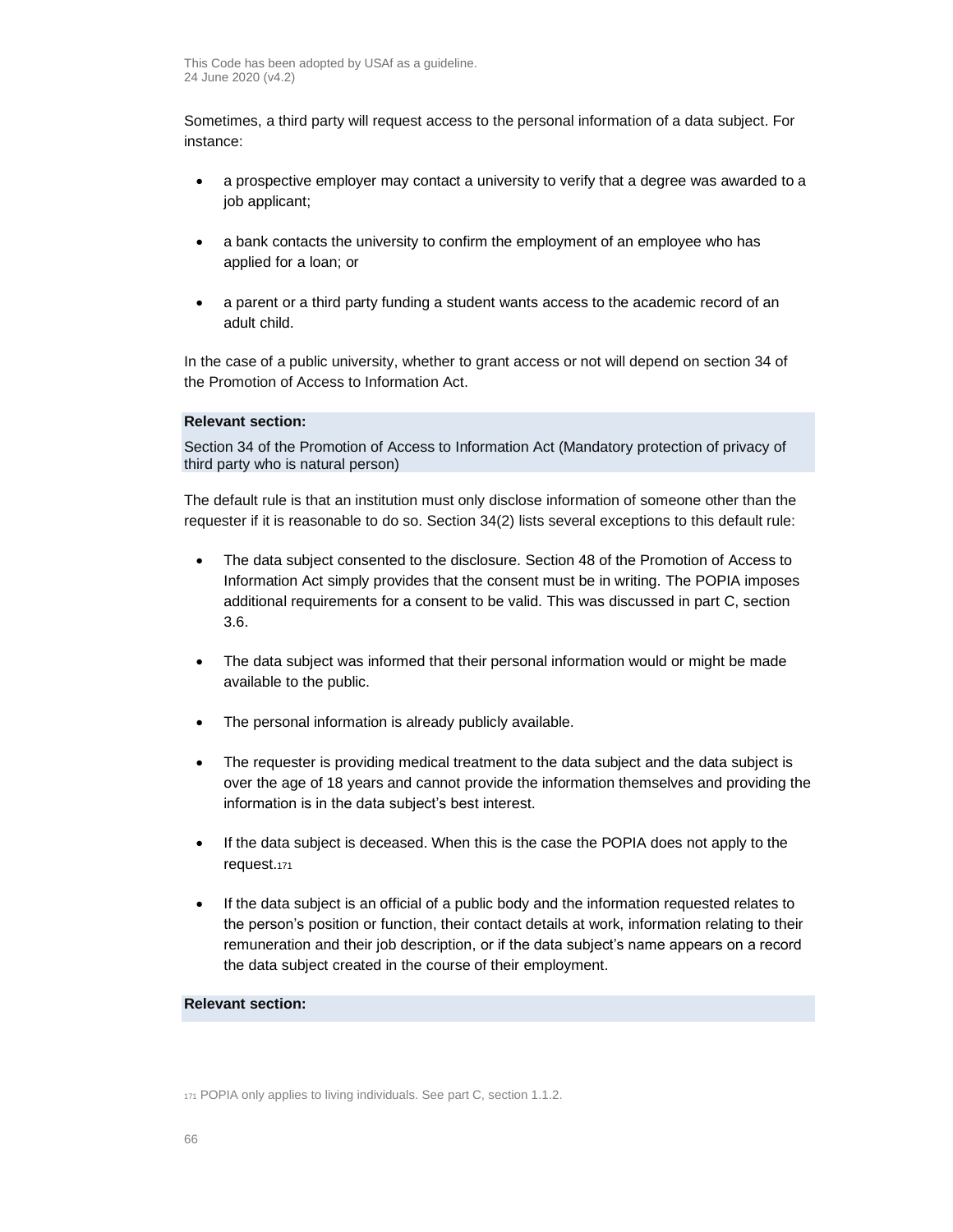### The definition of an 'official' in section 1 of the Promotion of Access to Information Act

All of the other principles of the POPIA will also apply to the sharing activity. For instance, the minimum amount of information must be shared, and the transmission of the personal information should be secure.

Access can also be denied if the requester cannot prove their identity.

#### **Verification of a student's academic record to a prospective employer**

Prospective employers often request that universities confirm that a student has been awarded a degree. If the student gave consent to the disclosure, the university can provide confirmation.<sup>172</sup>

#### **A bank wants to verify employment**

Banks need verification of the employment status of a person who has applied for a loan or credit. Section 34(2)*(f*) of PAIA provides that the University can disclose information relating to an employee's employment status and even their salary scale without consent.

#### <span id="page-66-1"></span>**17.4. New requirements for Promotion of Access to Information Act manuals**

Section 14 of the Promotion of Access to Information Act provides that public bodies must have a PAIA manual. This requirement has been restated in the final POPIA regulations.

#### **Can the Promotion of Access to Information Act manual also be the privacy notice?**

The extensive transparency requirements imposed by the POPIA is discussed in part [C,](#page-14-0) section [9.](#page-40-0) As long as both the requirements of section 18 of the POPIA as well as section 14 of the Promotion of Access to Information Act are met, the same disclosure can achieve compliance with both acts.

# **18. DATA SUBJECT RIGHTS**

#### <span id="page-66-0"></span>**18.1. The right to correct, destroy or delete personal information**

#### **Relevant section:**

Section 24 (the right to correct personal information)

Data subjects, in addition to having access to their personal information, also have the right to request that an institution: <sup>173</sup>

• corrects or deletes any personal information that is inaccurate, irrelevant, excessive, out of date, incomplete, misleading, or obtained unlawfully; or

<sup>172</sup> Technically PAIA provides that as long as you disclose that you will share the information with the prospective employer, you can share it. It doesn't fit 100%, because that exception refers to information that is provided by the data subject, not created by the institution ('insofar as it consists of information … that was given to the public body by the individual'). See section 34(2)(b). <sup>173</sup> Section 24(1).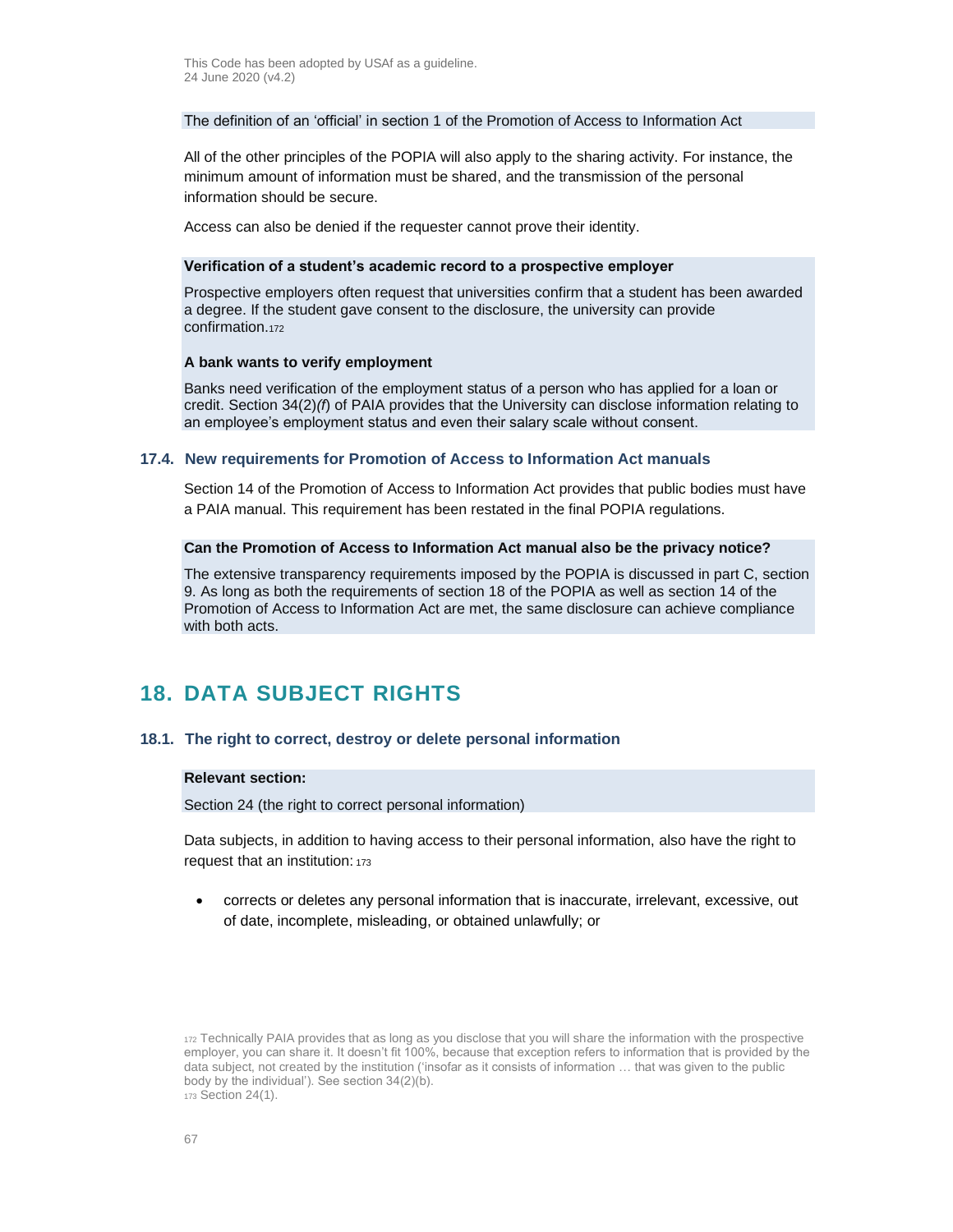• destroy or delete a record that it is no longer authorised to retain. See discussion at part [C,](#page-14-0) sectio[n 14.](#page-54-0)

Data subjects must request any of the above in the prescribed form and when the institution receives the request the institution must, as soon as reasonably practicable:<sup>174</sup>

- correct the information;
- destroy or delete the information; or
- provide the data subject with credible evidence in support of the information.

If the data subject's request is not granted because an agreement cannot be reached with the institution, the data subject may request that the institution take reasonable steps to attach to the information an indication that a correction of the information was requested but that it was not made.<sup>175</sup> The attachment to the information must be made in such a way that it will always be read with the information.<sup>176</sup>

An institution must always inform a data subject what action has been taken as a result of the data subject's request. 177

An institution will deny this request in instances where the information must be retained. Information will be retained when: <sup>178</sup>

- it is required or authorised by law;
- the institution reasonably requires the record for lawful purposes related to its function or activities;
- it is required by a contract between the parties; or
- the data subject or a competent person where the data subject is a child has consented to the retention of the record.

See discussion at part [C,](#page-14-0) section [14.](#page-54-0)

If a data subject contests the accuracy of the information, an institution must restrict the processing of that personal information for a period that will enable the institution to verify the accuracy of the information.<sup>179</sup>

## **18.2. The right to object to processing of personal information**

#### **Relevant section:**

 Section 24(2a–c) Section 24(2)(d). Section 24(2)(d). Section 24(4). Section 14(1). Section 14(6)(a).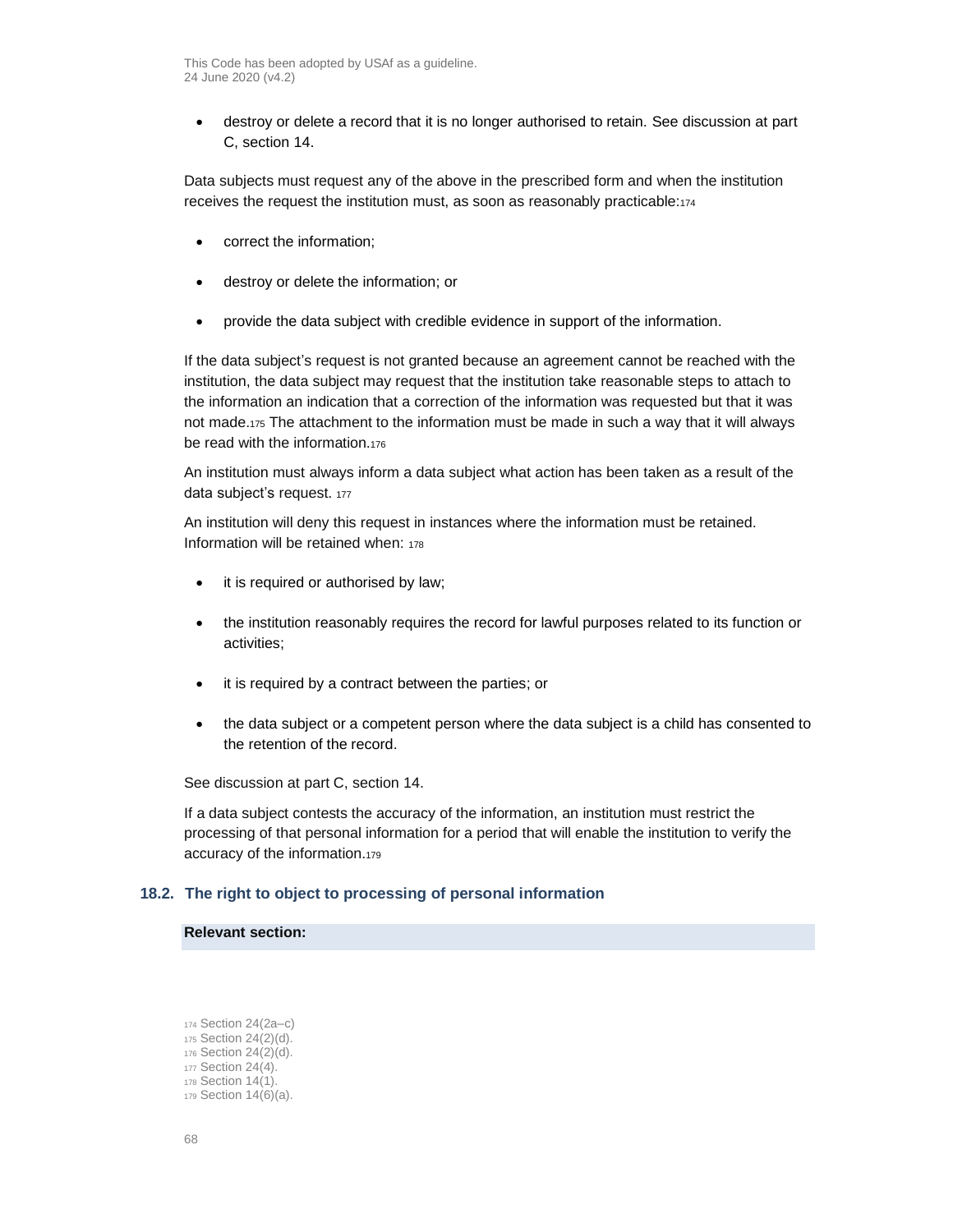## Section 11(3) (Consent, justification and objection)

Data subjects may at any time object to the processing of their personal information. This objection may take place upon reasonable grounds that relate to the particular situation, unless legislation provides for such processing of personal information.<sup>180</sup> Data subjects may also object to the processing of personal information if the processing is used for the purposes of direct marketing by means of unsolicited electronic communication. <sup>181</sup>

Objections to the processing of personal information must take place in the prescribed manner.<sup>182</sup> The prescribed manner is set out in the POPIA Regulations of the POPIA.<sup>183</sup>

# **19. USE OF IDENTIFIABLE PERSONAL INFORMATION IN SCIENTIFIC RESEARCH**

The POPIA applies to research activities involving identifiable personal information. While the provisions arguably makes sense for research that institutions would undertake to operate as a public university (e.g. institutional planning), they are not well suited to regulating scientific research.

Scientific research involving identifiable personal information will usually fall within the definition of 'health research' which is governed by the National Health Act.

### **The Ethics in Health Research Guidelines definition of 'health research'**

'"Health research" per the NHA may be understood to include, but is not limited to research that contributes to knowledge of:

- biological, clinical, psychological, or social welfare matters including processes as regards humans;
- the causes and effects of and responses to disease;
- effects of the environment on humans;
- methods to improve health care service delivery;
- new pharmaceuticals, medicines, interventions and devices; and
- new technologies to improve health and health care.'<sub>184</sub>

The Ethics in Health Research Guidelines do contain some references to the POPIA. It states that:

<sup>180</sup> Section 11(3)(a).

<sup>181</sup> Section 11(3)(b).

<sup>182</sup> Section 11(3).

<sup>183</sup> Regulations Relating to the Protection of Personal Information, 2018.

<sup>184</sup> Ethics in Health Research: Principles, Processes and Structures (2015), paragraph 1.1.3.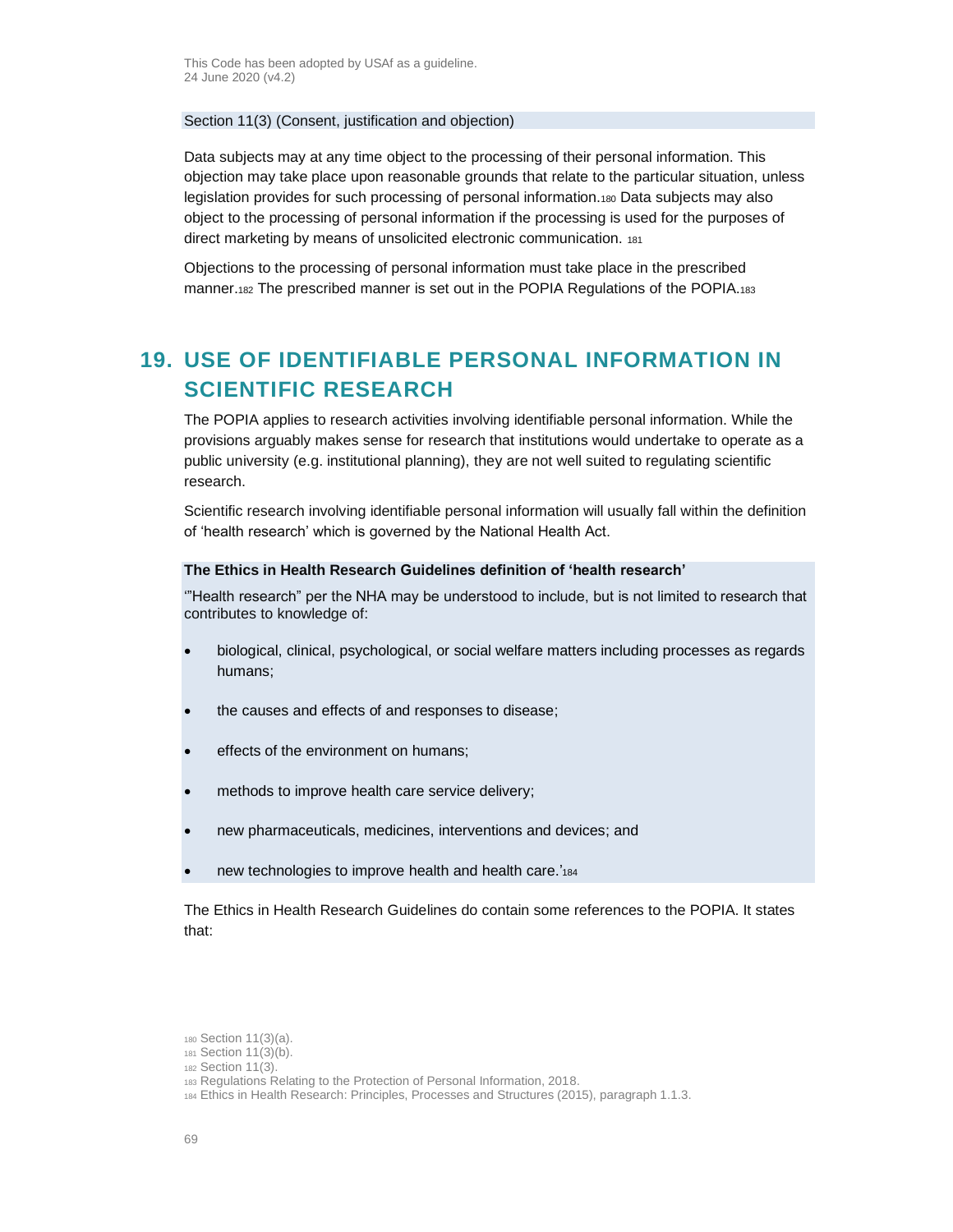'The Protection of Personal Information Act 4 of 2013 (partially in effect) has increased the need to ensure computer safety, locked record storage facilities and careful gate keeping about access to raw data including completed informed consent documents (see also 3.1.8). Researchers should take measures to ensure privacy and confidentiality interests throughout the research period, including when disseminating results or findings.'<sub>185</sub>

The specific implications of the POPIA is summarised as follows:

'The Protection of Personal Information Act 4 of 2013 was assented to on 19 November 2013. This Act provides guidance on how the right to privacy regarding personal information is protected. It stipulates that the right to privacy includes "protection against unlawful collection, retention, dissemination and use of personal information" (Preamble to Act). A tension between the right to privacy and the need for the free flow of information in a society that seeks to make progress on economic, social, health care and education fronts, is immediately evident. The Act does not appear to hold out negative implications for research activities that record personal information about research participants. However, special attention should be given to ensuring that computers and electronically stored data are protected from unauthorised access, inadvertent or accidental dissemination and distribution in the form of a 'data dump' etc.

Research activities are a legitimate purpose, provided that protective measures are adhered to. Thus, researchers and RECs should pay careful attention to measures that will protect privacy and confidentiality interests. In general terms a person should know what information is being collected, why it is being collected, what will happen to it, how long it will be retained, whether it will identify the person, whether it will be shared with others and why, whether it will be sent outside South Africa and why. The person should agree to these terms.

Some specific terms are summarised:

- in the case of a child (person under the age of 18 years), a parent or guardian must give permission for the information to be collected (s 35(1)(a));
- if the information is to be sent outside the Republic, the recipient must assure that the level of protection afforded in that country is commensurate with that expected in South Africa (s  $18(1)(q)$ );
- information about a person's race or ethnic origin must be necessary (s 29(a)) or for affirmative action purposes (section 29(b));
- information about a person's health or sex life must be necessary for the research activity  $(s 27(1)(d))$ ;
- information about a person's inherited characteristics must be necessary for the research activity (s 32(5)); and
- biometric information about a person must be necessary for the research activity (s  $27(1)(d)$ ).

<sup>185</sup> Paragraph 2.3.7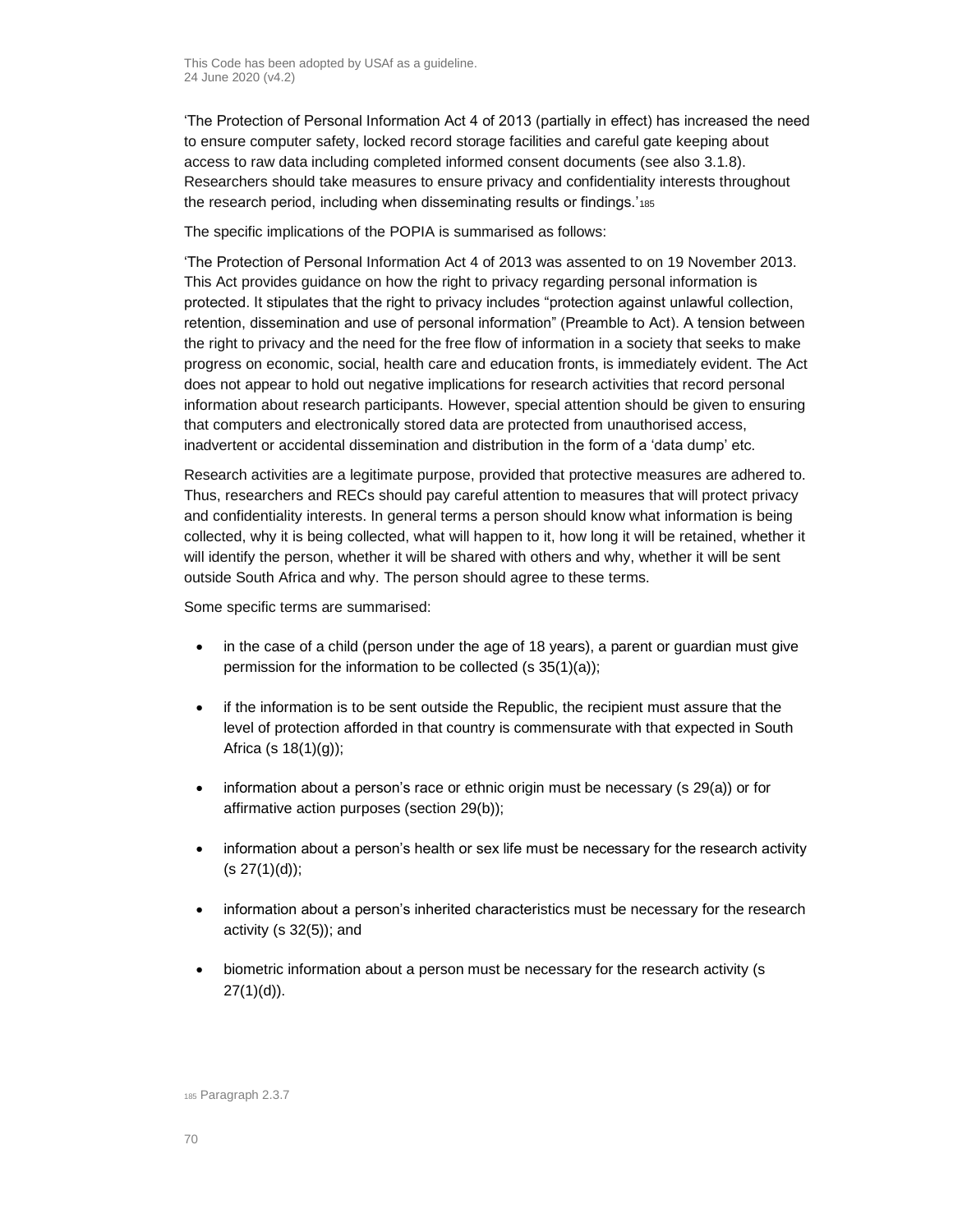In effect, the Act outlines and requires the usual requirements for ethical and responsible informed consent procedures. The provisions underpin the importance of comprehensive SOPs and rigorous adherence to them. It should be remembered that research records including informed consent documentation may be solicited by interested parties via applications in terms of the Promotion of Access to Information Act 2 of 2000.'<sup>186</sup>

It is evident from the extracts cited above that information security was the focus when the guideline was revised. However, it is crucial that all provisions of the POPIA should be applied to research which includes identifiable personal information.

Research data management and research ethics approval (which is usually where consents are reviewed) are well-established policy areas with established structures (e.g. RECs) within public universities. The POPIA will not necessitate a wholesale overhaul of these policies and structures but requires some adjustments and the effective implementation of existing policies.

All universities must:

- have a research data management policy and procedure, which must include the requirements for a research data management plan and valid research consents;
- develop a privacy impact assessment to identify research projects which have critical privacy implications for research participants;
- ensure that both the research data management policy and privacy impact assessment are implemented via existing research ethics approval processes;
- ensure that all principal investigators complete certified training in research data management and privacy; and
- ensure that other researchers complete awareness training in research data management and privacy.

# **20. DIRECT MARKETING AND DONATIONS**

Universities usually send direct marketing to prospective students, to registered students, and to alumni. The POPIA makes fairly significant changes to the legal framework within which direct marketing must be conducted.

#### **Most complaints received by Information Regulator**

It is important to note that most of the complaints received by the Information Regulator relates to unsolicited 'direct marketing'.

## **20.1. What is direct marketing?**

## **20.1.1. Forms of direct marketing governed by the POPIA**

<sup>186</sup> Paragraph 3.1.8.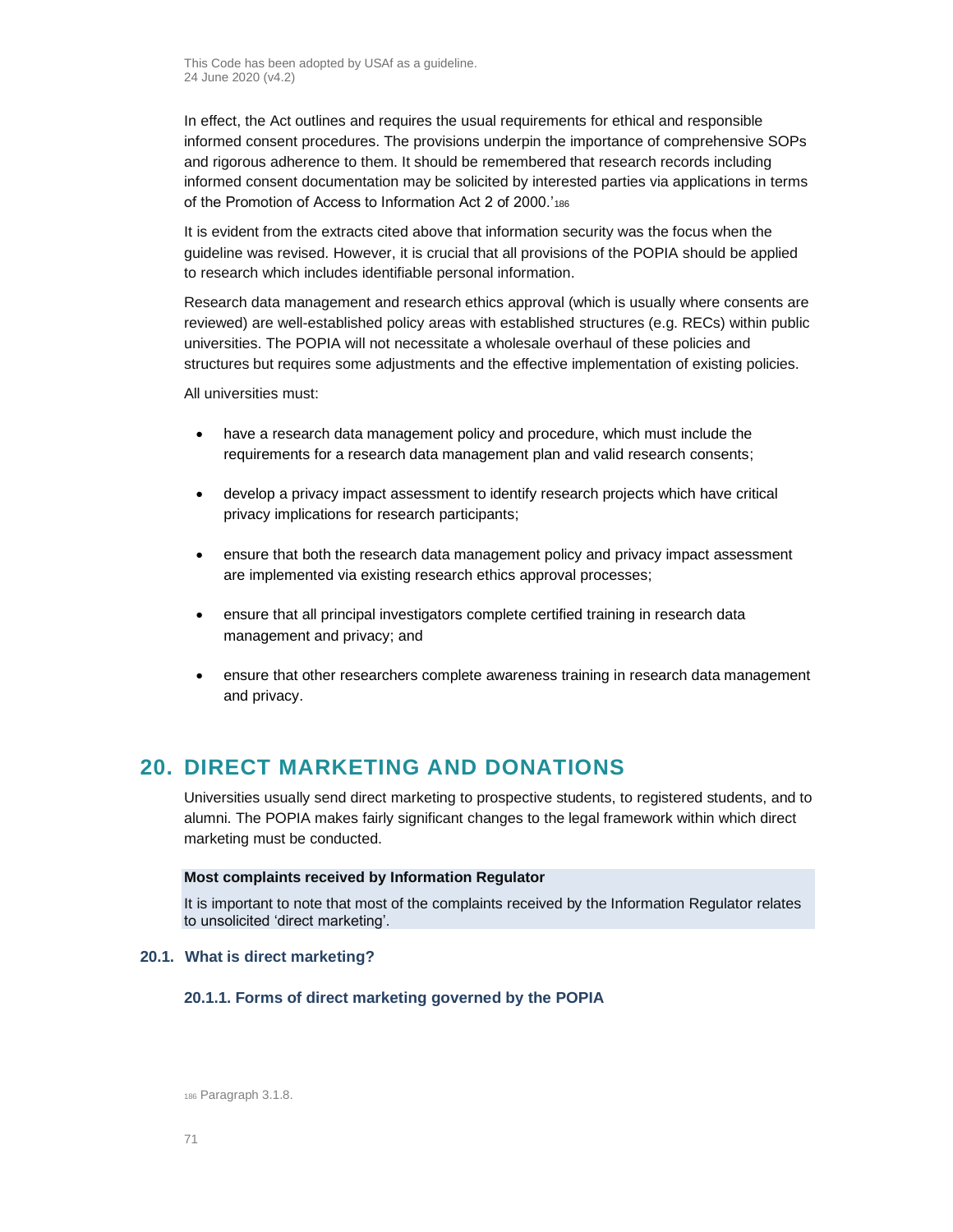## **Relevant sections:**

- The definition of 'direct marketing'
- The definition of 'electronic communication'
- Section 69(1) (Direct marketing by means of unsolicited electronic communication)

The definition of direct marketing in the POPIA contains the following elements:

- the communication must be directed at an identified or identifiable data subject or group of data subjects;
- the communication must be in the form of an 'electronic communication'; and
- the communication must have the direct or indirect purpose of promoting a business or goods or services or to request donations.

In this section each of these elements will be discussed.

#### $20.1.1.1.$ **Directed at an identified or identifiable data subject or group of data subjects**

For a communication to qualify as direct marketing it must be directed at an identified or identifiable data subject or group of data subjects.<sup>187</sup> When a responsible party is in possession of a data subject's contact details, marketing transmitted to those contact details will be considered 'direct marketing' as the marketer is targeting that data subject.

Direct marketing can also be transmitted via social media platforms to 'custom audiences'. When targeting a custom audience, a marketer typically provides the social media platform with contact details in its database which the social media platform then matches with users who are then specifically targeted.

The following is not direct marketing:

- indiscriminate or blanket marketing (e.g. adverts shown to all visitors to a website);<sup>188</sup> and
- if the communication is directed at a group of people who share certain attributes (e.g. females in Cape Town over the age of 35), it is not direct marketing as the institution cannot identify the individuals who will receive it.

<sup>187</sup> The definition of 'direct marketing' in section 1 of the POPIA.

<sup>188</sup> Information Commissioner's Office *Direct marketing* 14.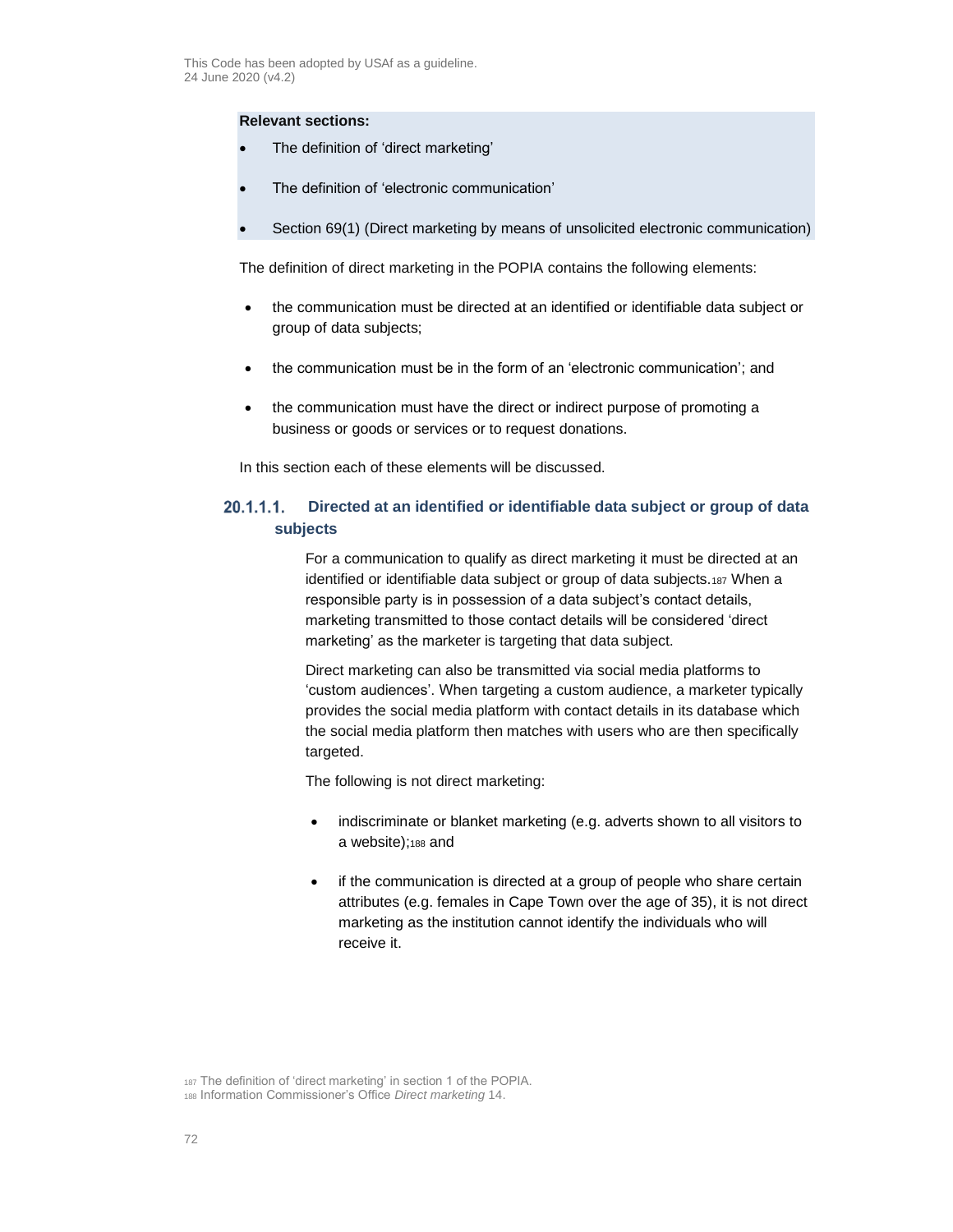#### $20.1.1.2.$ **The communication must be in the form of an 'electronic communication'**

The definition of 'direct marketing' in section 1 refers to marketing done in person, by mail, or by 'electronic communication'.<sup>189</sup> While the other provisions of the POPIA will apply to all forms of direct marketing, section 69 that regulates when consent is required, only applies to 'electronic communications'.

The POPIA defines 'electronic communication' as messages 'sent over an electronic communications network which is stored in the network or the recipient's terminal equipment until it is collected by the recipient'.

Electronic communication includes:

- email
- **SMS**
- fax
- automatic calling machines<sub>190</sub>
- direct messaging via social media;<sup>191</sup> and
- advertising through social media platforms or display banners when a custom audience is targeted.

The following types of communication will not be subject to section 69 of the POPIA:

- approaching a data subject in person;
- telemarketing (unless it is made by automatic calling machines192 or the telemarketer leaves a voice message); and
- mail.

Even though section 69 does not apply to these forms of communication, the rest of the POPIA is still applicable. For instance, the direct marketing activity will still have to be justified in terms of section 11193 and the POPIA will

<sup>189</sup> The definition of 'direct marketing' in section 1 of the POPIA.

<sup>190</sup> Section 69(1).

<sup>191</sup> Information Commissioner's Office Guide to the Privacy and Electronic Communication Regulation 22.

<sup>192</sup> Section 69(1).

<sup>193</sup> This is discussed in par[t C,](#page-14-0) sectio[n 3.](#page-16-0)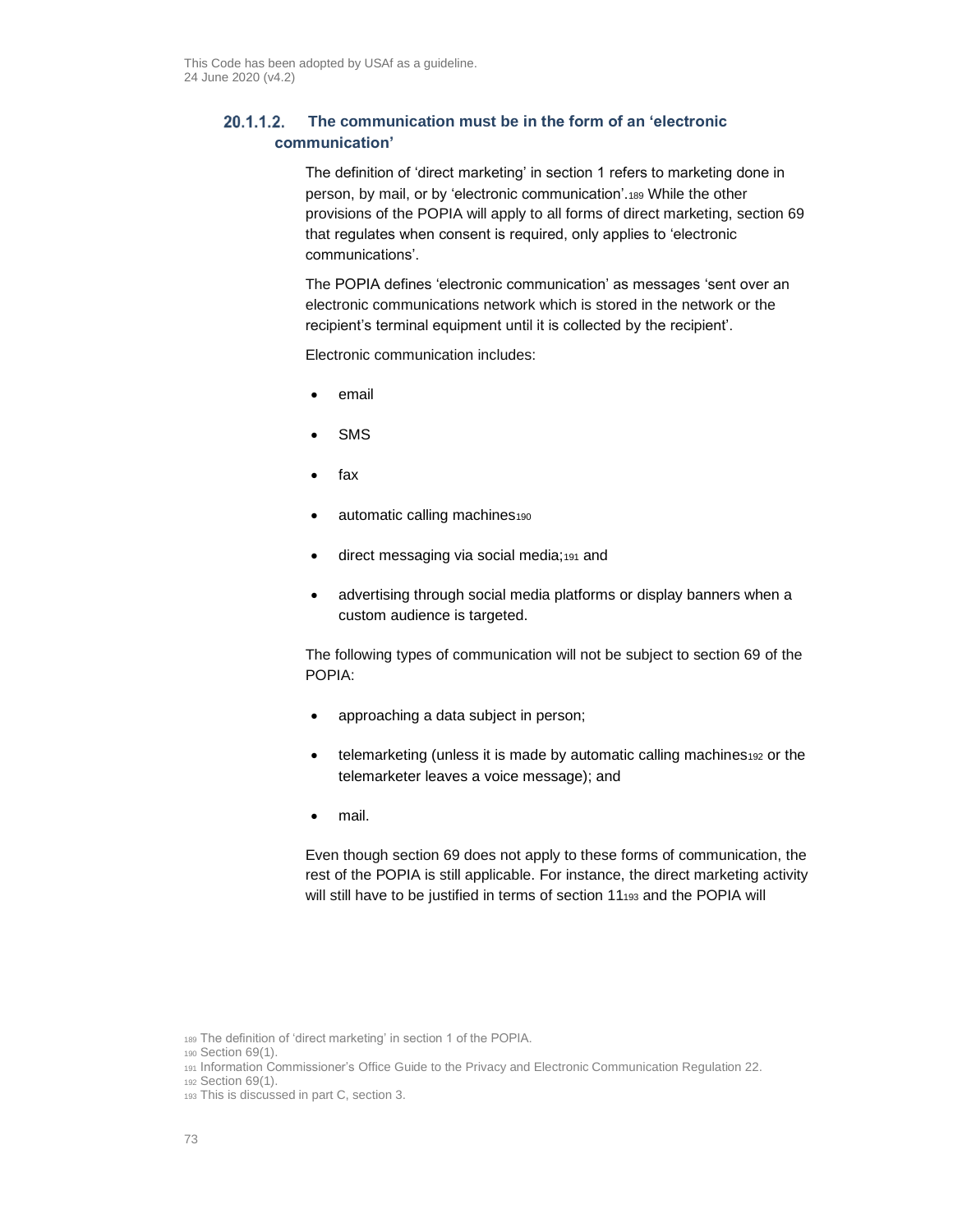determine whether the personal information used in the direct marketing was collected from a lawful source.<sup>194</sup>

Direct marketing by approaching a data subject in person, by telephone, or mail is also regulated by the Consumer Protection Act (the CPA).<sup>195</sup> Section 11 of the CPA provides that direct marketing can be sent unless the consumer has pre-emptively blocked direct marketing or unsubscribes.

#### $20.1.1.3.$ **For the direct or indirect purpose of promoting an institution or goods or services or to request donations**

Certain communication will not constitute direct marketing, this includes communication that is:

- used to conduct genuine market research;<sup>196</sup>
- required to be sent by law; or
- required for the conclusion or performance of a contract.

Institutions must categorise communication into mandatory and optional messages. It is not advisable to send both mandatory and optional messages in one message as the data subject is then deprived of the opportunity to unsubscribe from the optional message. Or worse yet, in an attempt to opt out of the direct marketing, the data subject also now no longer receives important information.

Communication sent for the purpose of asking for a donation is also considered direct marketing. Institutions in this Industry often approach alumni to solicit donations.

### **20.2. Consent for direct marketing**

#### **Relevant section:**

Section 69(1) (Direct marketing by means of unsolicited electronic communication)

The POPIA states that to send direct marketing, an institution must obtain the data subjects consent.<sup>197</sup> To decide whether consent is required, it is important to distinguish between instances where the marketers approached the recipient and instances where the recipient solicited the marketing from the marketer.

### **20.2.1. When the recipient solicited the marketing**

<sup>194</sup> This is discussed in par[t C,](#page-14-0) sectio[n 8.](#page-37-0)

<sup>195</sup> Act 68 of 2008.

<sup>196</sup> Information Commissioner's Office *Direct marketing* 14. An institution cannot avoid direct marketing rules by labeling its message a survey or market research. <sup>197</sup> Section 69(1)(a).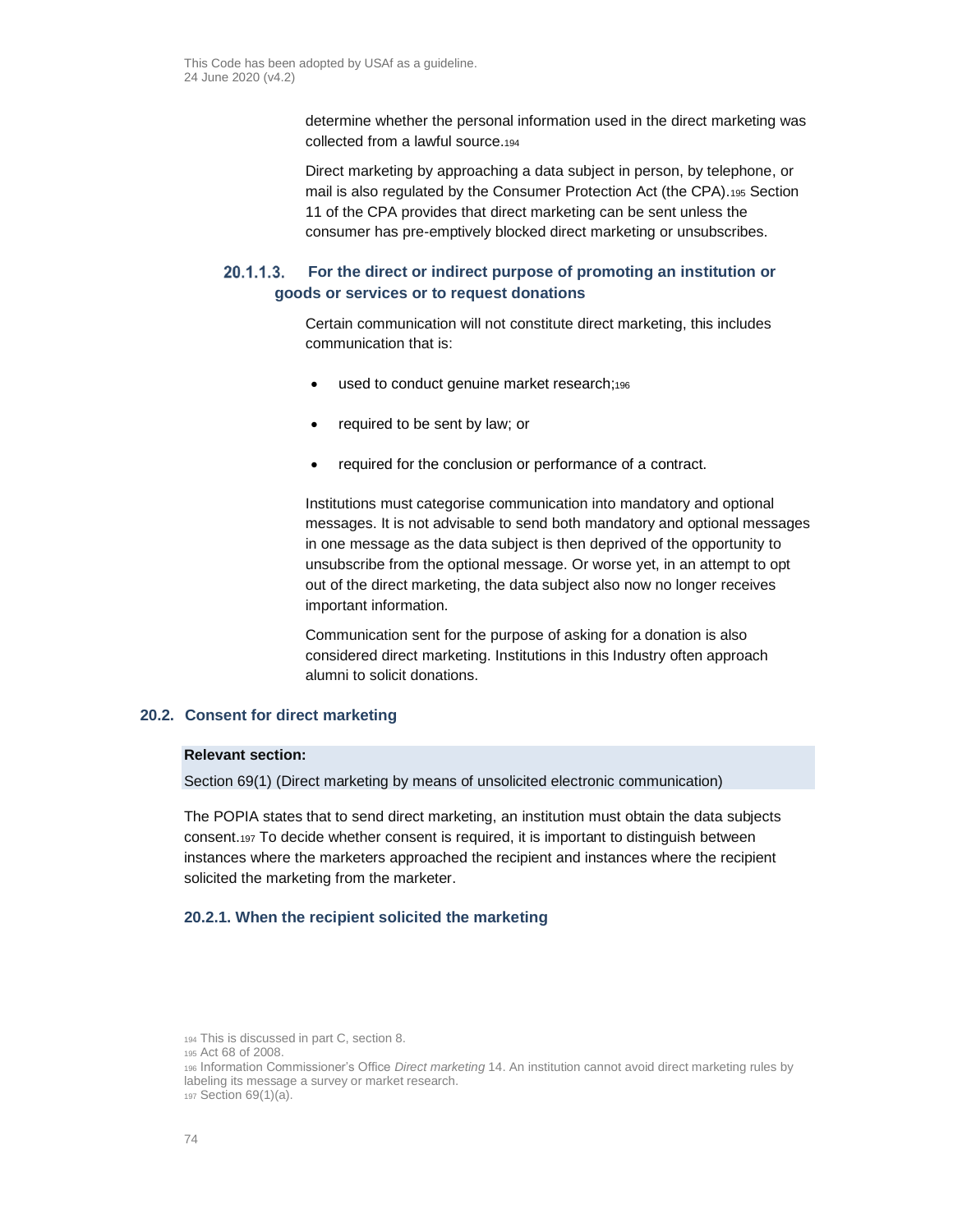An opt-in consent is not required if:198

- the recipient contacts the marketer to enquire about or purchase goods or services;
- the recipient is told that the recipient's personal information would be used to send marketing communications;
- the marketer only sends marketing communication for its own goods or services, and those goods or services are similar to the ones the recipient contacted the marketer about or purchased;
- the recipient is given an opportunity to unsubscribe at the time the personal information was collected (i.e. the recipient was given an opportunity to opt out); and
- the recipient can unsubscribe every time the recipient receives marketing communications.

An opt-in is also not required if institutions can ensure that they:

- can prove when and where they obtained the information and whether it was in the context of the sale of a product or a service;
- only sent direct marketing for the same or similar products or services;
- can prove that they gave the data subject the opportunity to unsubscribe at collection; and
- always gave the data subject an opportunity to unsubscribe in subsequent communications.

If the institution cannot satisfy these requirements, they must request consent from their existing database.

#### **20.2.2. Consent to send unsolicited direct marketing**

An institution cannot send unsolicited direct marketing without data subjects' consent.<sup>199</sup> The POPIA states that if data subjects have previously declined to give consent to receive direct marketing, they may not be approached again. <sup>200</sup>

The consent obtained from the data subject must be valid in order for the direct marketing to be lawful. See the discussion on obtaining a valid consent in section [3.6.](#page-23-0)

<sup>198</sup> Section 69(3). <sup>199</sup> Section 69(1)(a) <sup>200</sup> Section 69(2)(a)(ii).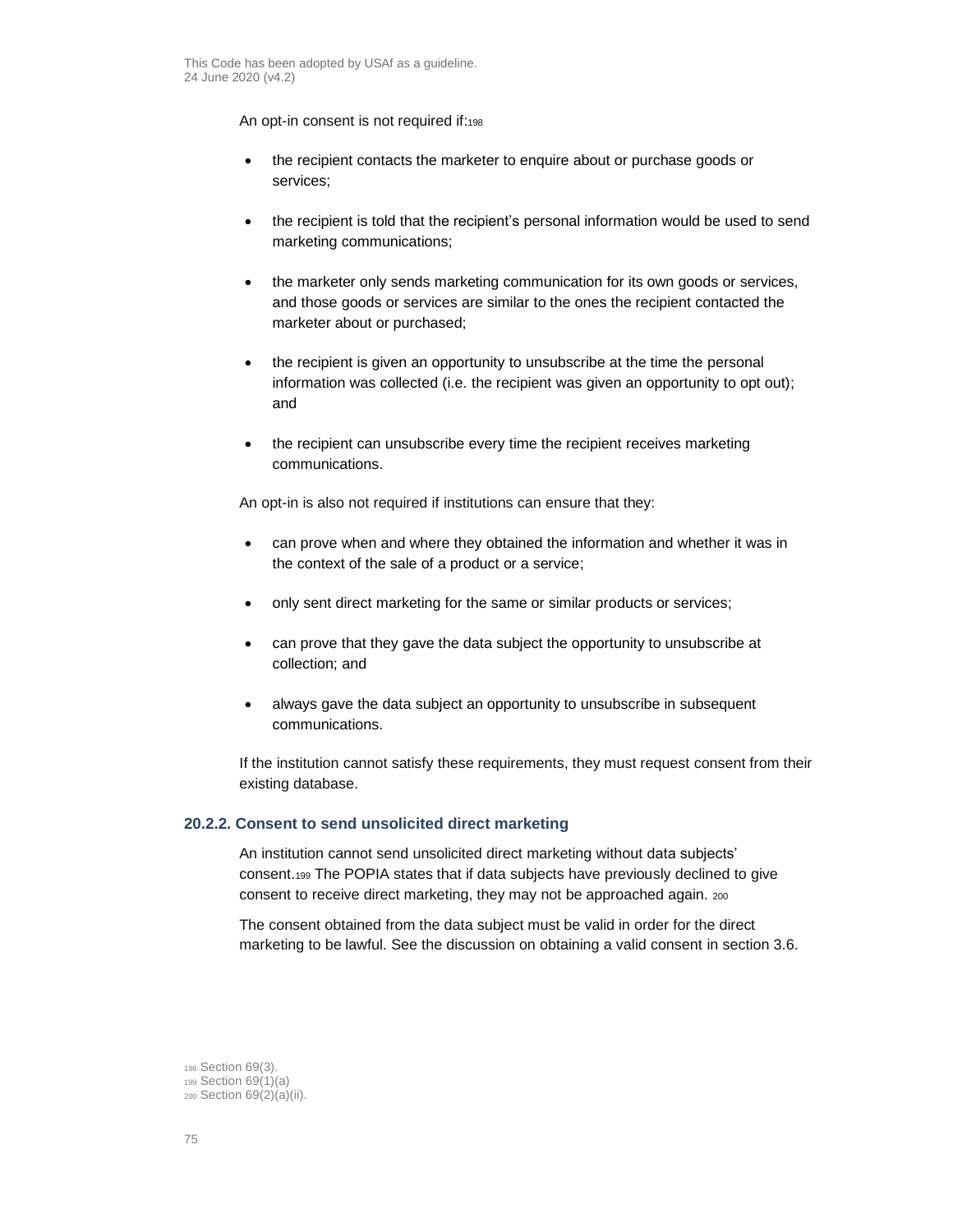In addition, the Regulator has included a prescribed form for consent in its final Regulations.<sup>201</sup> The consent must be 'substantially similar' to the prescribed form.<sup>202</sup>

#### **20.2.3. Third-party consents**

#### **Example**

A university may ask for consent from a prospective student to send the student direct marketing. The student may also consent to receiving marketing from financial institutions that provide funding opportunities. The university may then pass on the student's information to the financial institution for the purposes of direct marketing to the student.

A third-party consent is when data subjects inform one institution that they consent to receiving marketing from another institution.<sup>203</sup> It is important to ensure that the consent the data subjects give to the third party is valid (See discussion on consent a[t 3.6\)](#page-23-0). The consent must always be a positive choice that requires the data subject to actively do something to give consent.

Data subjects must have anticipated that their information would be passed on for their consent to be valid, and the consents cannot be blanket consents either.<sup>204</sup> When an institution gives information to a third party that institution must ensure that the consent state each third party that the information will be shared with.<sup>205</sup>

#### **20.2.4. Unsubscribe**

Data subjects must always be given an opportunity to object to receiving direct marketing communication from an institution. This opportunity to object must be free, and in an easy manner.<sup>206</sup> This opportunity must also be available to the data subject every time the institution sends out communication and if the data subject has not initially refused such use.207

The POPIA states that any direct marketing communication must contain an address or other contact details to which the data subject may send a request that such communication must stop.<sup>208</sup> If the data subjects had opted-out of communication, the institution can send them an immediate reply confirming that they have been unsubscribed.<sub>209</sub>

When a data subject objects to receiving direct marketing, an institution must ensure to add that data subject to a 'do not contact' list.<sup>210</sup> To ensure that you do not contact that data subject again, it is important to screen all marketing against this list.<sup>211</sup> It is

<sup>201</sup> See Form 4.

<sup>202</sup> See the definition of 'forms' in section 1 of the final Regulations.

<sup>203</sup> Information Commissioner's Office *Direct marketing* 29.

<sup>204</sup> Information Commissioner's Office *Direct marketing* 30.

<sup>205</sup> Information Commissioner's Office *Direct marketing* 30.

<sup>206</sup> Section 69(3)(c).

<sup>207</sup> Section 69(3)(c)(ii).

<sup>208</sup> Section 69(4)(b).

<sup>209</sup> Information Commissioner's Office Guide to the Privacy and Electronic Communication Regulations 26.

<sup>210</sup> Information Commissioner's Office Guide to the Privacy and Electronic Communication Regulations 26.

<sup>211</sup> Information Commissioner's Office Guide to the Privacy and Electronic Communication Regulations 26.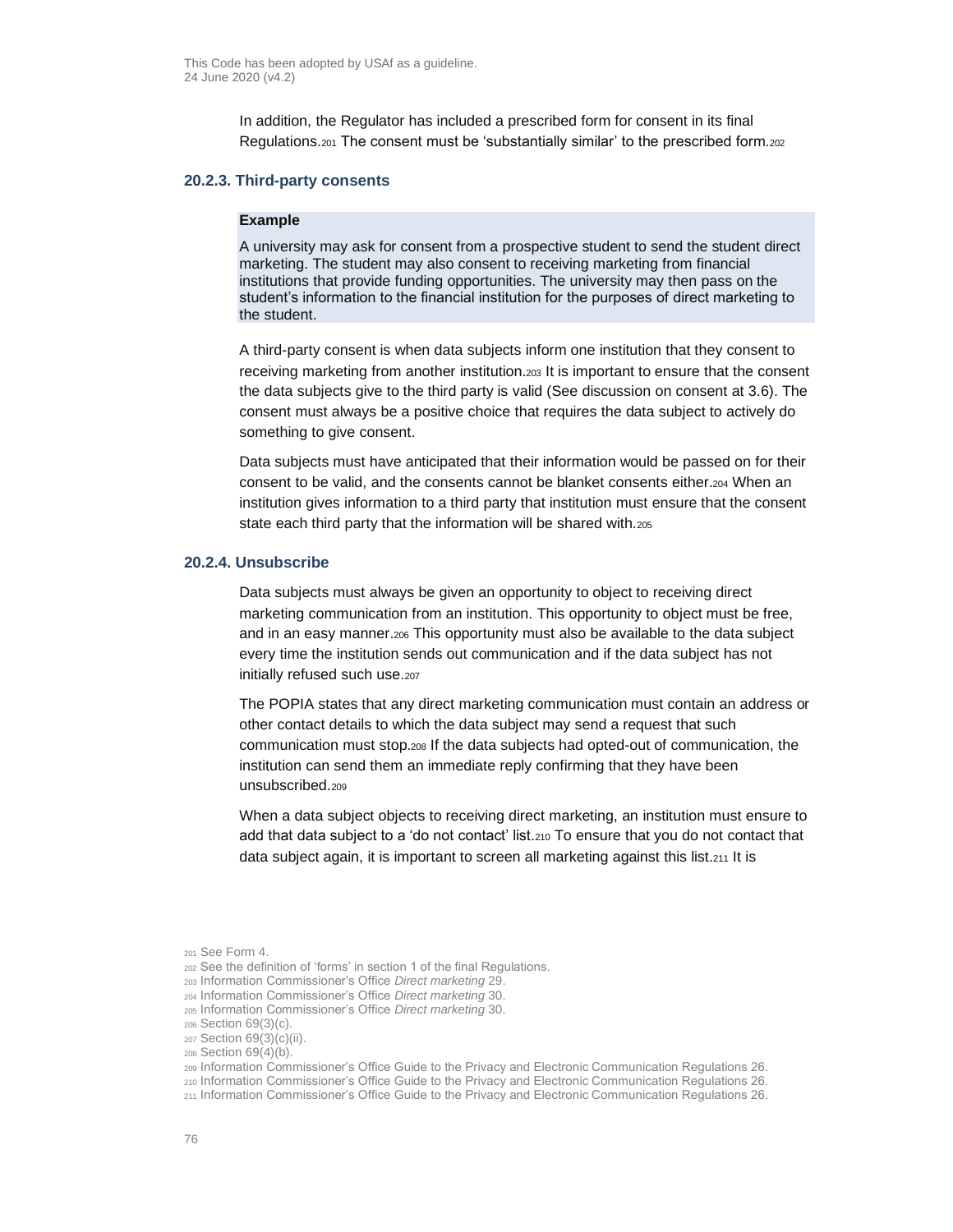important not to delete the data subjects' details in its entirety.<sup>212</sup> The reason for this is so that the institution can ensure that data subjects are not put back on a marketing list and contacted without their authorisation.<sup>213</sup>

#### **20.3. Documenting processing for purposes of direct marketing**

The POPIA requires that all processing activities are documented.<sup>214</sup> For the purposes of direct marketing this requirement is particularly important. This is because if a data subject withdraws consent to receive direct marketing, that data subject should not be contacted again for this purpose. As such the institution cannot automatically delete the data subject's information because should the data subject's information be erased, it will be impossible to determine, in future, whether the data subject has already withdrawn consent or not.

# **21. AUTOMATED DECISION-MAKING MUST FOLLOW SPECIFIC RULES**

#### **Relevant section:**

Section 71 (Automated decision-making)

The POPIA prescribes specific rules for automated decision-making.<sup>215</sup>

Automated decision-making is:

- a decision that results in legal consequences for a data subject *or* that affects the data subject to a substantial degree; or
- a decision based on the automated processing of a profile of the data subject.

A profile can relate to the data subject's performance at work, credit worthiness, reliability, location, health, personal preferences, or personal conduct. This is also sometimes referred to as 'profiling'. A decision is considered automated when there is no human judgment involved.

Automated decision-making is only allowed if the legitimate interests of the data subjects have been protected.

Institutions should:

- implement a policy framework for the use of student personal information in automated decision-making that allocates specific responsibility for:
	- the collection of the personal information to be used;

<sup>212</sup> Information Commissioner's Office Guide to the Privacy and Electronic Communication Regulations 26. <sup>213</sup> Information Commissioner's Office Guide to the Privacy and Electronic Communication Regulations 26. <sup>214</sup> Section 17. <sup>215</sup> Section 71.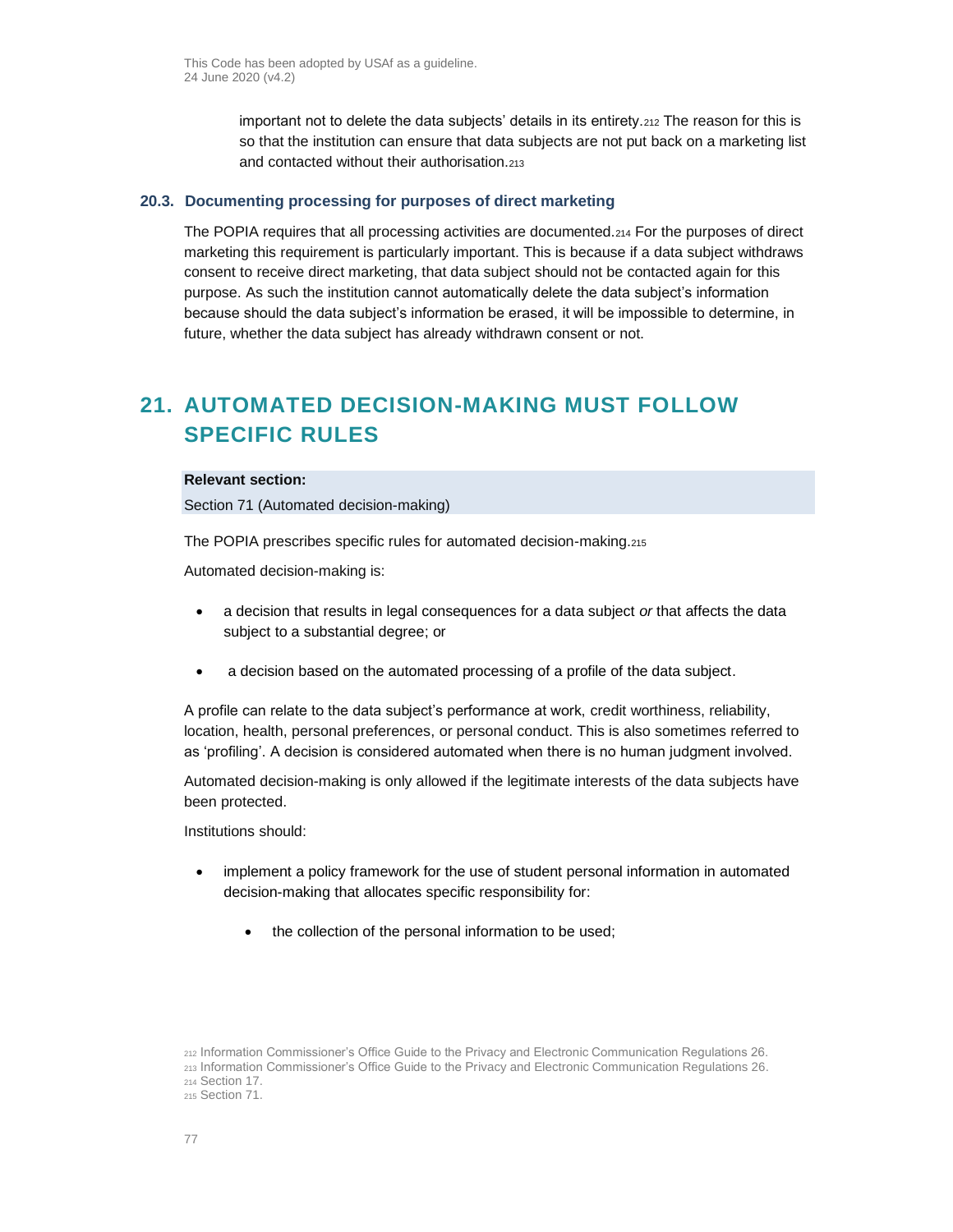- the anonymisation of the personal information where appropriate;
- the analytics processes to be performed on the personal information and the purpose of the processes;
- the decisions that will be taken based on the analysis (e.g. in learner analytics, who is responsible for the interventions); and
- the retention and custodianship of personal information used for and created during the automated decision-making.
- conduct a privacy impact assessment before automated decision-making processes are implemented. The process should include consultations with student representatives and key staff groups.
- ensure that algorithms used in automated decisions with serious consequences for data subjects are peer-reviewed to ensure that they are not only valid, but useful, fair and appropriate.
- ensure that they are transparent about automated decision-making and the algorithms that are going to be used.
- assess the quality of the personal information used in automated decision-making, particularly if the consequences of the decision are serious.
- provide all data subjects who are subjected to automated decision-making with meaningful access to the personal information used and created and the opportunity to make representations about the decision. There may be circumstances under which access could have a harmful impact on data subjects. Institutions must ensure that they have clear policies that regulate access to this information as well as instances where access will be withheld.
- ensure that inaccuracies in the information used in and created by automated decisionmaking can be reported, analysed, and remedied.
- minimise adverse impacts to ensure, for example, that 'trends, norms, categorisation, or any labelling of students do not bias staff, students or institutional perceptions and behaviours towards them.'
- ensure that all staff are trained and have a working understanding of legal, ethical, and unethical practice.

# **22. INFORMATION MATCHING PROGRAMMES**

### **Relevant section:**

• The definition of 'information matching programme' in section 1.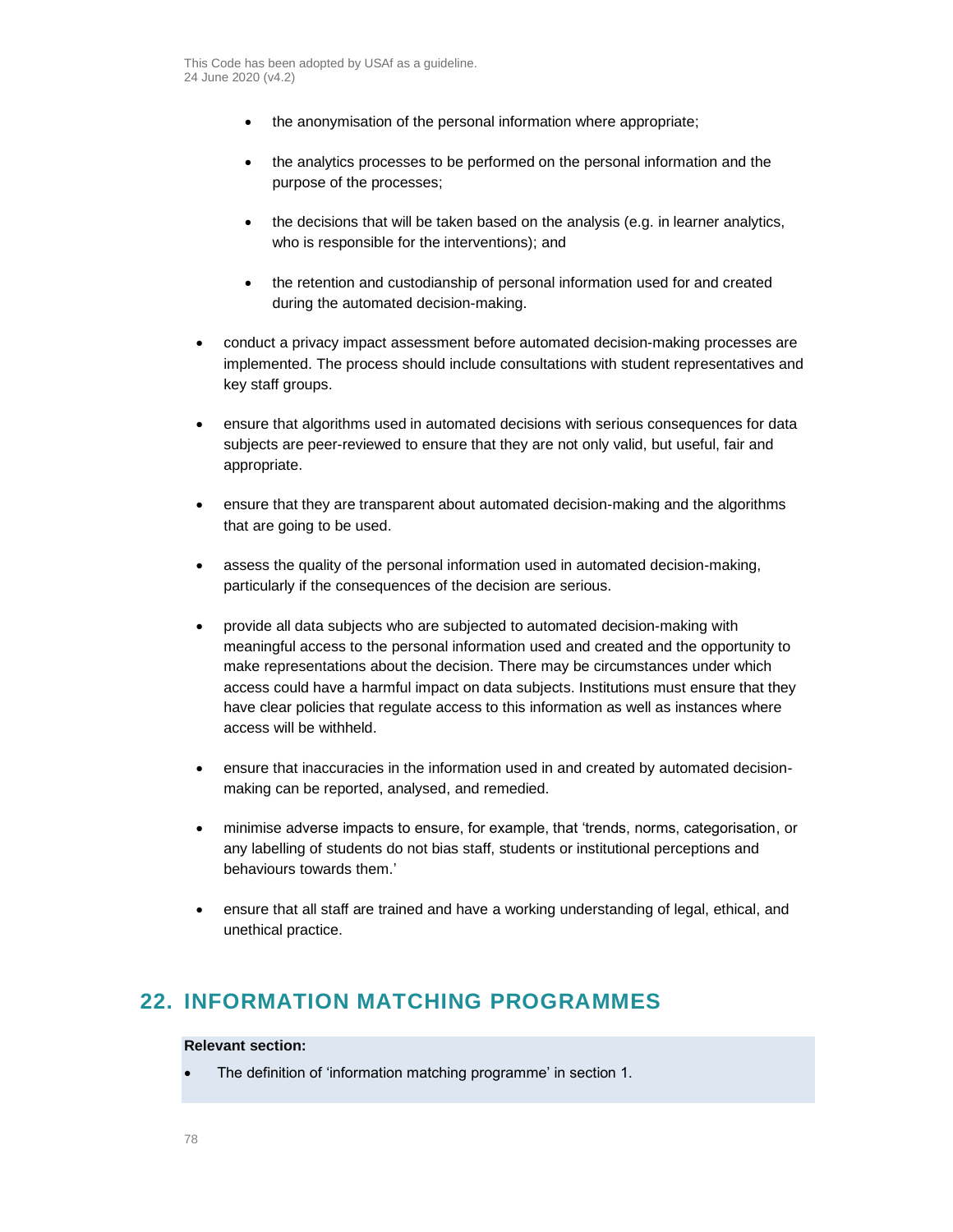- Section 40(1)*(b)*(ix)*(bb)* (Powers, duties and functions of Regulator)
- Section 44(2) (Regulator to have regard to certain matters)

An information matching programme involves the comparison of a record of the personal information about ten or more data subjects with another record containing the personal information of ten or more data subjects for the purpose of verifying information that may be used to take action with regard to an identifiable data subject.

The POPIA does not contain specific rules relating to information matching programmes. However, due to the fact that information matching programmes have the potential to invade the privacy of large numbers of data subjects, the POPIA states that codes of conduct must 'specify appropriate measures for information matching programmes'<sup>216</sup> and places additional duties on the Information Regulator to monitor legislation that makes provision for personal information in information matching programmes both in the public or the private sector.<sup>217</sup> The Information Regulator must have regard to the following issues when determining whether the information matching programme complies with the POPIA:<sup>218</sup>

- Does the objective of the programme relate to a matter of significant public importance?
- Does the use of the programme for this purpose result in significant and quantifiable monetary savings or other benefits?
- Are there alternative means of achieving the same purpose?
- Does the public interest in allowing the programme to proceed outweigh the public interest in complying with the principles of the POPIA?
- Does the programme involve information matching at a scale that is excessive, having regard to the number of public or private bodies involved in the programme and the amount of detail about a data subject that will be matched.

#### **Example**

Public and private bodies in the higher education industry collect personal information relating to students to verify enrolment, academic results and qualifications, and transcripts.

If a university is considering taking part in an information matching programme it should consider whether the public or private body responsible for the programme has:

- conducted a privacy impact assessment of the programme;
- taken steps to comply with all the principles of the POPIA;

<sup>216</sup> Section 60(4)*(a)*(i).

<sup>217</sup> Section 40(1)*(b)*(ix)*(bb)*.

<sup>218</sup> Section 44(2).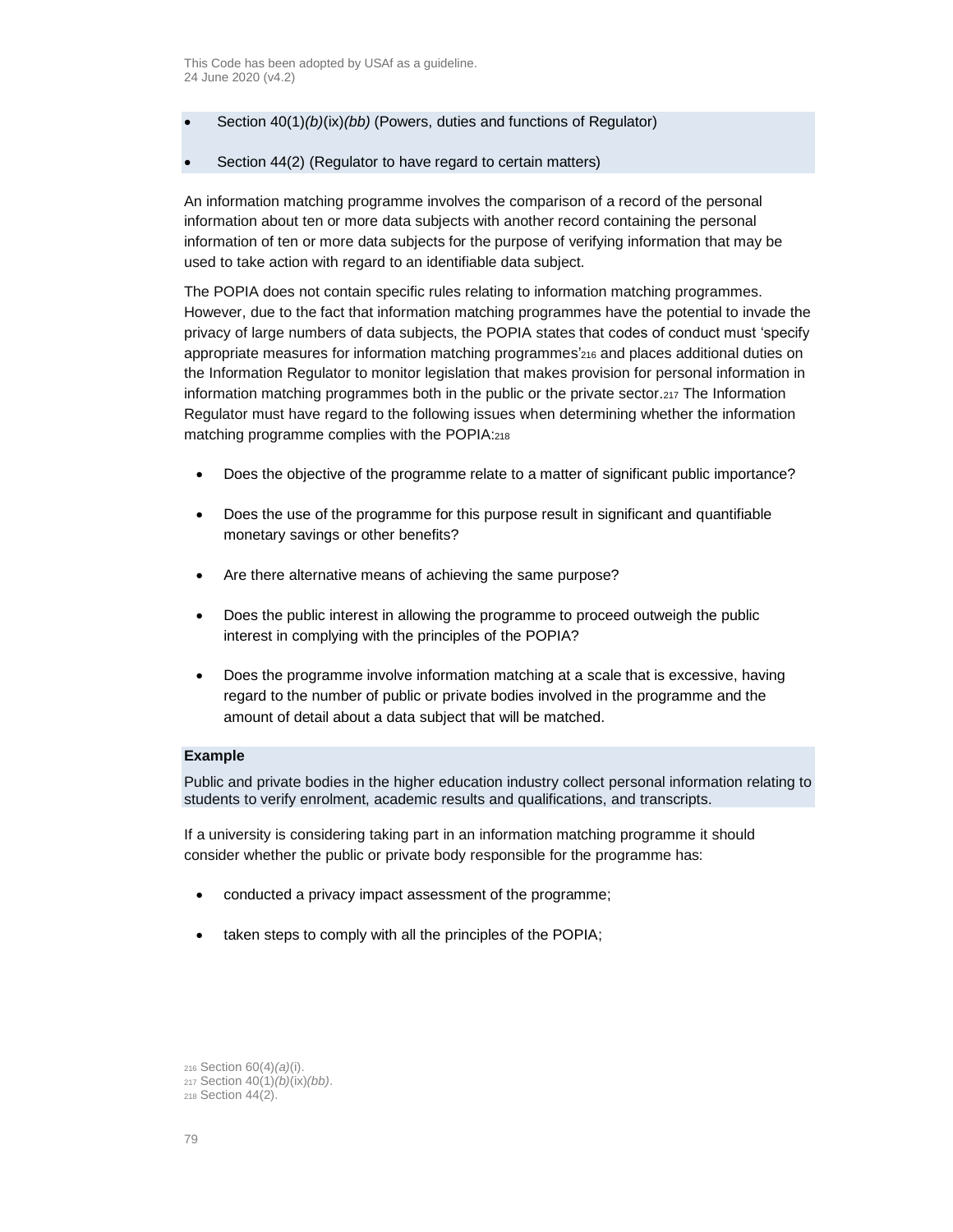- taken steps to ensure that the public or private bodies who uses the information matching programme is doing so in a POPIA compliant manner;
- ensured that the algorithms used to match the information has been externally validated and reviewed to ensure that they are valid, useful, fair and appropriate;
- put measures in place to regularly assess the quality of the personal information used in the information matching programme;
- provided all data subjects whose personal information is used in the matching programme meaningful access to the personal information used and created the opportunity for data subjects to make representations about the accuracy of the information; and
- ensured that if a negative result is generated (e.g. the matching programme reveals that a person does not have a qualification), the information is not used in making a significant decision about the data subject before the data subject is informed of the negative result and given an opportunity to make representations.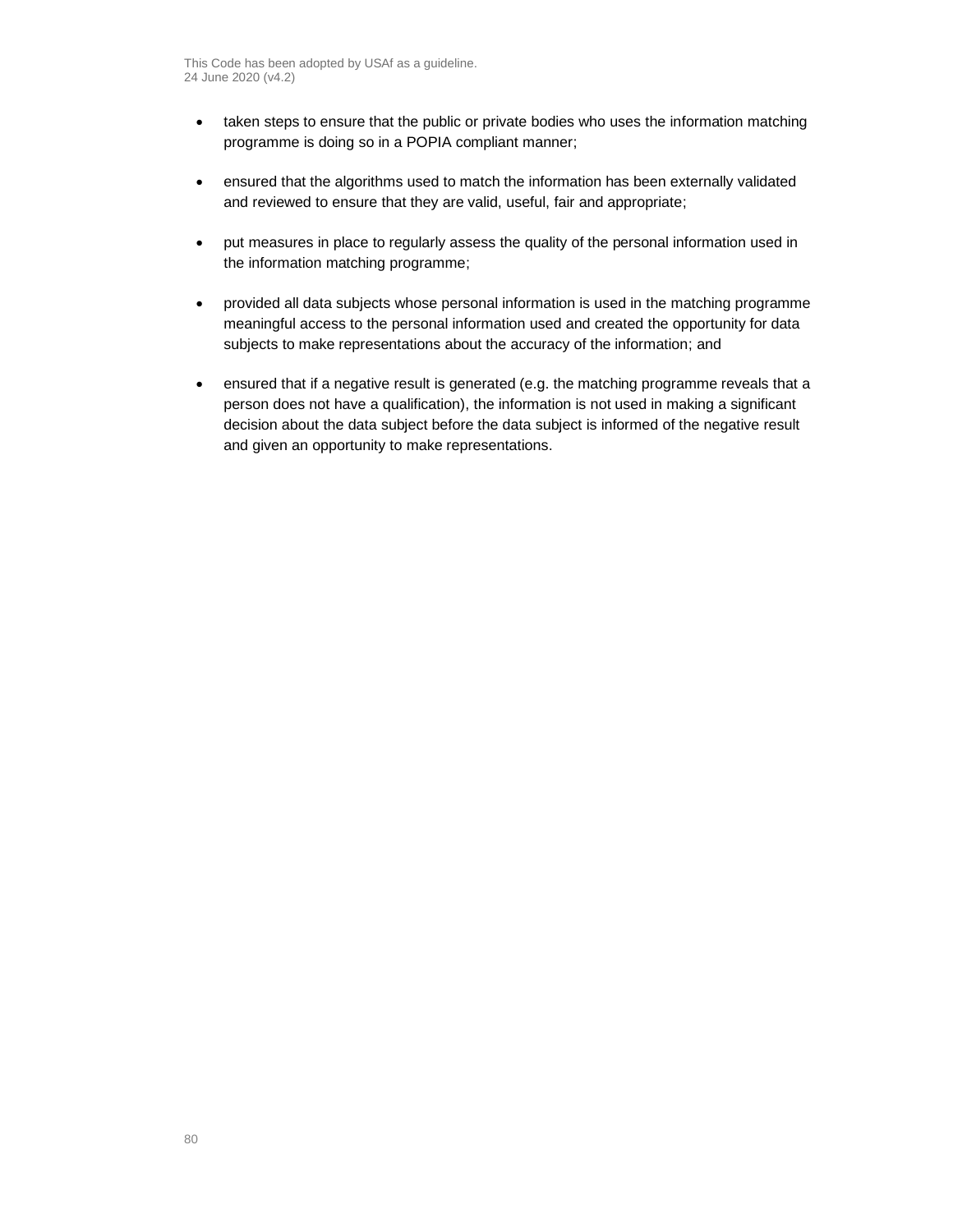This Code has been adopted by USAf as a guideline. 24 June 2020 (v4.2)

# **D. COMPLIANCE STRUCTURES AND FRAMEWORKS**

# **1. COMPLIANCE ROLES**

In this section, the roles of Information Officers and Deputy Information Officers will be discussed.<sup>219</sup>

### **1.1. Information officer**

The information officer of a public body is determined by the Promotion of Access to Information Act.

**Relevant sections:**

- The definition of 'information officer' in section 1 of the Promotion of Access to Information Act
- Section 55 (Duties and responsibilities of Information Officer)
- Section 4 of the final Regulations (Responsibilities of Information Officers)

In respect of a public body, the information officer will be the information officer of the public body as defined in section 1 of the Promotion of Access to Information Act. In respect of a public university this will be 'the chief executive officer, or equivalent officer.'

Information officers have the following responsibilities in terms of section 55 of the POPIA:

- ensuring compliance with the POPIA;
- dealing with requests made by data subjects and the Information Regulator; and
- working with the Information Regulator in relation to investigations.

The following responsibilities are listed in section 4 of the final Regulations:

- developing, implementing, monitoring and maintaining a compliance framework;
- conducting personal information impact assessments to ensure that adequate measures and standards exist in order to comply with the POPIA;
- developing, monitoring, and maintaining a manual as required by the Promotion of Access to Information Act;

<sup>219</sup> Section 1 and 56.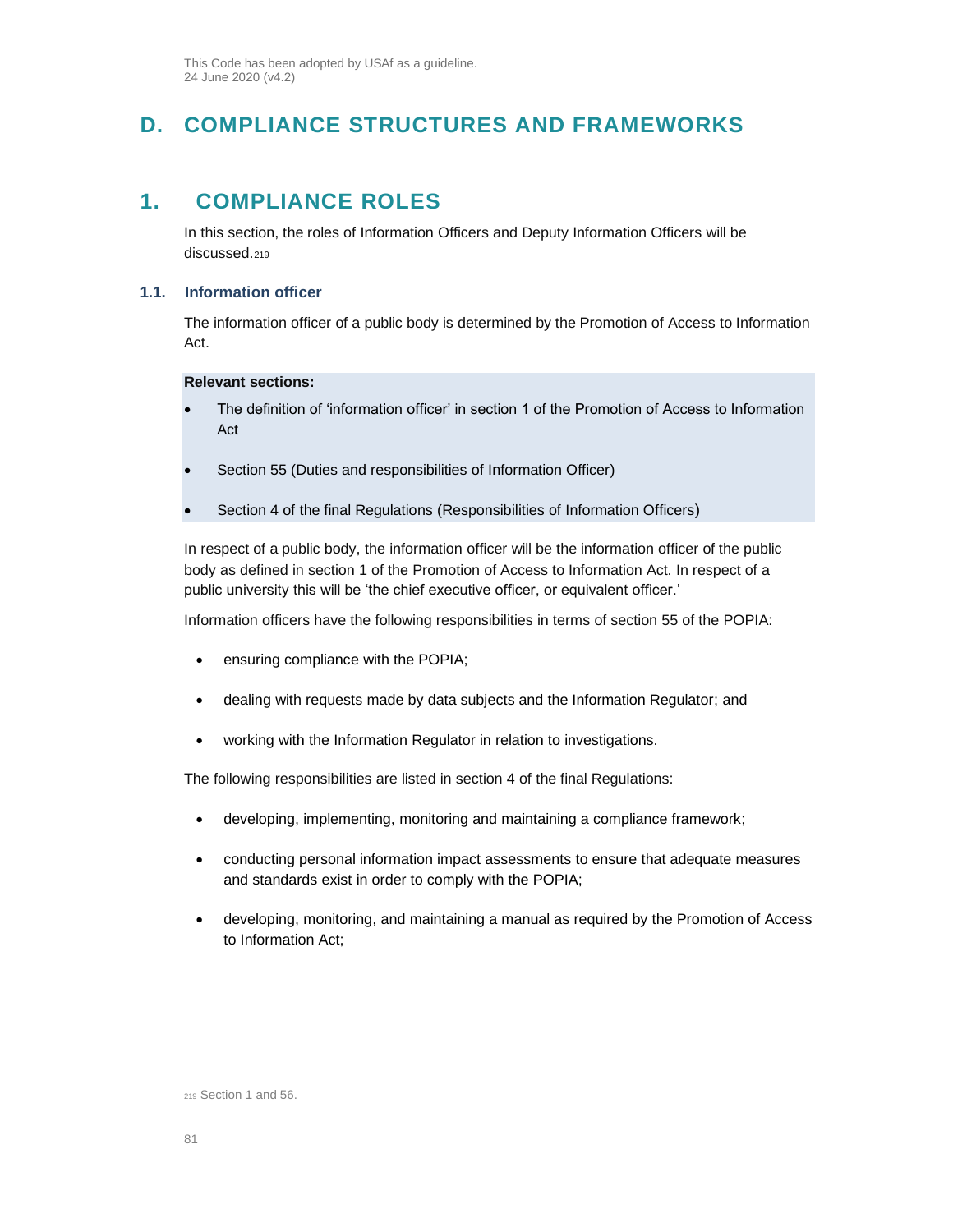This Code has been adopted by USAf as a guideline. 24 June 2020 (v4.2)

- developing internal measures and adequate systems to process requests for information about the processing of personal information or access to personal information; and
- conducting internal awareness sessions about POPIA compliance.

#### **1.2. Deputy information officer**

#### **Relevant section:**

Section 56 (Designation and delegation of deputy information officers)

Section 56 of the POPIA provides that public bodies must designate a deputy information officer(s) to perform the duties of the information officer. The appointment must be made in terms of section 17 of the Promotion of Access to Information Act.

## **2. COMPLIANCE FRAMEWORK**

The Information Regulator has indicated that information officers must ensure that a 'compliance framework is developed, implemented, and monitored.' The POPIA does not stipulate what a compliance framework must contain. It should:

- define roles and responsibilities for POPIA compliance;
- set out the policies that will be created or amended;
- detail how the policies will be implemented;
- outline what training will be conducted; and
- determine how and how often compliance with POPIA will be monitored.

## **3. PERSONAL INFORMATION IMPACT ASSESSMENTS**

In the final Regulation to the POPIA, the Information Regulator requires that personal information impact assessments must be done 'to ensure that adequate measures and standards exist to comply' with the POPIA.<sup>220</sup>

The objective of a personal information impact assessment is to 'systematically and comprehensively analyse' the processing of personal information in order to identify risks relating to personal information.<sup>221</sup> A personal information impact assessment should result in the following:

• a clear understanding of the risks associated with the particular processing activity;

<sup>220</sup> Regulation 4(1)*(c)*.

<sup>221</sup> Information Commissioner's Office Guide to the Privacy and Electronic Communication Regulation 192.